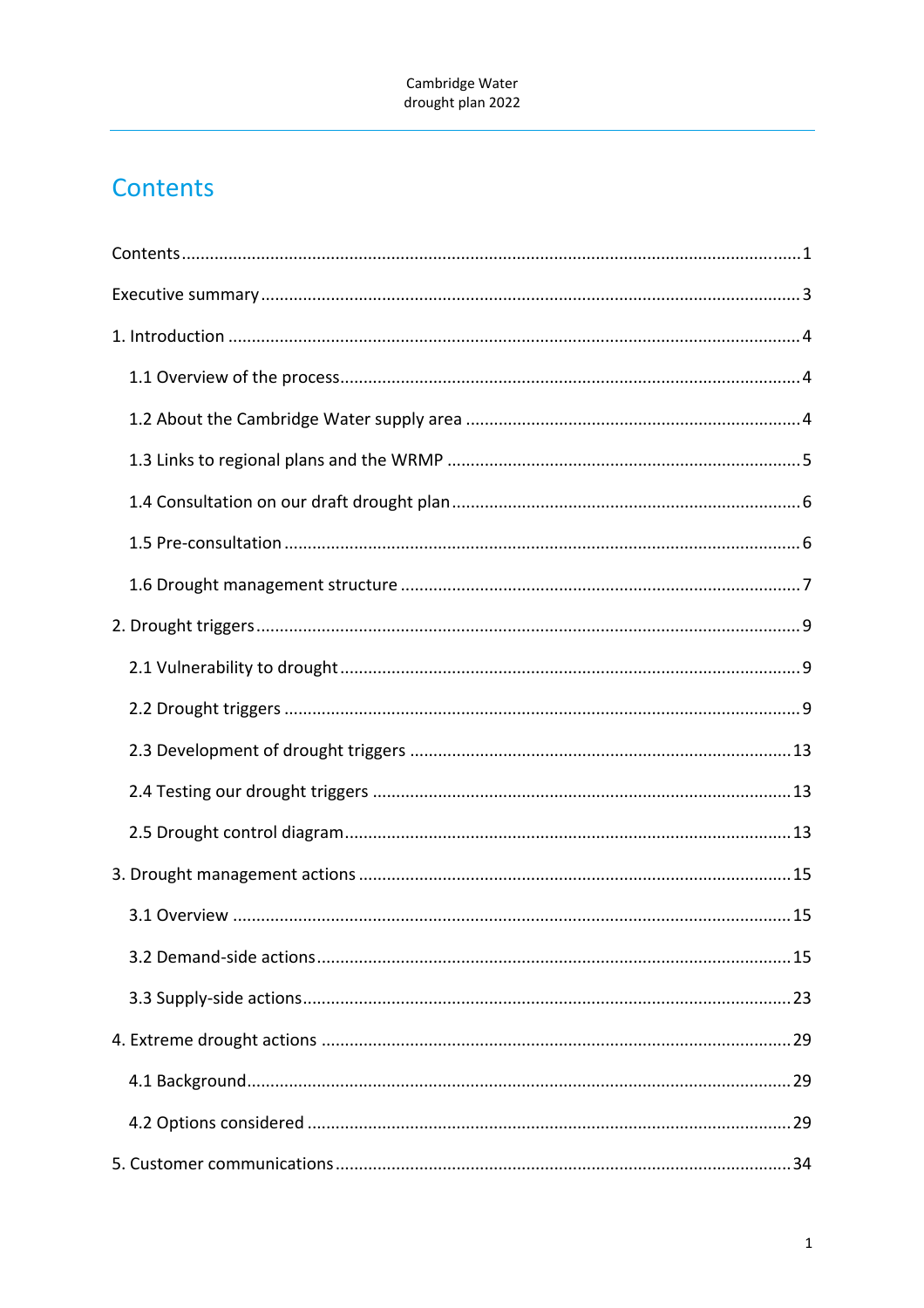Appendix A: Drought plan consultation

Appendix B: Drought communications plan

Appendix C: Drought triggers – development and scenario testing

Appendix D: Environmental assessments

Appendix E: Temporary use ban notice and conditions

Appendix F: Habitats Regulation Assessment Screening report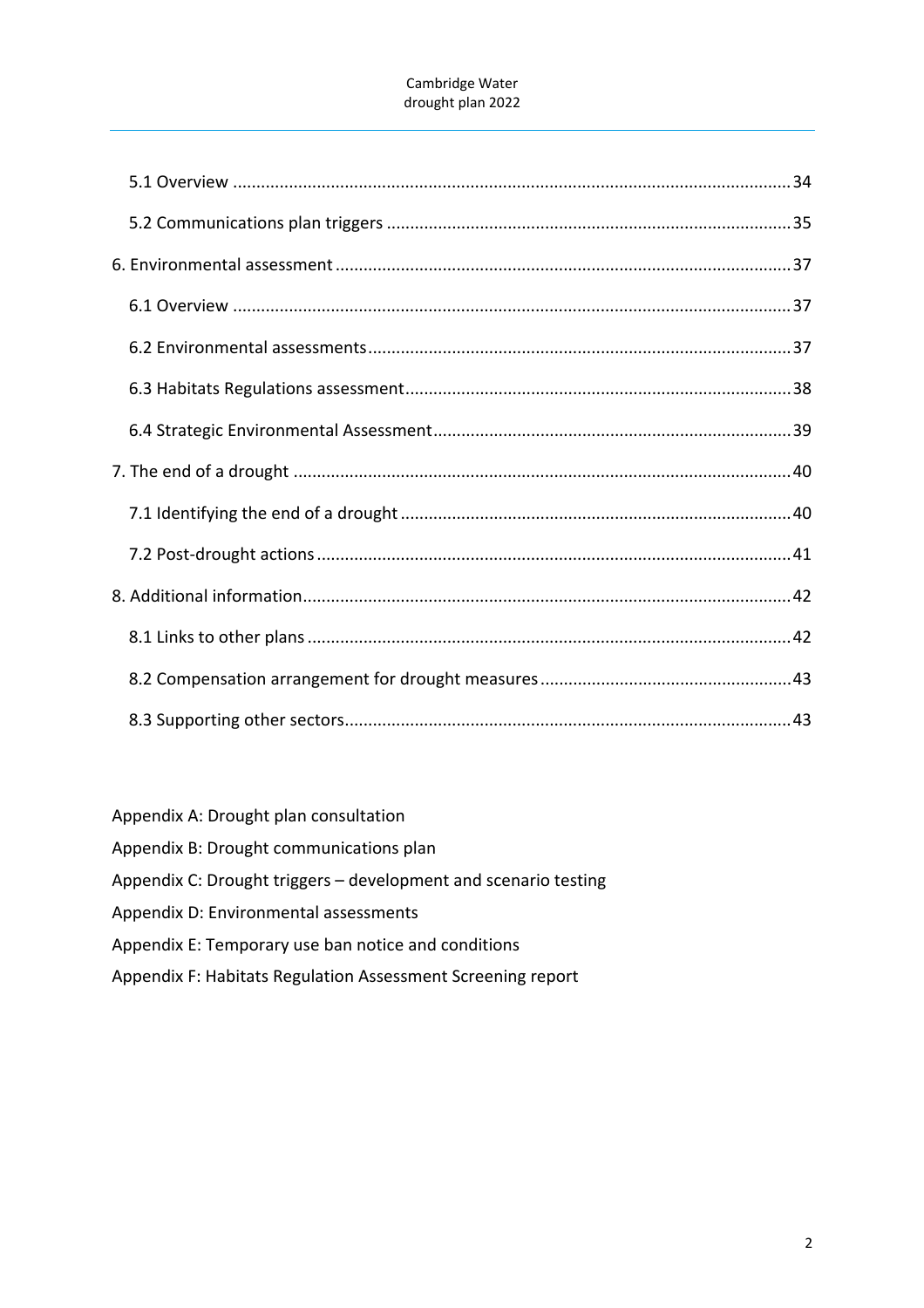# Executive summary

This drought plan, which covers our Cambridge Water area of operation, describes how we will "…continue, during a period of drought, to discharge our duties to supply adequate quantities of wholesome water, with as little recourse as possible to drought orders or drought permits".

Our revised plan demonstrates our commitment to our customers on how we will ensure we balance the needs of water demand and the environment during times of water shortages.

We published our last statutory drought plan in 2019. We are now updating it, in line with the latest guidance and to account for any other changes since we published the last plan. We have revised the plan's structure and layout according to the latest Environment Agency guidelines and requirements.

Our drought plan describes how we will manage the effects of a drought. However, because droughts are naturally occurring events, it does not reduce the risk of droughts occurring. This drought plan complements our water resources management plan (WRMP) as well as the regional plan that we are producing with others as a member of Water Resources East (WRE). While our WRMPs take a longer term view of how we plan to meet future demands and become more resilient to drought in the future, our drought plans set out the operational steps and management framework that we can apply to maintain customer supplies according to our current levels of service through droughts of different length and severity.

This plan sets out the measures and actions we will take before, during and after a drought to provide a secure water supply to customers, while minimising our impact on the environment. We have introduced additional environmental indicators that trigger demand saving measures earlier in a drought and moved towards a more consistent language to improve customers' understanding of drought actions. We have also prioritised demand saving measures over those that would take more water from the environment in a drought.

We have tested our plan against a range of possible drought scenarios to make sure the measures we propose are sufficient to ensure continued water supplies and minimise the environmental impact of these actions. Our drought management includes the communication actions that would be triggered in the event of a drought.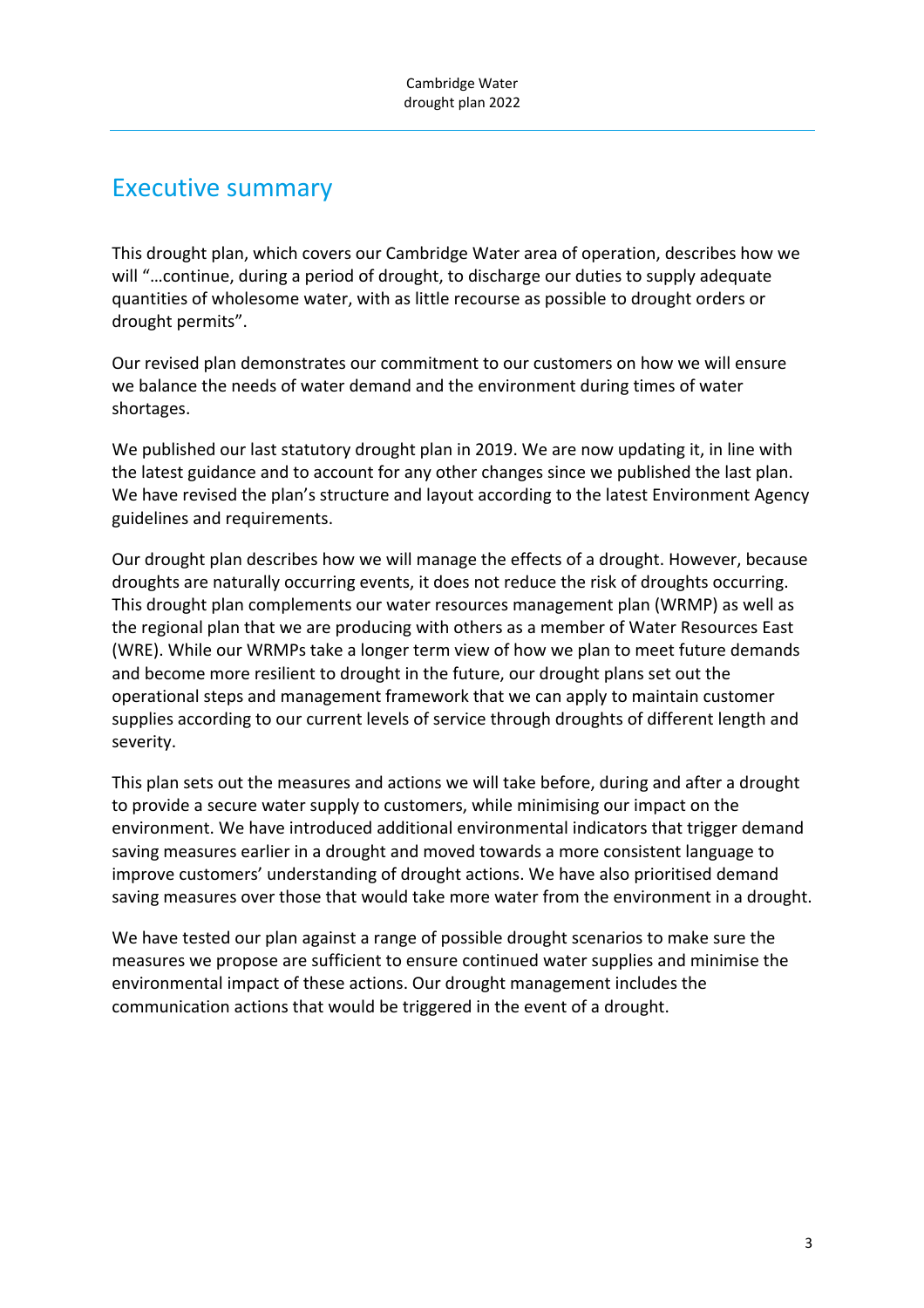# 1. Introduction

# 1.1 Overview of the process

A drought is a naturally occurring event resulting from less than expected rainfall over a prolonged period of time, and every drought is different. Droughts can impact the environment, business and water supplies. This drought plan sets out the actions we will take before, during and after periods of extended dry weather. It describes how we will monitor and manage both supply‐ and demand‐side options to maintain water supplies. We have tested this plan against droughts of different duration and severity, as set out in appendix B.

We published our last drought plan in 2019, in accordance with the latest published guidance from the Environment Agency and the 2020 Drought Direction. As required, we shared this plan with the Secretary of State for Environment, Food and Rural Affairs before 1 April 2021.

In preparing this drought plan, we have consulted with regulators, local stakeholders and neighbouring water companies, as well as with the Environment Agency.

When publishing our drought plan, we are required to exclude any matters of commercial confidentiality and any material that is contrary to interests of national security. We can confirm this plan does not contain any commercially confidential information.

# 1.2 About the Cambridge Water supply area

We have produced separate plans for our South Staffs Water and Cambridge water regions. This is because of the geographically separate nature of our supply areas.

The Cambridge Water region operates a single water resource zone (WRZ) which has been defined according to water resources management plan (WRMP) methodologies and requirements. We have a single drought management area with the same boundary as our WRZ and statutory area of supply (see figure 1 below). The integrated nature of the supply system, both sources and network, means that any drought measures or actions would be applied to the whole WRZ or drought management area.

We abstract our supplies from groundwater and typically supply an average of 80 million litres of water a day (Ml/d) to our customers. During periods of peak demand, such as the hot, dry summer of 2018 and the spring of 2019, this can increase by up to 20‐25%.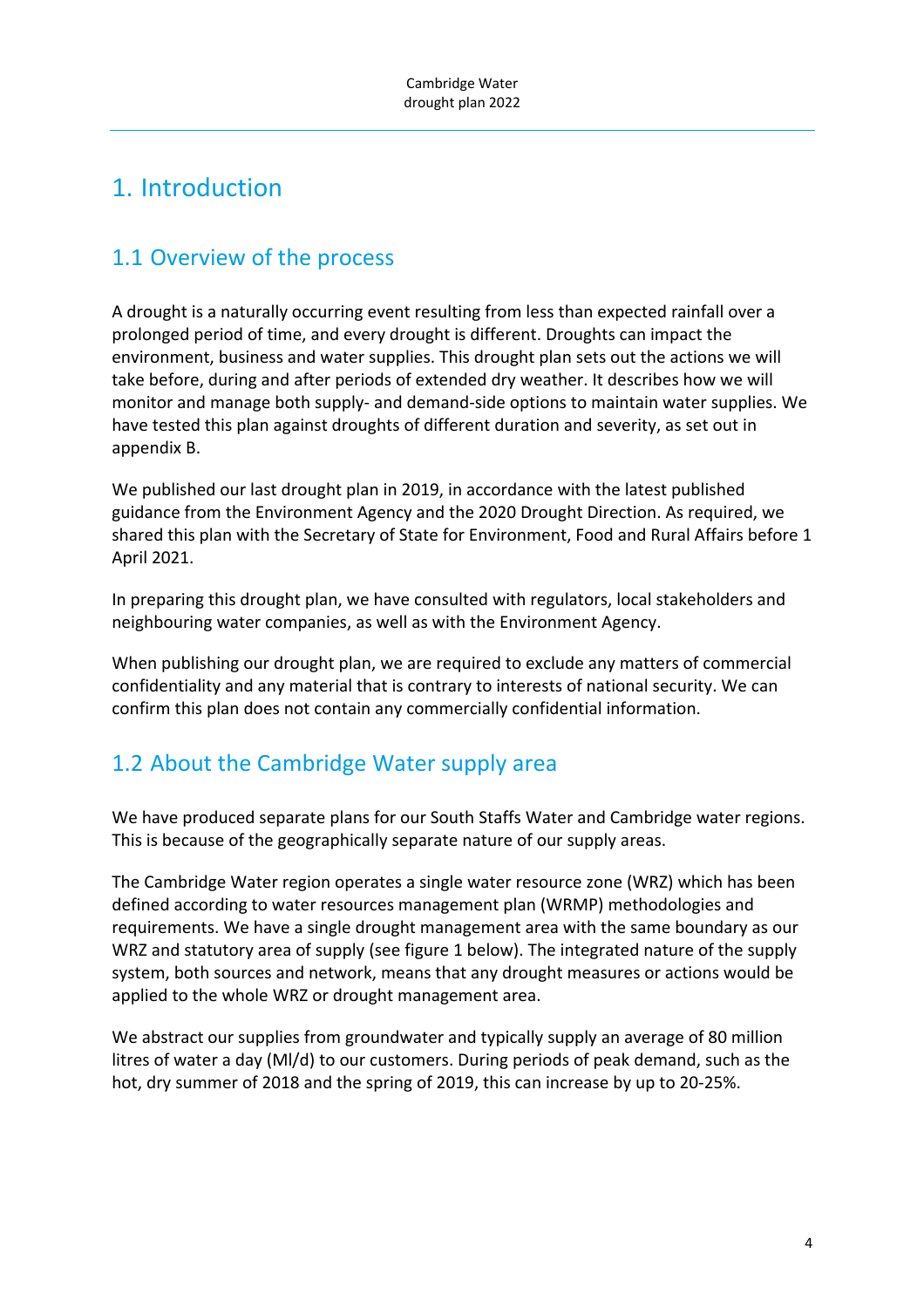

#### Figure 1 Area of supply and drought management area

## 1.3 Links to regional plans and the WRMP

Our current  $\underline{\text{WRMP}}$ , which is available on our website<sup>1</sup>, includes details of our forecast resources position over 25 years and demonstrates the ways in which we plan to meet the demand for water over that period of time.

It also demonstrates that deployable output exceeds dry year average daily demands and that we can maintain security of supply for our customers under normal conditions. In addition, projected peak demands for the critical period of a 'peak week' over the planning period can also be met with available peak deployable output.

<sup>&</sup>lt;sup>1</sup> 'Cambridge Water – Water Resources Management Plan 2019', December 2019 (updated October 2020). www.cambridge-water.co.uk/about-us/our-strategies-and-plans/our-water-resources-management-plan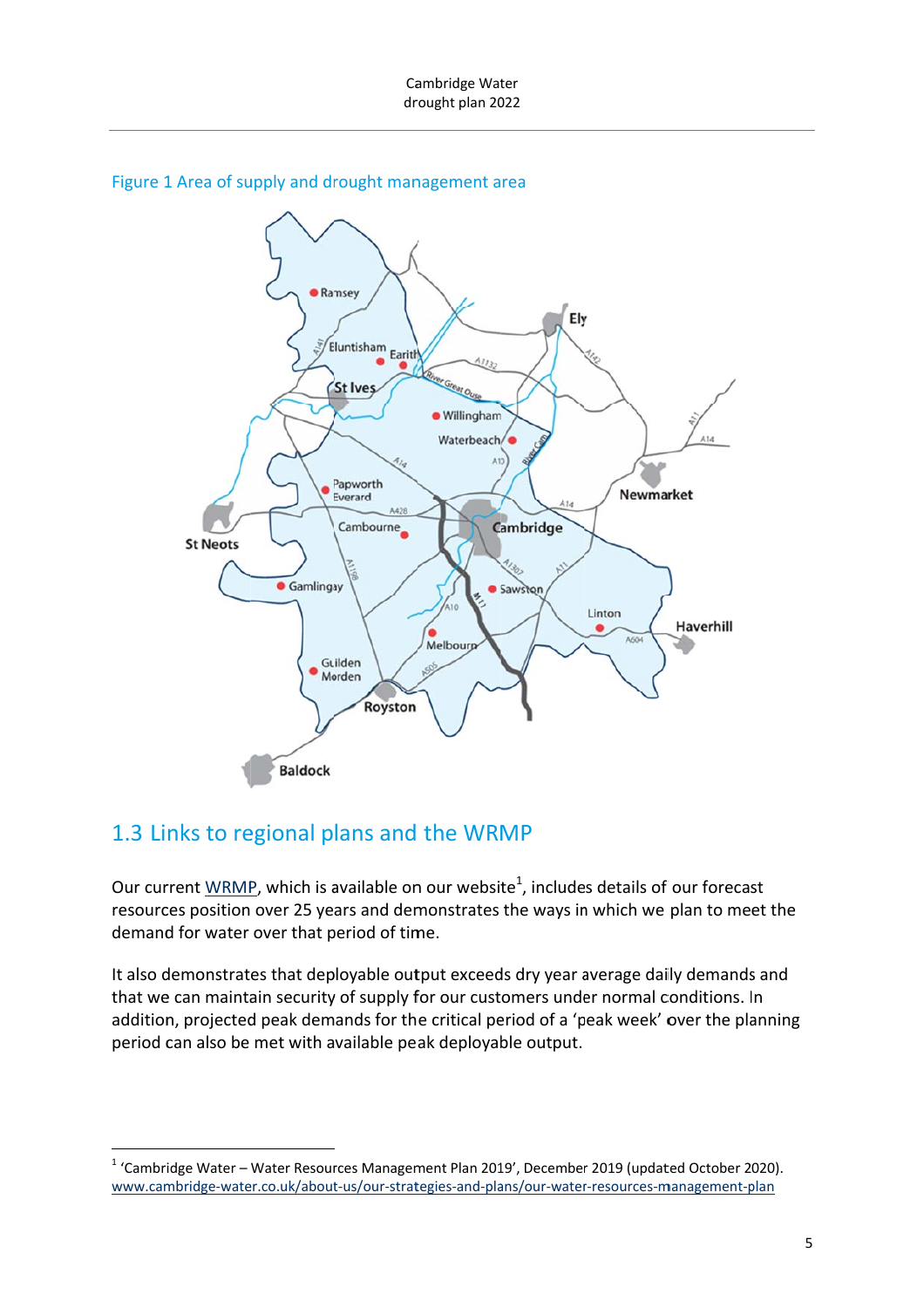We operate in one of the driest and fastest growing regions in the UK, and significant future housing growth is planned in the coming years, which is also designated as 'water stressed' We also acknowledge that not all existing abstractions are sustainable over the long term and may already impact river flows. Many rivers in our area are internationally rare chalk streams with unique habitats, which have been modified by human activities increasing their sensitivity to events such as drought.

The environment is at the centre of everything we do and our area and we prioritise drought actions that have the least environmental impact. We are also committed to addressing these longer-term planning issues, such as growth in our region, and abstraction impacts on chalk rivers. We are a core member of Water Resources East (WRE), a multi‐ sector organisation which will identify options to ensure that the region is resilient to future drought and climate change, whilst improving the environment In addition, we investigate any abstractions that may impact the environment through the Water Industry National Environment Programme (WINEP), and have over many years invested in reducing abstractions at sensitive locations and river restoration projects

Options identified through WRE to increase regional resilience to droughts are not yet sufficiently developed to include in this drought plan, but it does provide a forum for us and our neighbouring water companies to ensure consistency across the region in our approach to managing droughts.

Our aim is to produce consistent customer messaging – for example, taking an aligned approach to temporary use ban (TUB) notices ‐ and following publication of the WRE final regional water resources plan in 2022, further alignment of drought measures. The regional plan will inform our next draft WRMP in 2023 and include any measures we require to be further resilient to drought and to mitigate any environmental impacts.

# 1.4 Consultation on our draft drought plan

We are committed to engaging with stakeholders who have an interest in this plan. Following publication in June 2021 there followed an eight-week consultation period for key stakeholders to make their representations. Where appropriate we have revised our plan to incorporate representations made, and published a Statement of Response to all representations received alongside our draft plan.

## 1.5 Pre‐consultation

In accordance with the Environment Agency's drought plan guidance we consulted with our statutory consultees before producing this draft plan to identify any issues of importance and for any comments that we should consider. Our pre‐consultation ran from 15 May to 12 June 2020. A list of the stakeholders invited to comment are set out in appendix A.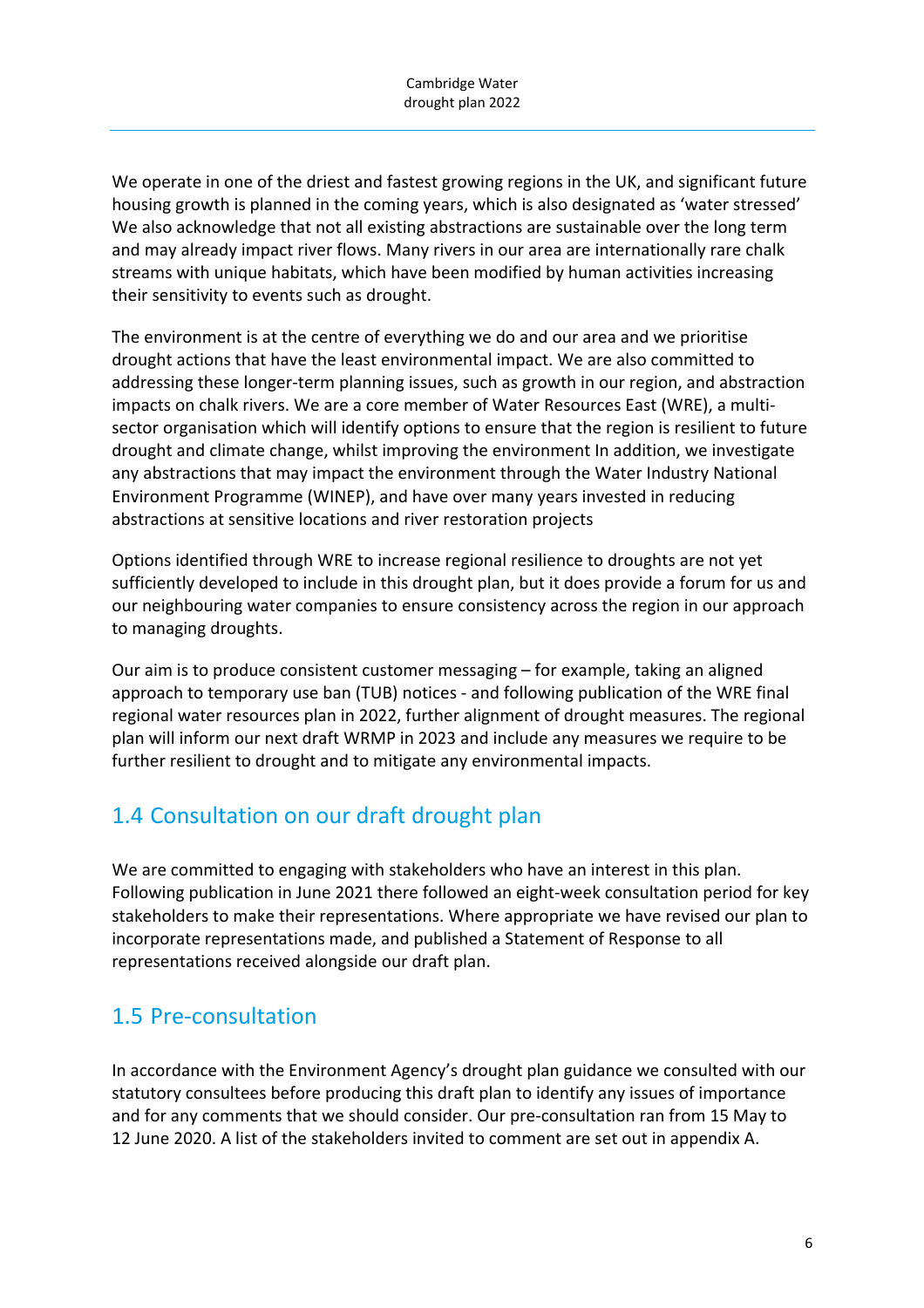Under the Environment Agency's guidance, we are also required to consult with any licensed water supplier that supplies water to premises in our area of operations through our supply system. There are currently inset variations appointed to Anglian Water and Integrated Water Networks Limited, both of which have been included in our consultation. Comments received during the pre‐consultation are also set out in appendix A.

# 1.6 Drought management structure

The drought management structure and governance for decision making during a drought is shown in figure 2 below. The drought management team may be convened before any formal drought proceedings, as deemed appropriate ‐ for example, if the Environment Agency or other water companies in the region declare drought status – to provide a forum for drought related issues. The drought co-ordinator will convene a drought management team once a Level 1 trigger is passed, and this team will report into executive management until Level 2 when an executive level drought management team will also convene. See table 1 on page 10 below for a definition of each of the trigger levels. In the event of any drought action being contemplated our drought management team and Executive Director will consult the Board for key decisions, such as implementing TUB or non‐essential use ban (NEUB) restrictions and requirements for significant expenditure.

We will convene regular weekly meetings as the situation develops, and hold a final debriefing held when normal operations resume. The drought management team will use our drought triggers and indicators to decide:

- at what point the drought has receded sufficiently for any imposed drought measures to be relaxed; and
- the timing and content of communications to customers and other stakeholders, advising that the situation has returned to normal.

During drought conditions, it is expected that other groups such as regional drought groups, Water UKs National Drought Group and Environment Agency regional and national teams will meet. Appropriate members of the drought management team – in particular the drought manager and communications co‐ordinator will represent us at these forums.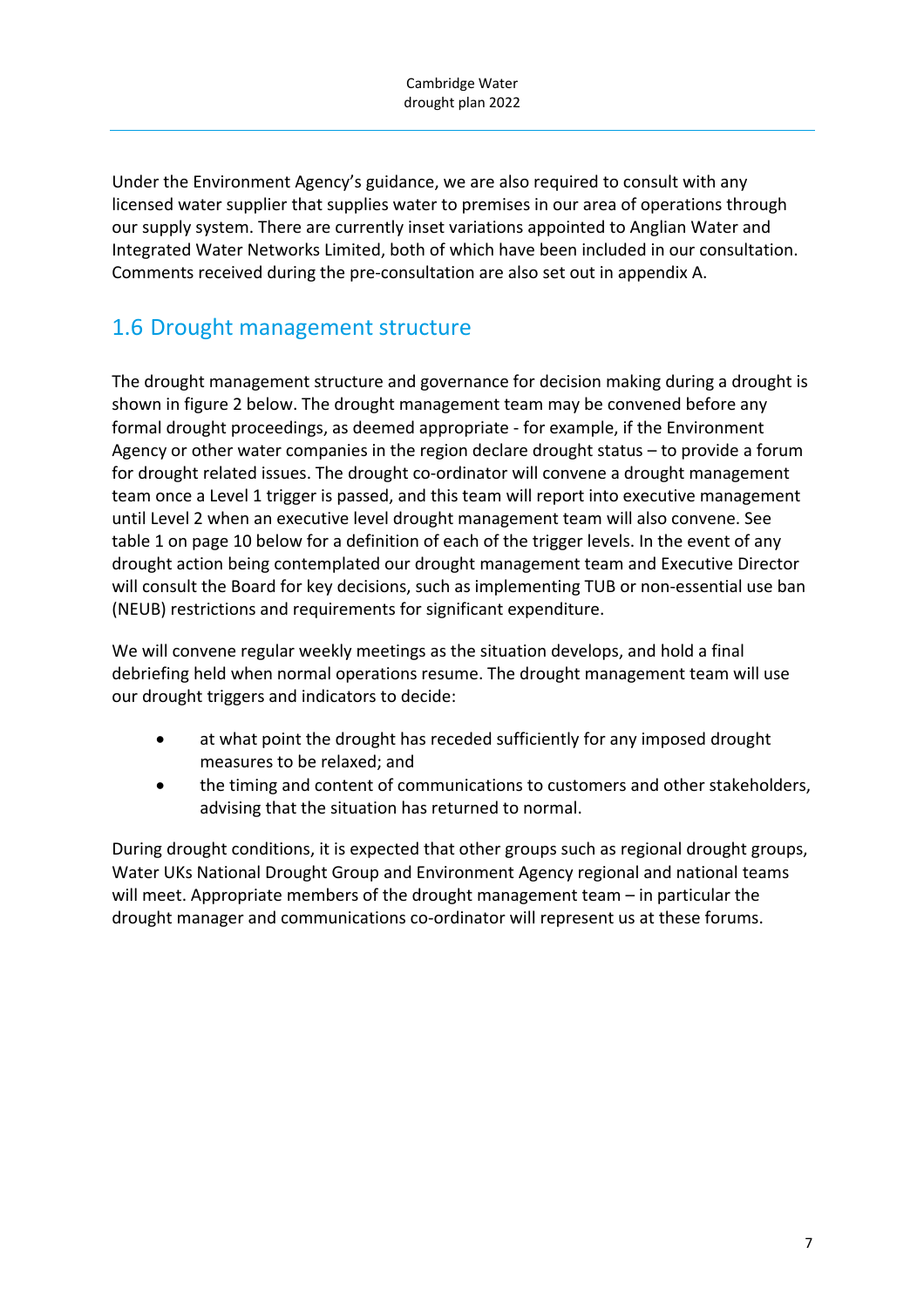#### Figure 2 Drought management structure

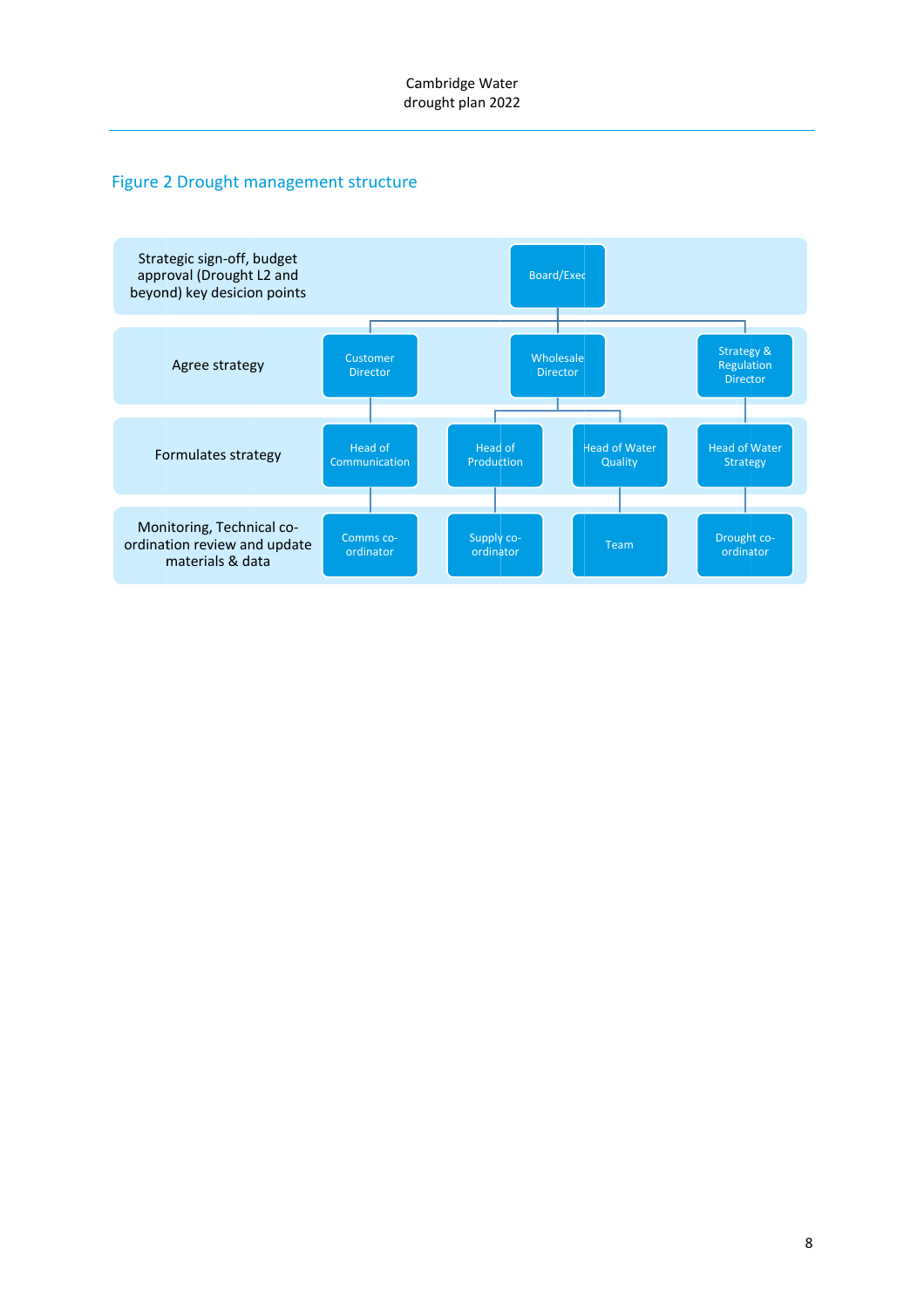# 2. Drought triggers

The aim of this plan is to demonstrate how we would manage resources and demands through a number of variable but plausible drought sequences, by implementing a range of management actions available to us. It does not set out to be prescriptive, as maintaining flexibility in the face of different circumstances is a key requirement. Instead, it presents a framework and timetable of actions to be considered through the types of drought sequences we might expect. This allows operational managers to make informed decisions and develop action plans in an effective manner.

# 2.1 Vulnerability to drought

We have assessed the vulnerability of our supply system to different types of drought events, the likely frequency of drought and the scale of the impact of drought events in our WRMP. This includes our resilience to 1 in 200-year drought events (which will be revised to include an assessment of resilience to 1 in 500‐year events in our next WRMP). We have used this to review and validate the drought triggers and actions in this plan.

# 2.2 Drought triggers

Our drought triggers and actions are applied at the WRZ level and have been developed with reference to Environment Agency guidance. These triggers have evolved from those in previous plans, to reflect changes in our overall water resources position. The triggers have been tested against a number of drought scenarios of various length and severity, including historic drought sequences and events, and are explained below. Our drought trigger levels, and associated drought actions are set out in table 1.

#### **Environmental Stress Trigger**

This new stage in drought triggers takes account of the period of time before a water supply drought develops and considers measures that protect the environment when declining groundwater levels may start to effect the environment. This is typically localised impacts, such as lower flows in certain rivers that may concern some stakeholders. We have set these triggers based on groundwater levels and river flows where our environmental investigations have shown that impacts could start to occur and from Environment Agency data indicating lower than expected groundwater levels or river flows. We would expect some of our environmental protection measures to be in place at this time.

#### **Drought Trigger 1**

This trigger is where groundwater levels at a minimum of least 3 of our 6 drought indicator sites falls below average, and calculated recharge deficit is greater than 55mm, representing the stage when lack of rainfall is beginning to impact on recharge of the aquifer and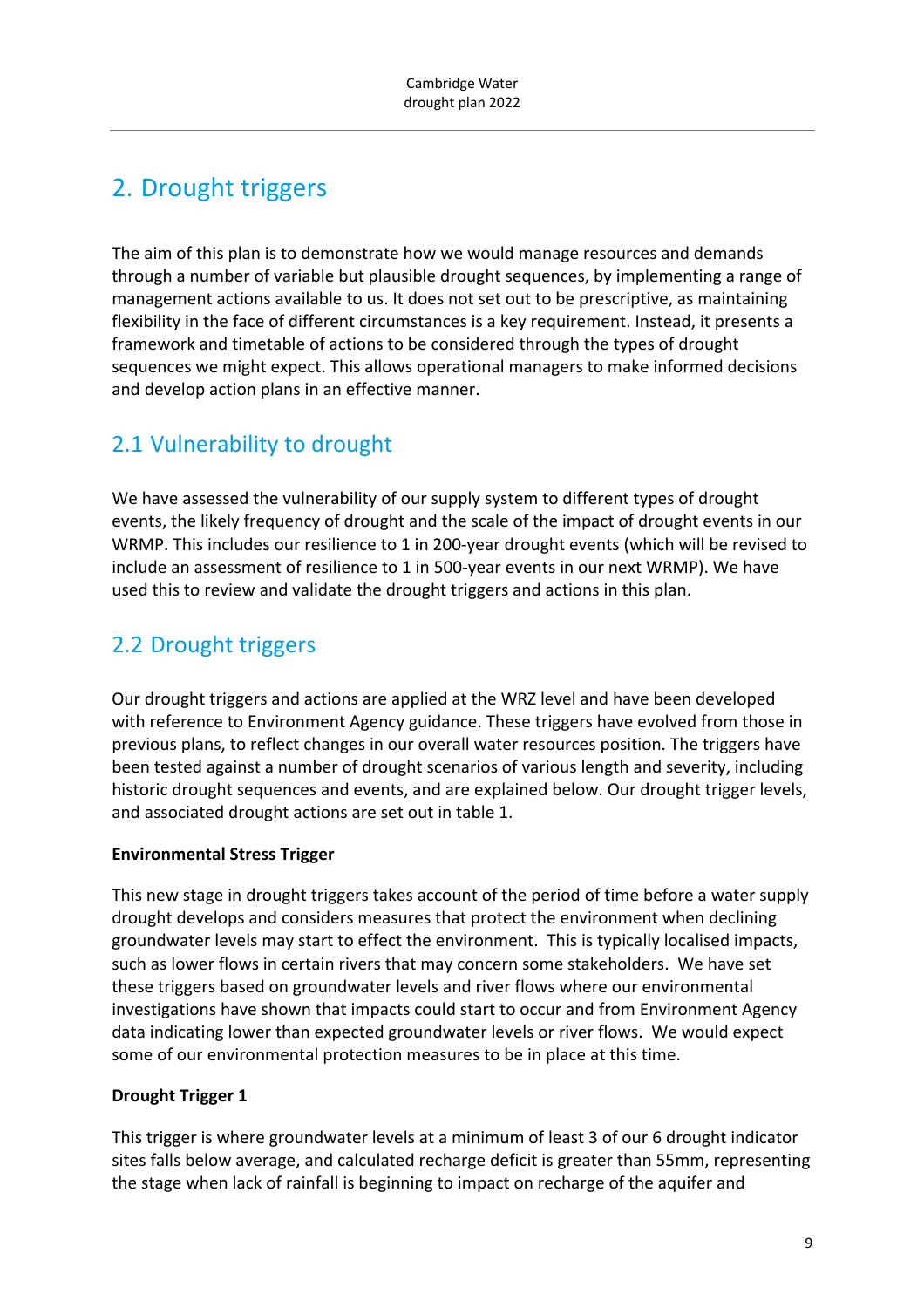groundwater levels. This would typically occur 1 in every 5 years and is representative of an emerging drought situation, albeit one that could recover within 6 months with suitable conditions. River flows and the environment generally are likely to show some visible impact, and awareness will have already be raised. At this point we enhance our communications and implement a number of demand management measures such as additional leakage reduction and water efficiency campaigns. We also may reduce some abstractions, support flows at sensitive sites and optimise our operations.

#### **Drought Trigger 2**

At trigger 2 we expect to be experiencing a medium term or medium severity drought without sign of immediate recovery or lessening of impact. Recharge deficits would be between 120mm and 180mm and groundwater levels below normal at all sites and similar to that seen in This would be similar to the droughts experienced in the 1990's, and we would expect customer communications to be heightened, alongside significant visible impacts on the environment, such as dry stretches of river. We would expect temporary use bans to be considered in this drought scenario.

#### • Drought Trigger 3

A trigger level 3 groundwater levels would be below the lowest levels recorded at all indicator sites, and recharge deficit would be greater than 260mm, corresponding to 1 in 100 year drought. This would be classed as a severe drought, worse than any on record. wi The has been set just below the lowest. Whilst we understand the expected resources position up to this point, we only have modelled data to indicate the impacts, and as such we would implement all available demand options to preserve resources, and manage demands. At this stage, drought would be a national issue and highly prevalent in the media, and we would be considering all available options to manage supplies.

#### Drought Trigger 4

This is the point at which we would experiencing unprecedented extreme drought conditions, and would be taking emergency measures to ensure adequate supplies are maintained. We estimate that this is a 1 in 500 year event and may require rota cuts or standpipes to be used.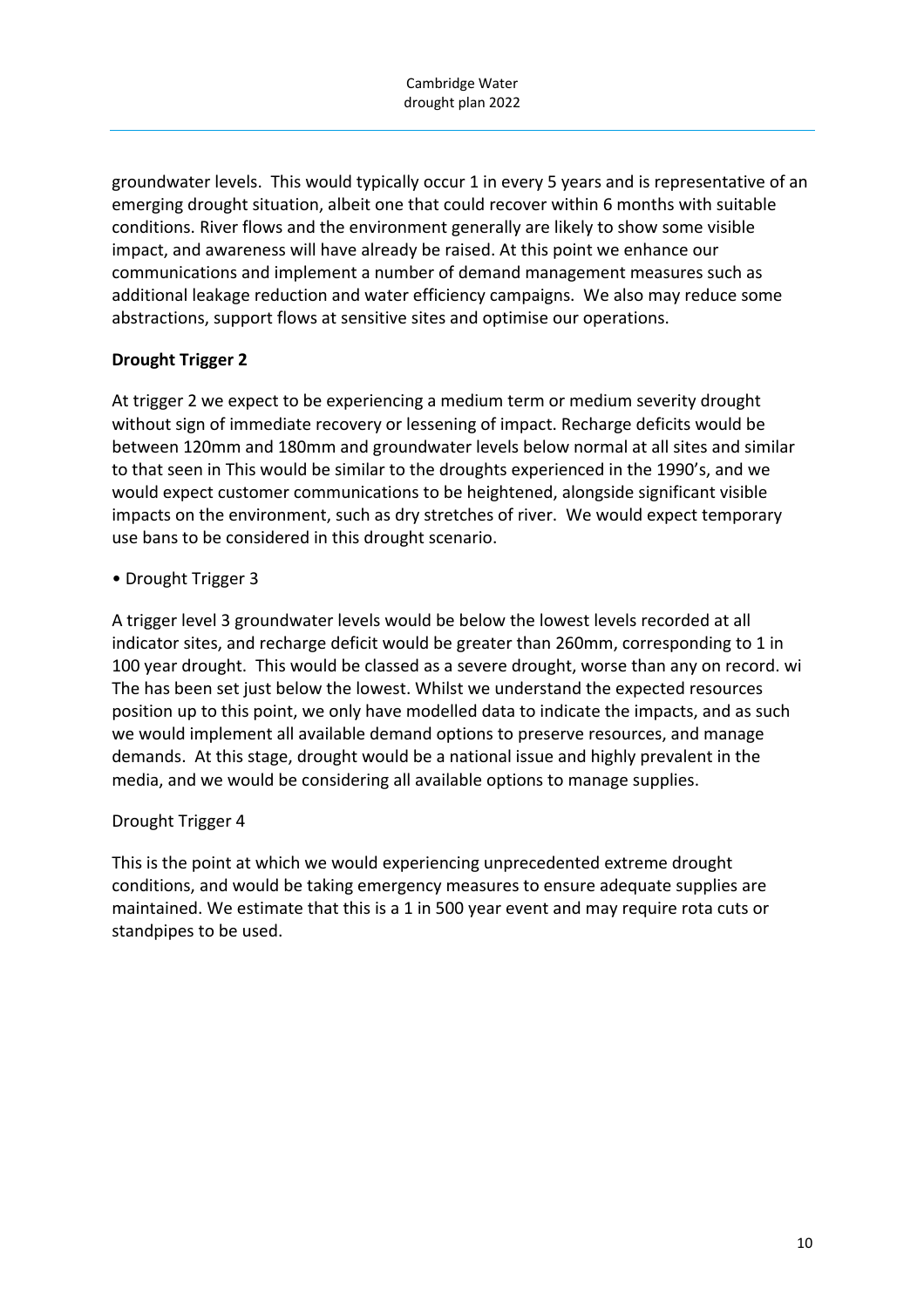## Table 1 Drought triggers and actions

| <b>Drought</b><br><b>Severity</b> | <b>Trigger Level</b>         | <b>Demand Side Actions</b>                                                                     | <b>Supply Side Actions</b>                                                                                | <b>Drought Indicator(s)</b>                                             |
|-----------------------------------|------------------------------|------------------------------------------------------------------------------------------------|-----------------------------------------------------------------------------------------------------------|-------------------------------------------------------------------------|
|                                   | Above level 1                | <b>Business as usual</b>                                                                       | <b>Business as usual</b>                                                                                  | Monthly monitoring                                                      |
|                                   |                              | <b>Enhanced Communications with</b><br>stakeholders and internally                             | <b>AIM (Abstraction Incentive</b><br>Mechanism) in effect to reduce<br>abstractions near sensitive rivers | River flows in CAM 'below<br>normal'                                    |
|                                   | Environment<br><b>Stress</b> | Demand management:<br>Additional promotion of water<br>efficiency                              | Hands-Off Flows implemented to<br>protect river flows                                                     | <b>River Granta flows at</b><br>Babraham gauge below<br>$36$ /s         |
|                                   |                              | Engage with local site managers<br>and interest groups                                         | Augmentation of sensitives sites<br>(where applicable)                                                    | OBH TL47/017 levels<br>(Babraham) drops below<br>14.9mAOD               |
|                                   |                              | <b>Enhanced Communications with</b><br>stakeholders and internally                             | Optimise abstractions and source<br>availability                                                          | Recharge deficit >55mm;<br>or EA 'Prolonged Dry<br>Weather (PDW) status |
|                                   | Level 1                      | Demand management:<br>Additional promotion of water<br>efficiency                              | Review planned outages                                                                                    | >3 RWL at indicator sites<br>below Average                              |
|                                   |                              | Demand management: Enhanced<br>leakage reduction                                               | Reduce abstractions at<br>environmental sensitive<br><b>locations</b>                                     | <b>River Flows in CAM</b><br>'notably low' (EA)                         |
|                                   |                              | <b>Further Communications:</b><br>Appeals for restraint                                        | <b>HOFs in place</b>                                                                                      | Recharge deficit >120mm                                                 |
|                                   | Level 2                      | Prepare to implement TUB                                                                       | <b>Enhanced environmental</b><br>monitoring at sensitive sites                                            | EA East Anglian region in<br>drought status<br>Sustained peak demands   |
|                                   |                              | <b>Implement TUB</b>                                                                           | <b>Optimise licenced abstractions</b>                                                                     | Recharge deficit >180mm<br>& 3 or more indicator sites<br>reach RWL1    |
|                                   |                              | Prepare for Restrictions on non-<br>essential use (Ordinary Drought<br>Order) NEUB application | <b>Implement WFD No</b><br>deterioration Environmental<br>monitoring                                      | 3 or more indicator sites<br>reach RWL2                                 |
|                                   |                              | <b>Apply for NEUB</b>                                                                          |                                                                                                           | 3 or more indicator sites<br>reach RWL3                                 |
|                                   | Level 3                      | <b>Implement NEUB</b>                                                                          | Supply side option: use of<br>existing licence headroom<br>(moderate Env. impact)                         | Recharge deficit >260mm<br>& 3 or more indicator sites<br>reach RWL4    |
|                                   |                              | All possible actions to avoid<br>emergency drought orders                                      | All possible actions to avoid<br>major environmental impacts                                              | 3 or more indicator sites<br>reach RWL5                                 |
| Emergenc<br>y Plan<br>invoked     | Level 4                      |                                                                                                | <b>Emergency Drought Order</b>                                                                            | All other options<br>exhausted                                          |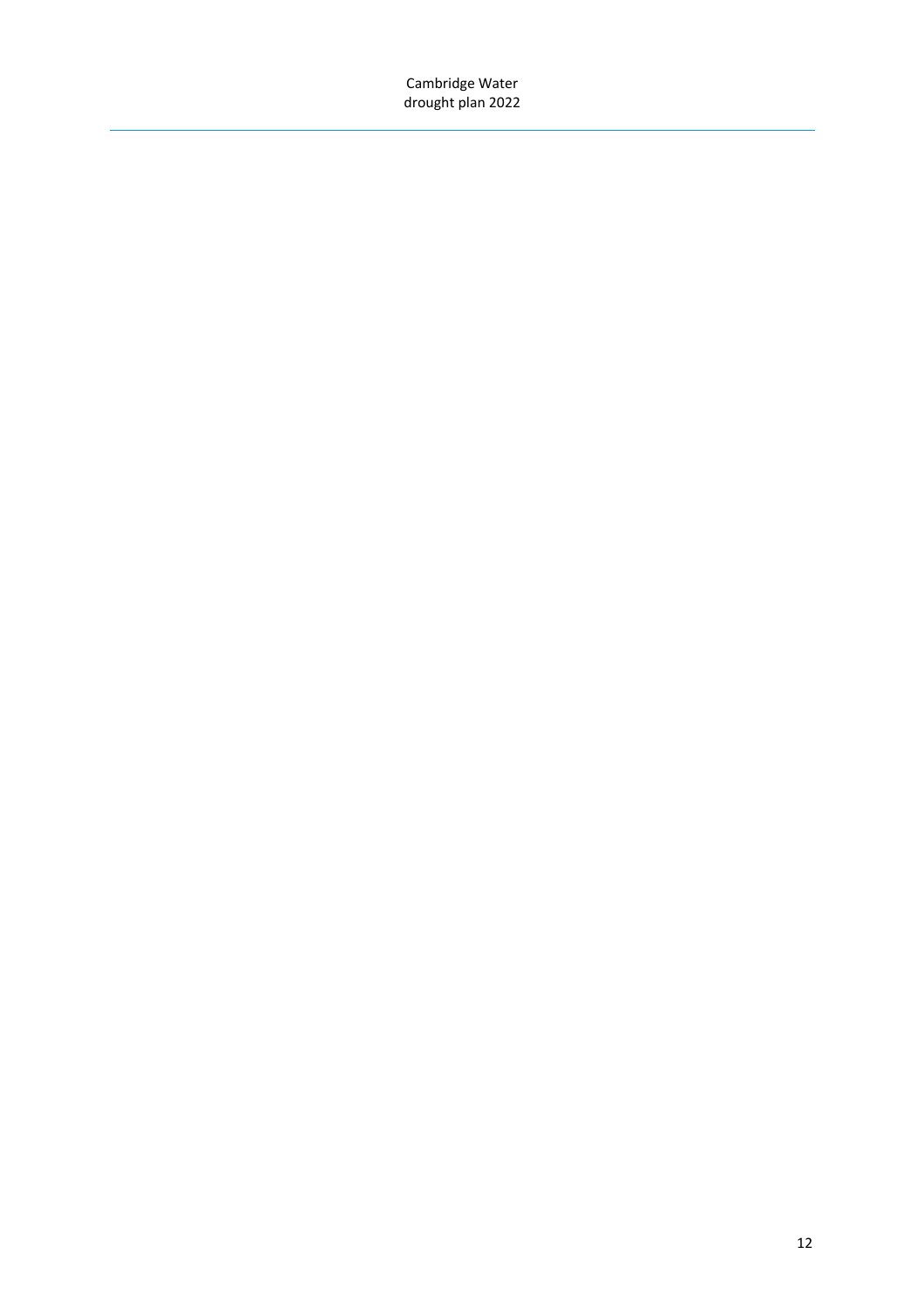# 2.3 Development of drought triggers

The triggers in table 1 reflect several different hydrogeological, environmental and meteorological conditions as measured by our drought indicators. One or more drought indicators define a drought trigger point and those actions that would be considered at a trigger level as a drought progresses. Each trigger level also aligns with our communication plan (see appendix B), which sets out the types and levels of communications that will escalate during a drought.

We have chosen drought triggers that align with drought indicators for rainfall deficit and groundwater levels experienced and modelled for historic droughts on the basis of the levels of service set out in our WRMP and the return period at which groundwater level recessions would be exceeded. For example, RWL5 (rest water level 5) is based on a 1 in 100-year return of groundwater levels at six sites representative of our supply system. Where appropriate, we have adjusted the triggers to allow for the required lead‐in time to implement the associated drought actions ‐ in the case of supply options, this can be significant.

# 2.4 Testing our drought triggers

In appendix C, we describe how we have developed and tested our drought triggers. The scenarios presented include droughts of a similar severity as those included in our WRMP planning assumptions, as well as more severe droughts. This appendix demonstrates that our drought triggers for managing resources and demands are robust across several plausible drought scenarios.

# 2.5 Drought control diagram

The drought control curve diagram in figure 3 below summarises the sequence in which each of our drought triggers would be reached. For clarity, not all possible triggers are shown, this represents a typical sequence of drought triggers and associated actions.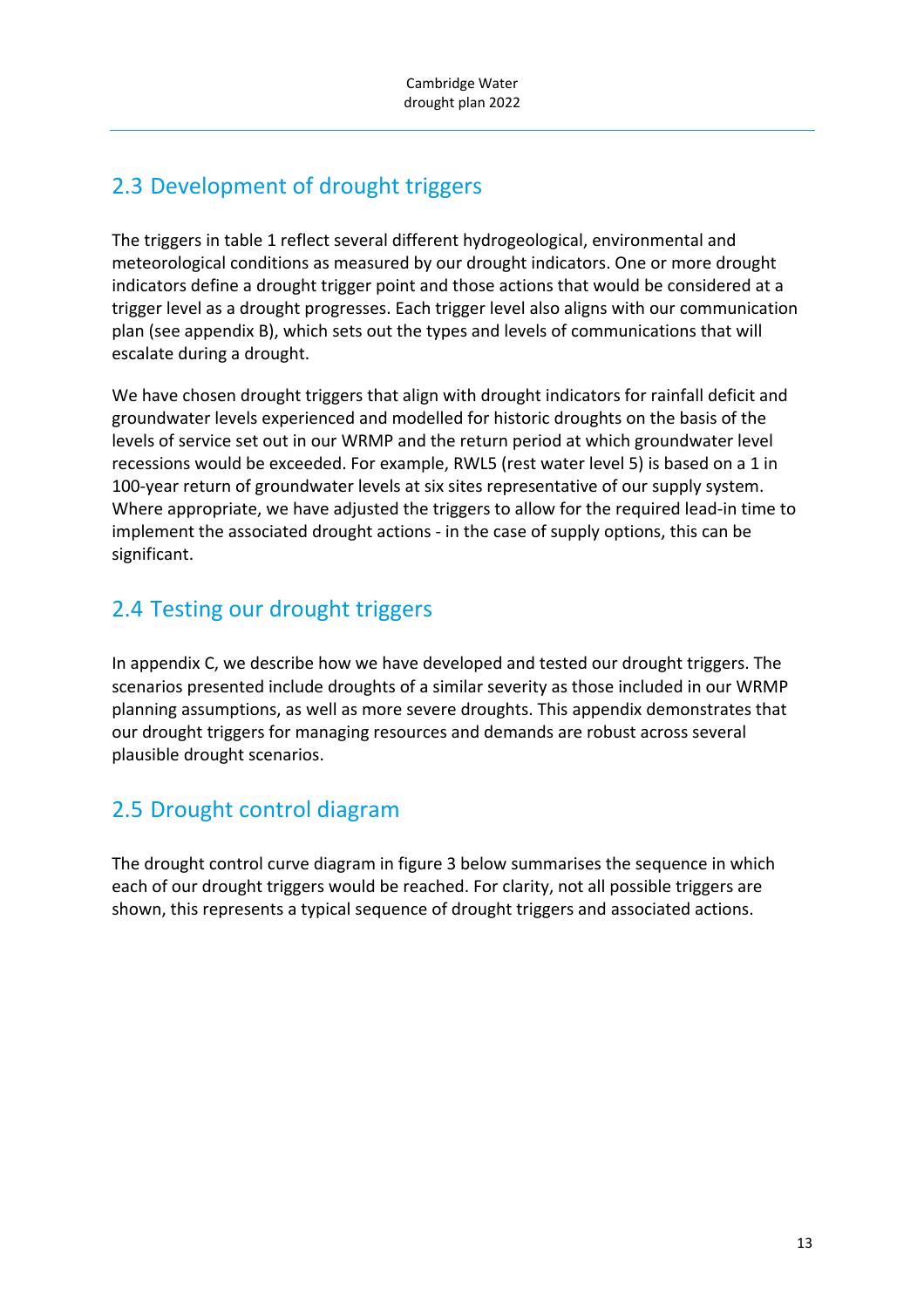#### Figure 3 Drought control curve



14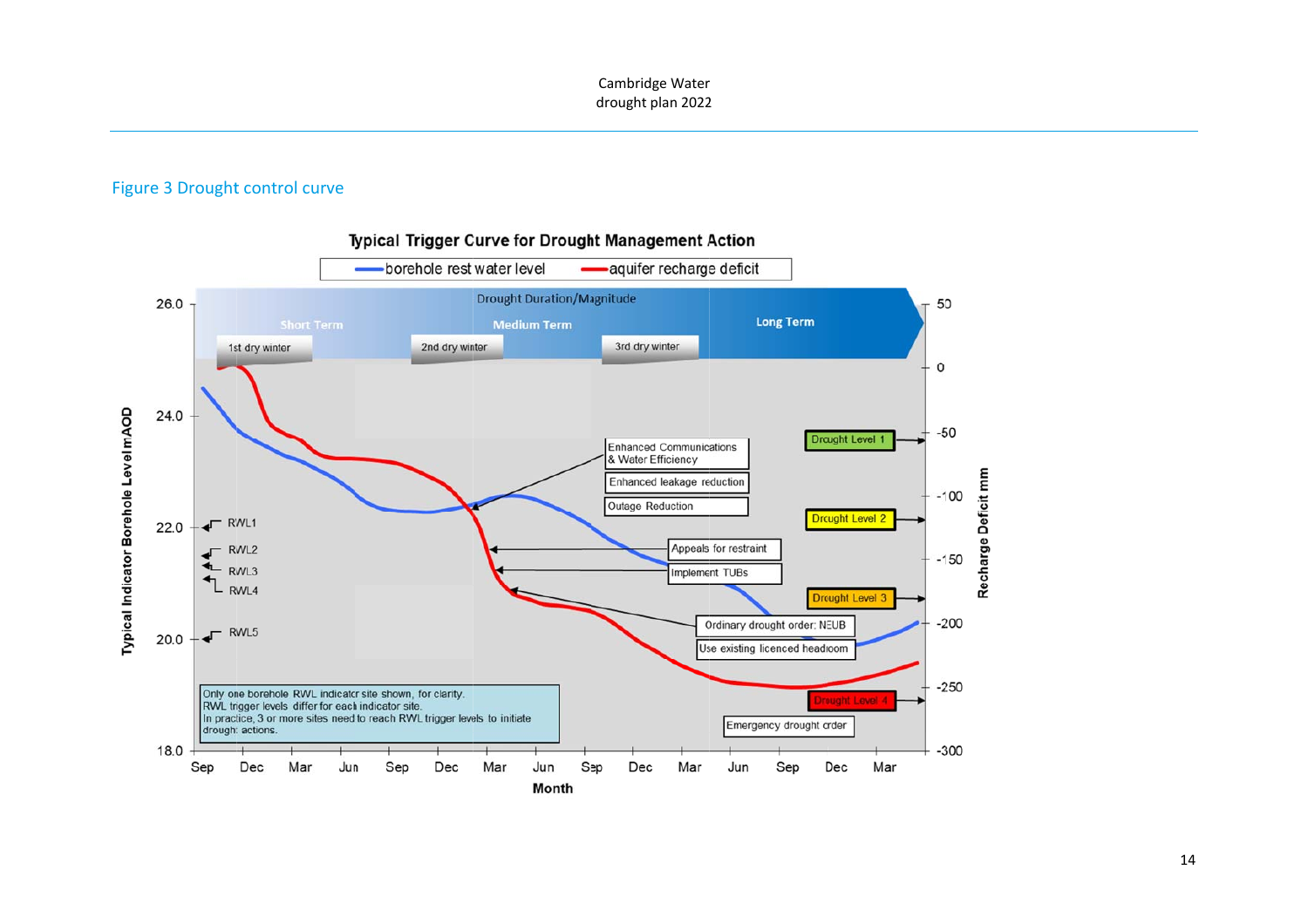# 3. Drought management actions

## 3.1 Overview

This plan clearly demonstrates how we would manage resources and demands through several varied but plausible drought sequences, by implementing a range of available management actions in an effective manner. We aim to balance the needs of customers against the needs of the environment by considering and implementing a number of demand‐side and supply‐side measures, maximising demand‐side measures as a priority before resorting to supply side options that may impact on the environment. We implement all our drought actions at the WRZ level as a minimum – for example, some measures may extend beyond our supply area as a combined action with other water companies or regional groups.

We will implement the actions described in this plan according to the triggers detailed in chapter 2. Although these triggers are not prescriptive, they provide a framework and timetable of actions through the most likely drought sequences we might expect to see. We have developed these actions using the experiences of historical droughts, together with the predicted impact of more severe droughts using statistical methodologies.

The management actions included in this plan would allow us to manage a drought sequence, similar to those historically experienced as it progresses in severity, and beyond to even more extreme droughts. Unprecedented and very extreme drought beyond our known vulnerability leading to sever water shortages would be covered by measures set out within our emergency plans and actions under the Civil Contingencies Act.

A key part of our drought management strategy is effective engagement with stakeholders, regulators, and household and non‐household customers. Our communications approach is described in more detail in appendix B.

# 3.2 Demand‐side actions

The drought actions set out in table 1 include demand‐side options that we may use during a drought. We have derived the volumes of water we expect to save from experience gained during previous droughts, together with an understanding of demand patterns – notably, the causes of fluctuations in demand, and the sensitivity of demand to different types of fluctuation. Where applicable, these have also been cross-referenced with the expected savings set out in UKWIR's code of practice and guidance on water use restrictions<sup>2</sup>. The assumed reductions to demand or volumes saved, and other details on each demand action

 $2$  Managing through drought: Code of practice and guidance for Water companies on water use restrictions – UKWIR Report 09/WR/33/2 (2009), amended by UKWIR 11/WR/33/3 (2011) and UKWIR14/WR/33/6 (2013). UKWIR is the water's sector's research body.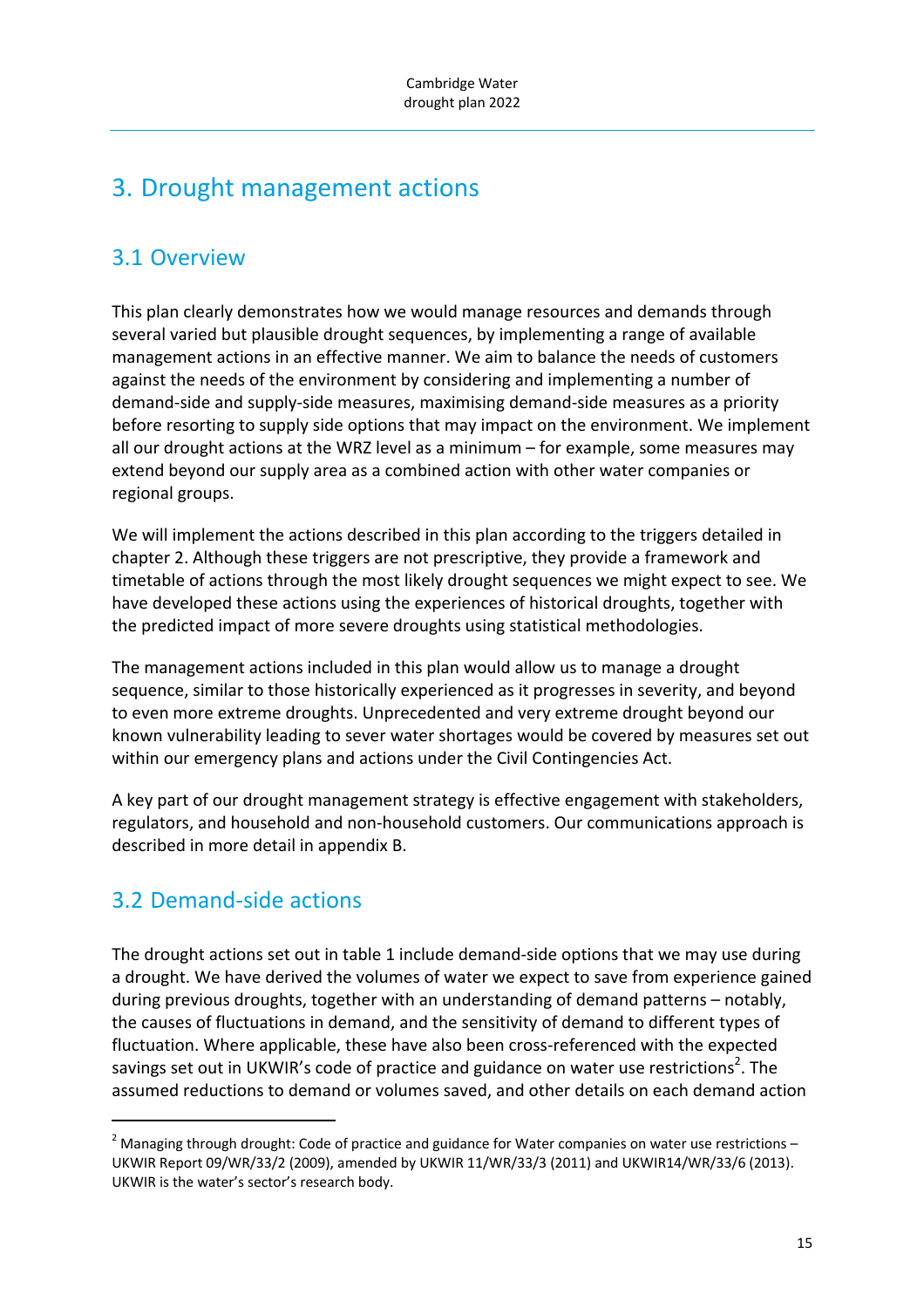are set out in table 2 (below). The volumes saved do not necessarily represent year‐round reductions; they are likely to be seasonal reductions only, curbing peak demands mainly in the spring through to autumn and maintaining a closer to average demand throughout the year. As per the UKWIR conclusions on drought and demand<sup>3</sup>, we proposed implementation of demand measures in a phased manner, with the least impact on customers where possible and ensure that we communicate effectively with our customers using an agile communications approach, this is included in Appendix B.

### 3.2.1 Extra promotion of water efficiency and demand management

We have an ongoing demand management programme to promote water efficiency using effective communications and engagement with customers to encourage customers to use water wisely and reduce per capita use over the long term. This includes switching to measured (metered) bills, and incentives for them to change their water use behaviours. Key early drought actions in this plan include a progressive increase in our existing communication and messaging around water efficiency, as described in our communications plan.

The levels of service published on our WRMP include the need for a major publicity campaign requesting voluntary water saving not more than once in ten years. We call this action 'appeals for restraint'; it involves intensive messaging and awareness raising, most likely in the context of a regional situation and associated campaigns. We would expect to increase communications to a lesser degree more regularly; this is usually associated with high summer demands or other drivers.

### 3.2.2 Leakage reduction

Our business plan for 2020 to 2025 includes an ambitious leakage reduction programme built into business as usual activities. Our ambition is to go beyond this and reduce leakage even further. Actual leakage can vary throughout the year and can be dependent on weather conditions, so additional benefit would depend on the preceding level of leakage. We recognise that to encourage positive action from customers in response to awareness campaigns and calls for restraint we will need to demonstrate that we are doing all we can to manage demand through leakage management. So, we would consider increasing leakage activity early in a drought sequence, for example, for a single season drought and beyond.

Our ability to implement additional leakage detection and repair activities is in part reliant on how well we can detect more and smaller leaks, as well as our ability to recruit the additional skilled personnel needed. Therefore, it is estimated to be in a range of between 0.5Ml/d and‐2Ml/d.

 $3$  Drought and Demand – Potential for improving the management of future droughts 07/WR/02/2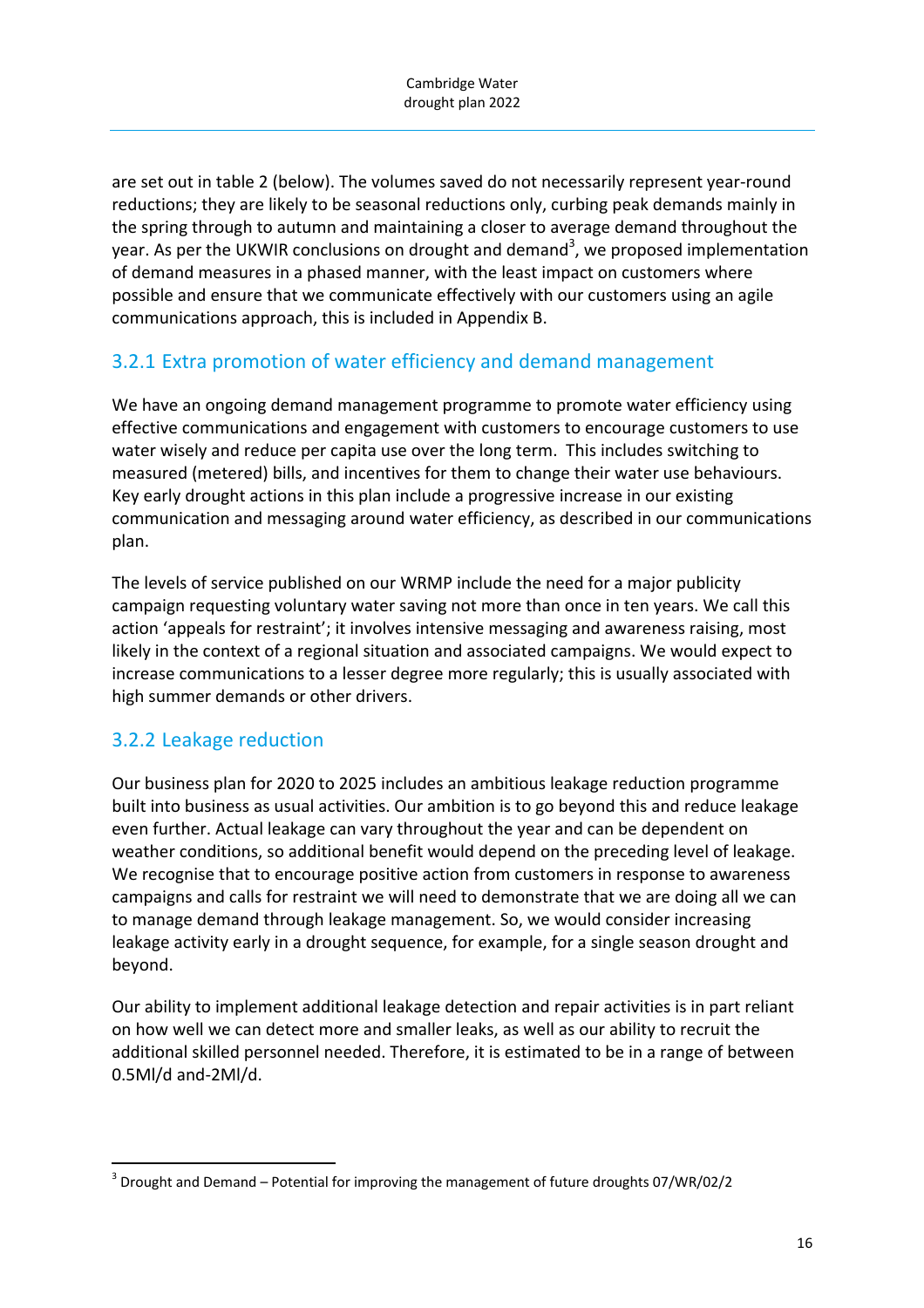### 3.2.3 Enhanced pressure management

We have already implemented some limited pressure management, in the form of pumping programme efficiencies. We are investigating the scope for introducing further pressure management measures, which we believe to be relatively minor, as part of our long-term leakage strategy. We do not believe that the scope for savings is significant and have not included it as a drought action.

#### 3.2.4 Appeals for restraint

An appeal for restraint is a significant uplift to our communications activity. It aims to express the seriousness of an emerging drought before we implement temporary use restrictions. We would make more use of additional communication channels and modify the tone of messages. We expect a lead time of one to two weeks to implement appeals for restraint, and our communications would include regular updates about the effect of customers' efforts has on reducing demand. See appendix B for more details.

### 3.2.5 Temporary use bans

A temporary use ban (TUB), previously known as a hosepipe ban (redefined under the terms of the Flood and Water Management Act 2010<sup>4</sup>), allows us to make temporary water use restrictions that we can implement without applying to the Secretary of State.

In out Cambridge region, our published level of service is to introduce a TUB on water use on average not more than once in 20 years. We can apply restrictions to all or part of our operating area, although we would normally apply them to our entire supply area and in alignment with other companies in the region, where possible. Together with the standard exemptions included in the legislation and described later, we can also apply discretionary concessions, and make exemptions for certain water use activities. We have standardised these with other companies in the region for the sake of clarity for all customers.

The range of savings as estimated by UKWIR research<sup>5</sup> is between 5% and 9.5% of household demands, although our experience from the 2011/12 drought indicates that savings could be in excess of  $10\%$ <sup>6</sup> We expect that a saving of 5Ml/d of saving is realistic, based on previous restrictions.

<sup>&</sup>lt;sup>4</sup> The introduction of the Flood and Water Management Act (FWMA) 2010 effectively superseded water companies' powers to ban hosepipe usage as set out in the Water Industry Act 1991, section 76 by allowing them a wider range of temporary water use restrictions that can be implemented without recourse to a drought order.

<sup>5</sup> Drought and Demand: Modelling the impact of Restrictions on Demand during Drought, UKWIR 07/WR/02/3.

 $6$  Understanding the impacts of drought restrictions 14/WR/01/13, UKWIR, 2013.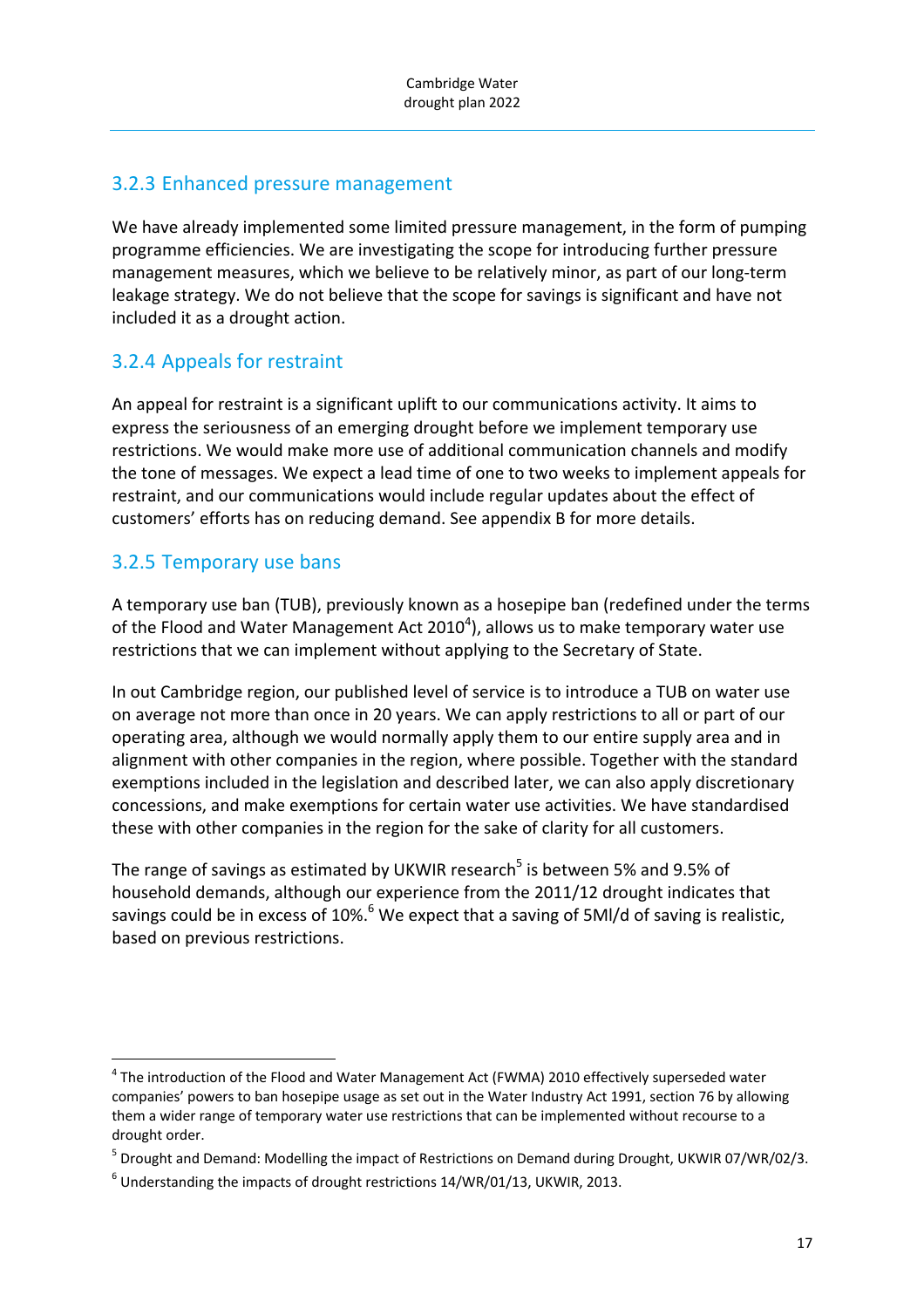### 3.2.6 Implementing restrictions

When considering a TUB we will follow the requirements laid down in the relevant legislation and UKWIR's code of practice. In particular, we will have regard to the following when implementing a TUB.

- A consistent and transparent approach.
- That water use restrictions are proportionate.
- Clear communications with customers and the wider public/users.
- Consideration of representations in a fair way.

We have adopted a form of notice for TUBs consistent with other WRE member companies in the region (see appendix D). This includes the standard exemptions and concessions that would be allowed, which are also consistent within the region.

We would normally only implement TUBs during periods when they will reduce demand – for example, in the spring and summer. But this may vary as a drought becomes more serious. We would always implement a TUB before introducing supply measures and drought permits.

### 3.2.7 Timing and approach to implementation

We will follow the principles laid down in UKWIR's code of practice when considering how to implement temporary use restrictions. This is to ensure our proposals are consistent, proportionate and clearly communicated, and that representations are considered fairly.

Once the triggers to consider a TUB are reached, we allow two weeks for internal communication and governance, and for external communication with the Environment Agency, regional groups, and neighbouring water companies, before publishing the TUB notice. We then allow a further 21 days for comments. This will include at least 14 days for representations to be made. The drought management team will consider representations from individuals or groups in a fair and even-handed manner, and any decisions made communicated to both the individual or group and the public.

### 3.2.8 Communicating restrictions

We will make any decision to introduce temporary restrictions with the Environment Agency and neighbouring water companies. This is to ensure a consistent approach across the region. As a drought situation develops, the frequency of these meetings and communications will be increased and joint communications and press releases will be issued, where appropriate for the situation. Our website includes a drought status statement; this highlights the current groundwater situation and how this relates to any potential drought plan actions.

While the emerging drought situation may differ for each water company in a particular region, and the timings for implementation of restrictions will depend on the local situation,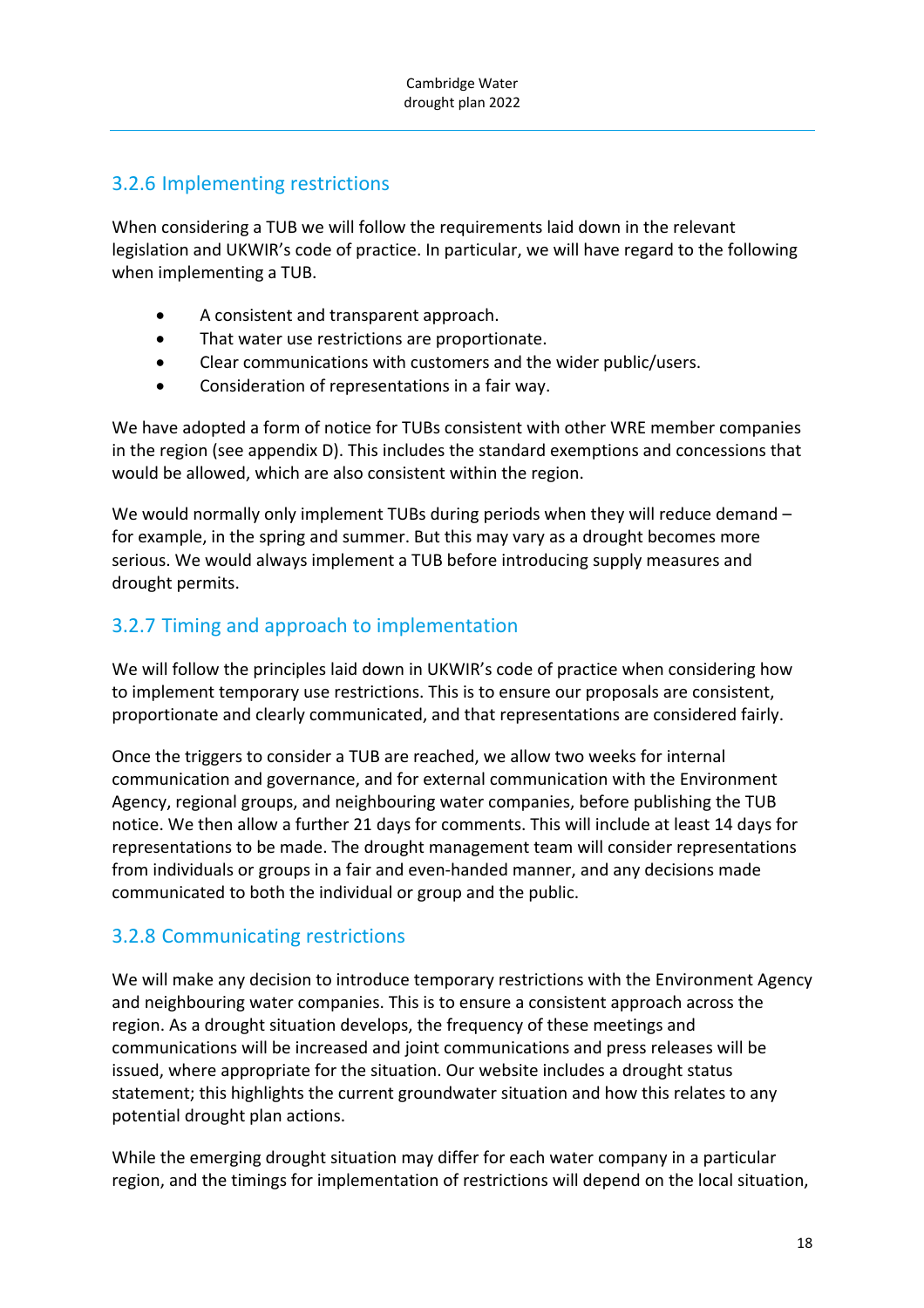we will endeavour as far as is practicable, to provide a consistent message to customers. We would expect a national drought management team to be convened for any regionally significant drought and for this to be a primary forum for the alignment of communications and activity by those companies involved.

Any proposal to introduce a temporary restriction will be advertised on our website (www.cambridge‐water.co.uk) and in at least two local newspapers, as set out in legislation. We will make use of additional communication channels, both directly with stakeholders and more generally to customers, such as through social media. We will directly contact NAVs or insets, water retailers for business, and those other interest groups on our stakeholder register. We would undertake communications with NAVs and retailers from Level 1 trigger status, so that they are fully informed in the lead-up to implementation of restrictions. This will be done through our specific liaison contacts for retailers, and public relations and technical team contacts. A variation, or subsequent lifting, of the restrictions will be similarly advertised, and communicated directly with the groups mentioned above. We will align the timing for implementing and lifting restrictions with neighbouring companies wherever possible.

To provide an audit trail, we will record all actions taken during the process of implementing restrictions. We will deal with any complaints through our normal complaint handling procedure. See appendix B for more detail about our communications plan.

### 3.2.9 Activities covered by restrictions

The range of water use activities that we can control under a TUB, together with supporting definitions is set out in the notice for TUBs (see appendix E). As set out in UKWIR's code of practice, this notice includes a list of standard exemptions. We will also the following concessions, which have been agreed regionally for consistency.

- Blue badge holders will be included as Discretionary Universal Exemptions to the restrictions.
- The use of a hosepipe to fill or maintain a pond containing fish will be included as a Statutory Exception.

### 3.2.10 Ordinary drought orders – non‐essential use bans

In our Cambridge region our published level of service is to introduce non‐essential use bans (NEUBs) not more than once in every 50 years. Ordinary drought orders allow us to further restrict non‐essential water use at commercial and institutional premises under the Water Resources Act 1991 Sections 74(2)(b). We do not propose to use any other ordinary drought order provisions within section 74 that may have an impact on the environment. Non‐ essential use restrictions are more wide‐ranging than those included in a TUB. The provision for drought orders in sections 73 and 74 of the Water Resources Act 1991requires application to, and approval from the Secretary of State, who must be satisfied that a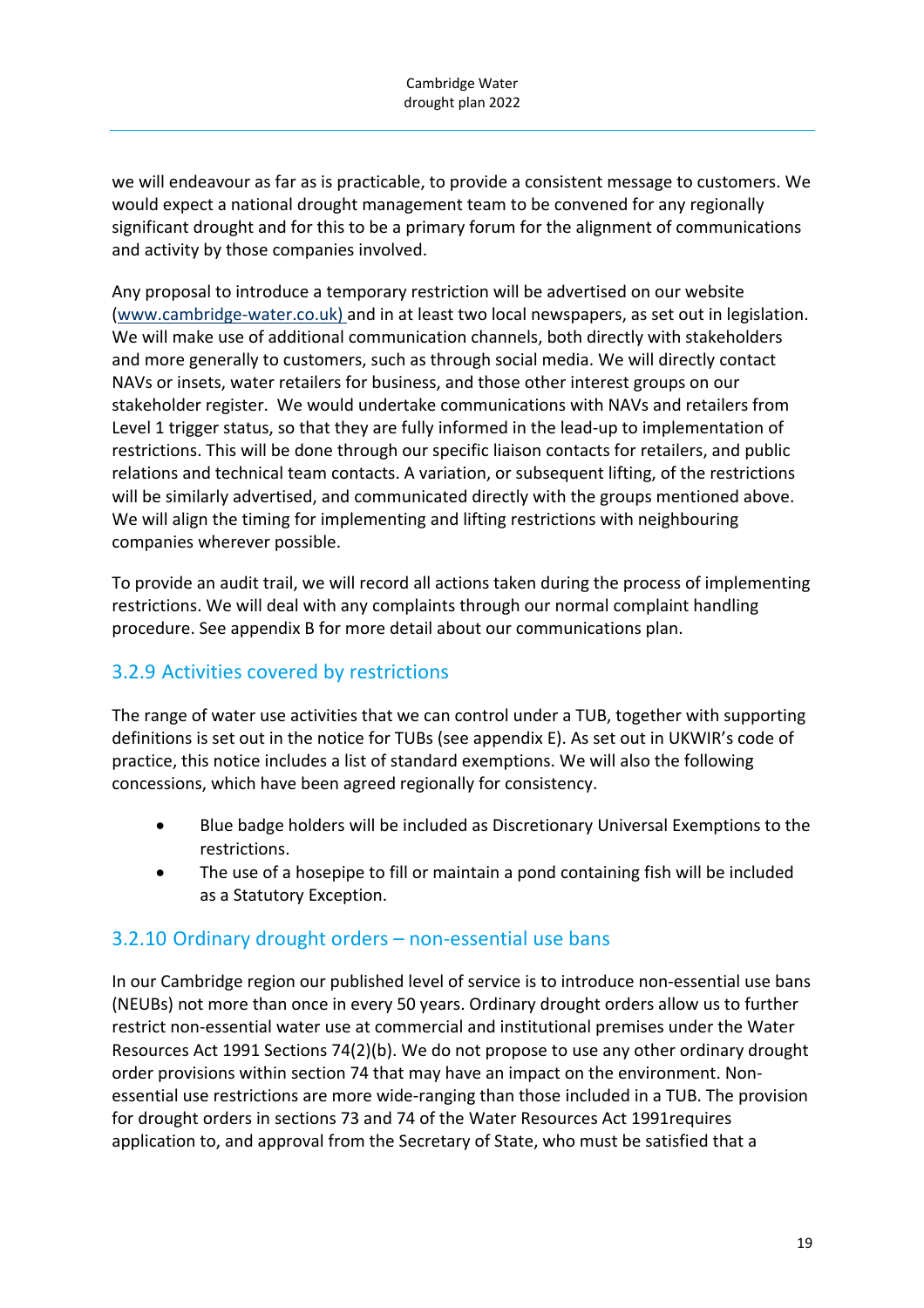"serious deficiency of supplies in an area" exists, by "reason of an exceptional shortage of rain".

The range of purposes to which drought orders apply are as follows.

- Watering outdoor plants on commercial premises.
- Filling or maintaining a non‐domestic swimming pool or paddling pool.
- Filling or maintaining a pond for ornamental use.
- Operating a mechanical vehicle washer.
- Cleaning any vehicle boat aircraft or railway rolling stock.
- Cleaning non‐domestic premises.
- Cleaning a window of a non‐domestic building.
- Cleaning industrial plant.
- Supressing dust.
- Operating automatic cisterns in unoccupied or closed buildings.

Before embarking on the process to extend restrictions to non‐household customers we would make sure that TUBS are being as effective as possible. In light of the timescales involved in preparing an application and granting an order (around three to six months) the timeliness of the application is paramount. So, we would consider the need for a drought order ahead of a third dry winter, for example, in readiness for the requirement should conditions continue to deteriorate. The drought triggers reflect the time required for preparatory work to make an application.

The stages required to implement a drought order are as follows:

- 1 **Preparing and lodging an application.** This includes publishing adverts in the press, followed by an application to the Secretary of State, including reasons for requiring the drought order, supporting evidence and information. There is a seven‐day period for objections to be made.
- 2 **Hearings or inquiries.** If any objections are received, the Secretary of State will hold an inquiry or hearing. A seven day period is required to advertise the hearing.
- 3 **Implementation.** Once approved, the water company must again advertise the implementation of the granted drought order.

It is not possible to be any more specific here on exemptions and concessions, as the range of drought order restrictions will vary according to the specific circumstances of a particular drought. However, we will follow the requirements of the relevant legislation and guidance. This includes Defra's guidance on drought permits and drought orders<sup>7</sup> and the principles laid down in UKWIR's code of practice. This is to ensure that our proposals are consistent, proportionate, and clearly communicated, and that any objections are considered fairly.

#### Table 2 Demand‐side options

  $7$  Drought permits and drought orders, Defra, May 2011, www.gov.uk.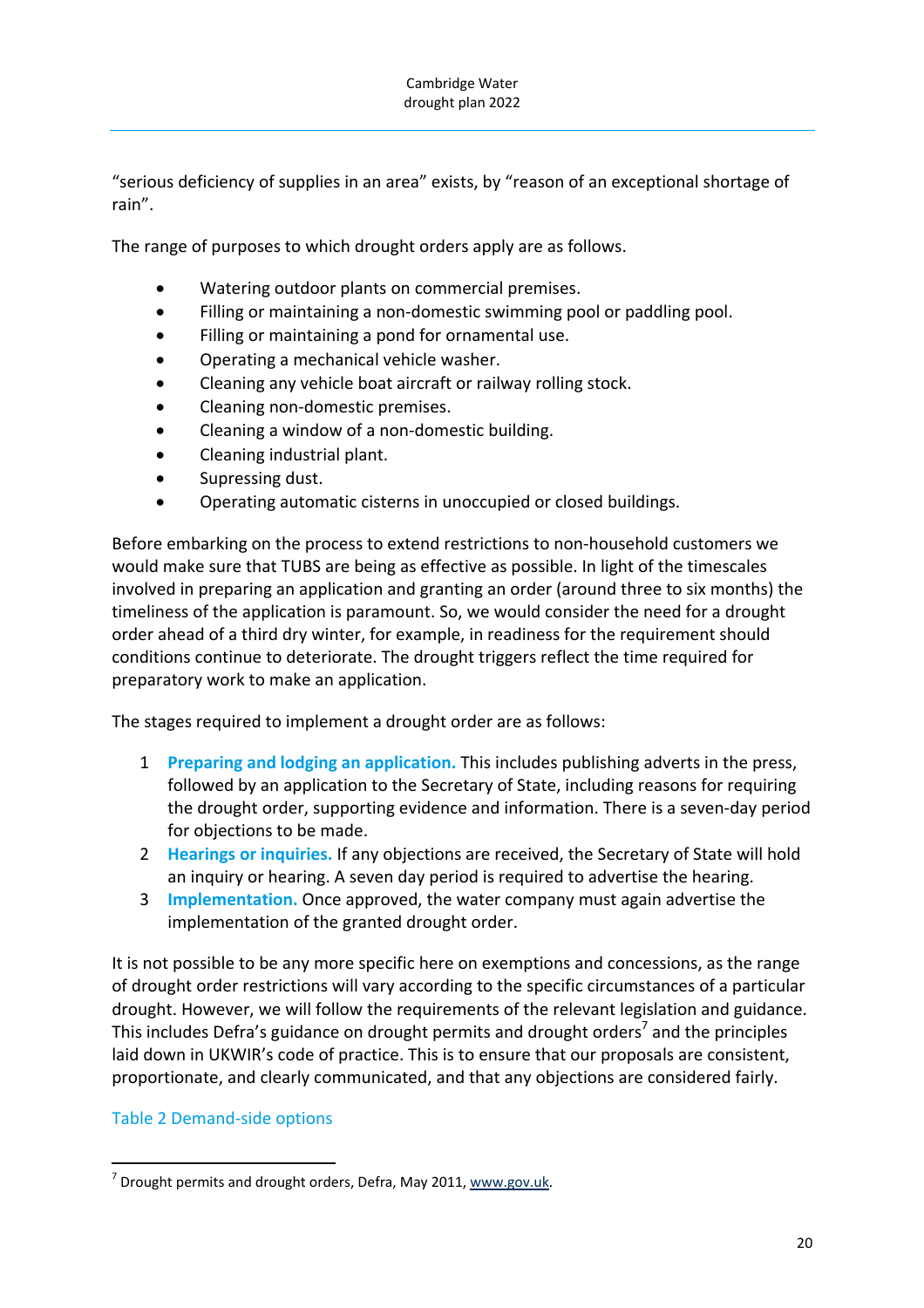| <b>Options</b>                                 | <b>Trigger</b><br>level | $Im$ pact $-$<br>peak<br>demand<br>M/d | <b>Implementation</b><br>and duration                                                                                              | <b>Permissions and</b><br>constraints                  | <b>Risks and</b><br>uncertainties                                                                                       |
|------------------------------------------------|-------------------------|----------------------------------------|------------------------------------------------------------------------------------------------------------------------------------|--------------------------------------------------------|-------------------------------------------------------------------------------------------------------------------------|
| Enhanced<br>communications                     | Level 1                 | $-0.5$                                 | 1-2 weeks lead<br>time. In place<br>throughout                                                                                     | None                                                   | Limited scope<br>for savings, less<br>effective for<br>extreme<br>summer<br>weather                                     |
| Additional<br>promotion of<br>water efficiency | Level 1                 | $-1.0$                                 | 1-2 weeks lead<br>time. In place<br>throughout                                                                                     | None                                                   | Limited scope<br>for savings<br>depending on<br>antecedent<br>conditions.<br>Maintaining<br>savings over<br>longer term |
| Enhanced<br>leakage<br>reductions              | Level 1                 | $-0.5 - 2.0$                           | 1-2 weeks lead<br>time. In place<br>whilst at Level 1<br>minimum and<br>until policy<br>minimum plus<br>1Ml/d leakage<br>achieved. | Exec approval;<br>resource/skills<br>availability      | Uncertain<br>savings;<br>Diminishing<br>returns;<br>Weather<br>related effects                                          |
| Appeals for<br>restraint                       | Level 2                 | $-3.0$                                 | 1-2weeks lead<br>time. Regular<br>messaging whilst<br>at Level 2                                                                   | Exec Approval;<br>media<br>coverage/available<br>slots | Most effective<br>spring through<br>to autumn.<br>Maintaining<br>savings over<br>long term,<br>customer<br>fatigue      |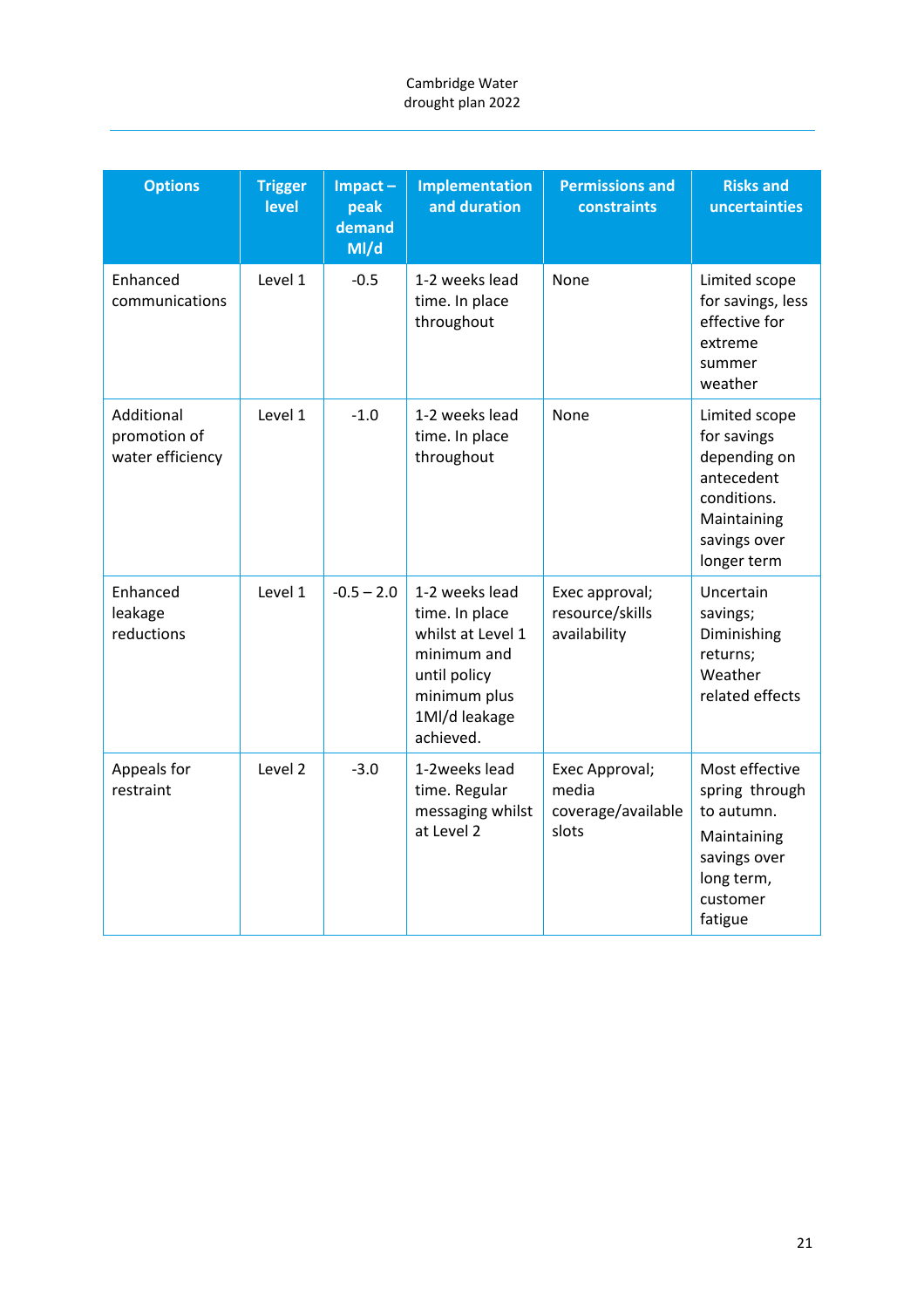| <b>Options</b>                                                     | <b>Trigger</b><br>level | $Im$ pact $-$<br>peak<br>demand<br>M/d | <b>Implementation</b><br>and duration                                                                                                                                                                                                                                                                      | <b>Permissions and</b><br>constraints                                                                                                                                      | <b>Risks and</b><br>uncertainties                                                                        |
|--------------------------------------------------------------------|-------------------------|----------------------------------------|------------------------------------------------------------------------------------------------------------------------------------------------------------------------------------------------------------------------------------------------------------------------------------------------------------|----------------------------------------------------------------------------------------------------------------------------------------------------------------------------|----------------------------------------------------------------------------------------------------------|
| Implementation<br>of temporary use<br>bans (TUBs)                  | Level 2                 | $-5.0$                                 | 2 weeks lead<br>time prior to<br>publication of<br>notice of<br>prohibition.<br>21 days from<br>notice of<br>prohibition to<br>implementation,<br>to allow for a<br>minimum of 14<br>days to make<br>and consider<br>representations<br>Continues whilst<br>in Trigger Level<br>2, reviewed at<br>Level 1. | Board Approval;<br>stakeholder<br>consultation,<br>consideration of<br>and response to<br>representations                                                                  | Most effective<br>spring through<br>to autumn.<br><b>Increased PR</b><br>and press<br>coverage           |
| Ordinary<br>Drought Order-<br>non-essential<br>use bans<br>(NEUBs) | Level 3                 | $-5.0$                                 | 2weeks lead<br>time prior to<br>application for<br>drought ordinary<br>drought order.<br>28 days for<br>Secretary of<br>State to<br>determine<br>application.<br>Upto 3 months<br>from trigger to<br>implementation<br>Duration up to 6<br>months with 6<br>monthly<br>extensions<br>available.            | Board Approval;<br>application to<br>Secretary of State,<br>approval from<br>Defra, stakeholder<br>consultation,<br>consideration of<br>and response to<br>representations | Economic<br>impacts.<br>Applications for<br>compensation<br><b>Increased PR</b><br>and press<br>coverage |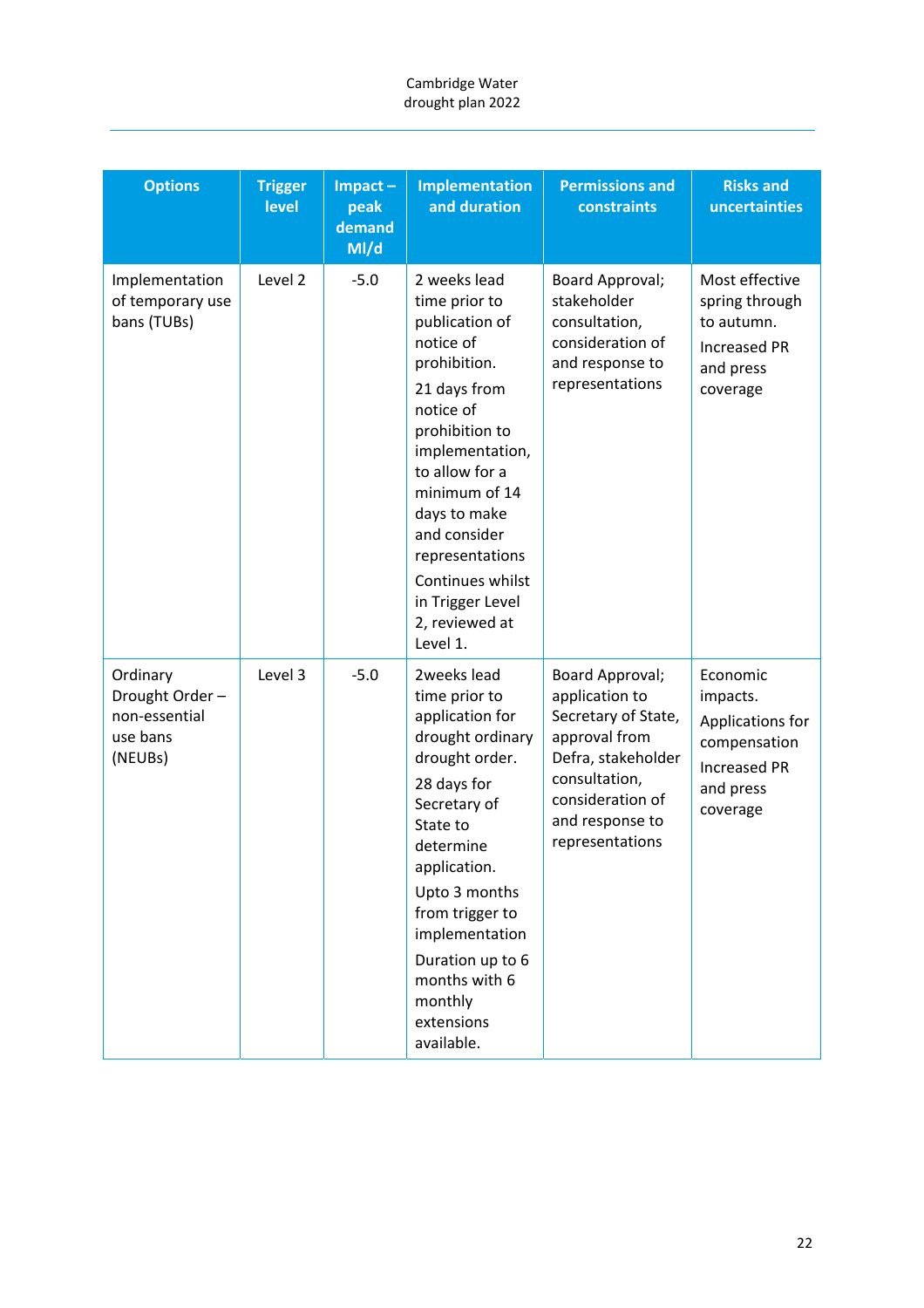# 3.3 Supply‐side actions

The supply side options we included in our last drought plan published in 2019 have been selected as resource options in our current WRMP. As such, the deployable output from these will be included in our overall available supplies by 2025. These were selected in our WRMP optimisation because of growth and for resilience in dry year conditions and are expected to be in place by the time any additional supplies might be required in a drought.

The supply‐side actions presented here are those that ensure we optimise our operations so that the deployable output stated in our WRMP is available, and those that utilise our existing licences. Both are based on abstraction licences granted by the Environment Agency and the volume of water that these currently allow us to take from the environment. Some elements of our abstraction licences are time‐limited or have been identified for investigation and potential sustainability reductions through the Water Industry National Environment Programme (WINEP) for Water Framework Directive (WFD) standards. We have made allowances in our WRMP that include presumption of renewal for time-limited licences; and, indicative sustainability reductions to licences for WINEP drivers such as risk of deterioration. The actual reductions to licence volumes, and timings of these are yet to be confirmed and agreed.

If there is any change to this position, we may need to consider replacing loss to deployable output or abstraction licences with temporary drought permits to provide additional supplies during drought periods. This would constitute a material change in circumstances and would require a further revised drought plan to be produced within 12 months of publishing this plan.

## 3.3.1 Planned and unplanned outage

We routinely review maintenance at source stations when high demand is likely – for example, in summer and because of extreme winter weather. Once we reach trigger Level 1, we will extend this throughout the year. We will use our proactive asset management maintenance programme to keep unplanned outage to a minimum and raise our operational response priorities. We will only permit planned outages where necessary to maintain the quality or volume of the water supplied to customers, and only at periods of lowest expected demand.

These actions do not deliver additional savings; the objective is to ensure our full deployable output under dry year conditions is available, if required, by balancing average and peak licences.

## 3.3.2 Bulk transfers

We currently supply and receive small volumes of water to and from neighbouring water companies at the boundaries of our supply area. These routine supplies are defined by bulk supply agreements between the two companies. The maximum volume that we currently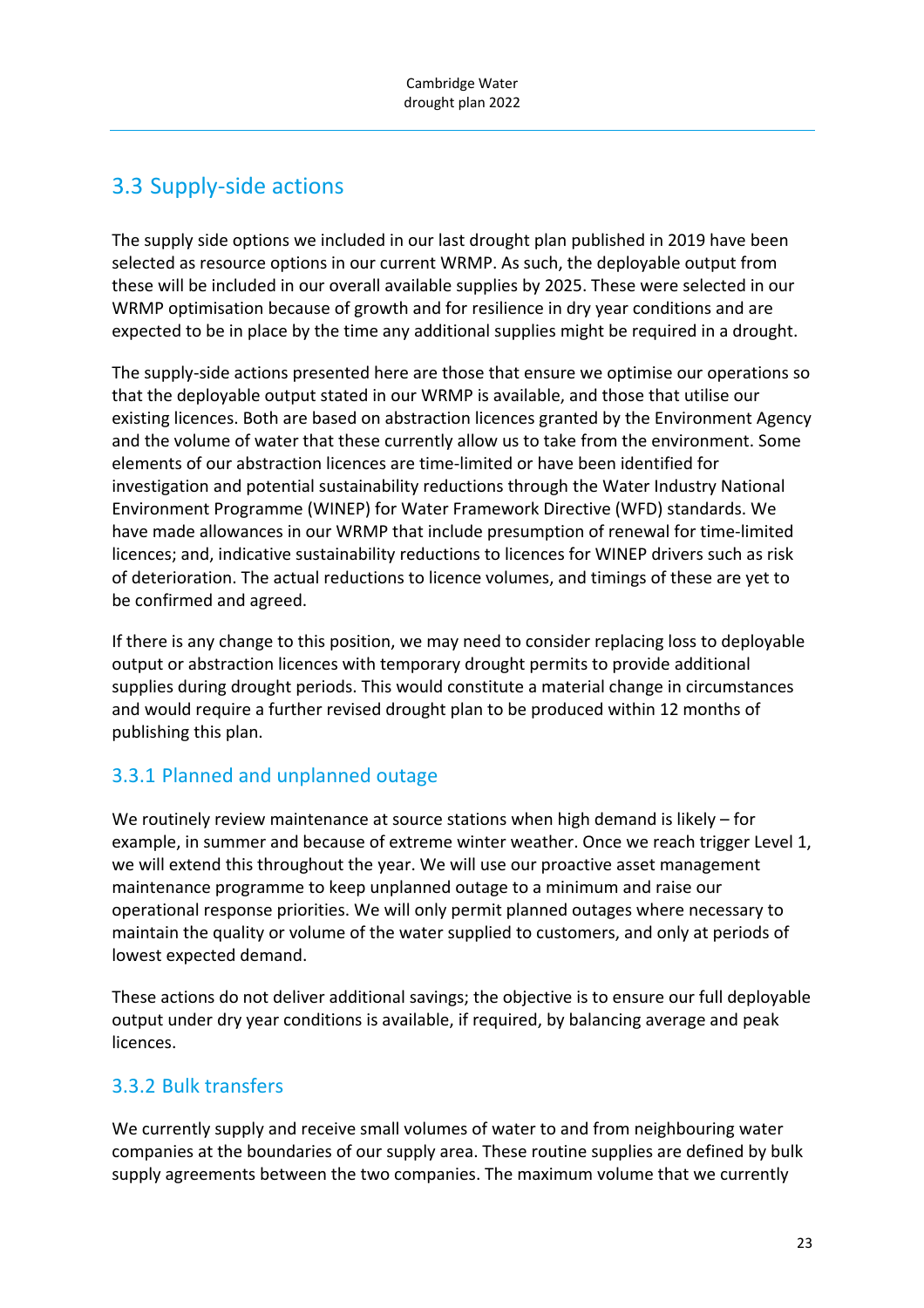import is 0.05Ml/d, and we can export agreed volumes of up to 0.25 Ml/d and 0.37 Ml/d. There is little scope for optimising these small quantities in drought conditions as it would normally affect the neighbouring companies in a similar manner. These bulk supplies are made under standard commercial terms, and the volumes are either stated in a commercial agreement, or subject to connection size limits under our commercial charging scheme, and consumer demands. These would be in place for the range of droughts being assessed by this plan.

An additional bulk supply arrangement allows water to be transferred to a neighbouring company in an operational emergency. This supply cannot be maintained during a drought and would not be provided once trigger Level 2 is reached, as per the commercial agreement in place. We would not rely on emergency drought supplies from neighbouring companies in a serious drought but may consider them in the short term while other options are implemented.

As part of our communication with other water companies, we will review and update the position and availability of transfers. These transfers are detailed in the table below;

| Name &<br>type                      | Receiving/<br>donor Co. | Volume agreed<br>M/d             | Transfer<br>limits Ml/d | Description | <b>Location NGR</b> |
|-------------------------------------|-------------------------|----------------------------------|-------------------------|-------------|---------------------|
| Odsey<br>(import)                   | Affinity                | Demand based<br>$-$ Typical 0.05 | 0.5                     | continuous  | 529402,237802       |
| Hadstock<br>(export)                | Affinity                | Demand based<br>$-$ Typical 0.37 | 1.0                     | continuous  | 556476,246276       |
| Earith<br><b>Bridge</b><br>(import) | Anglian                 | Demand based<br>$-$ Typical 0.01 | 0.5                     | Continuous  | 539377,274722       |
| Barnham X<br>(export)               | Anglian                 | 0.25                             | 0.25                    | Continuous  | 589219,279060       |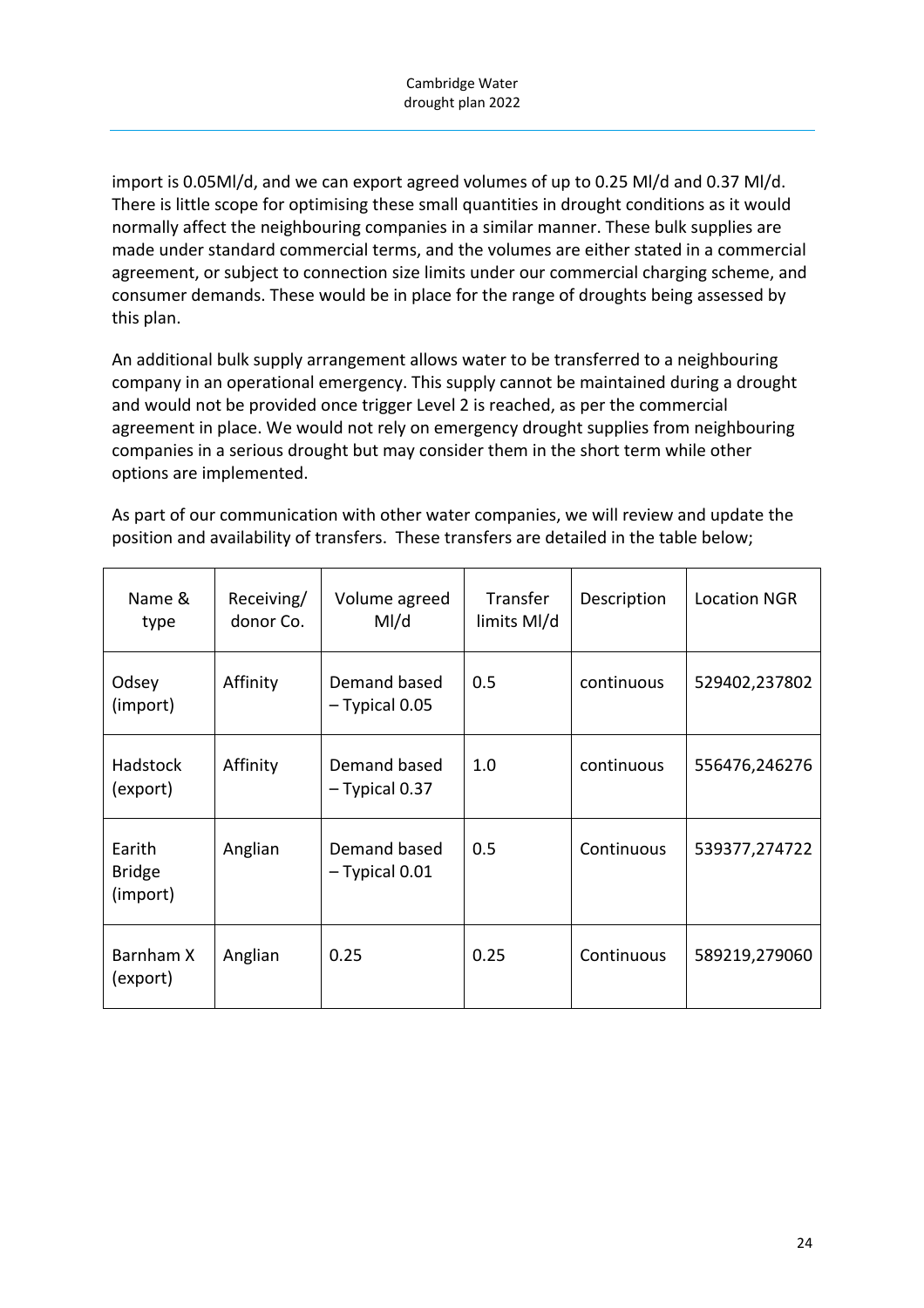We also provide a supply to a commercial customer outside of our supply area, which is used seasonally. We would engage with this customer once trigger Level 2 is reached to reduce the use of this supply before implementing an ordinary drought order, which would legally restrict its use. The potential savings of 1Ml/d are in addition to those estimated for an ordinary drought order.

## 3.3.3 Use of existing licensed headroom

Our WRMP includes demand management and other options that should ensure we do not increase the overall volume of water that we abstract from the chalk aquifer on a permanent basis over the plan period. In addition, the supply demand balance in the plan includes indicative sustainability reductions to prevent any risk of deterioration to WFD status. However, we maintain licensed volumes to abstract without the requirement of drought permits, with headroom equivalent to those reductions included in our WRMP. The potential requirement for supply options of this magnitude would not be expected until at least 36months following drought trigger Level 2, at which time we would be in Trigger Level 3, and would be following application for a non–essential use ban.

While using this licenced headroom will not require application for a drought permit, where a risk of deterioration of WFD standards is a reason for a indicative sustainability reduction, we will ensure that there is no deterioration from increasing abstraction, except in circumstances in which Article 4.6 of the WFD might be applicable. The environmental assessments set out in appendix D demonstrate how we would go about monitoring any environmental impact and plan for appropriate mitigation of any impacts. Our review of possible supply actions in producing this plan has determined that the risk of environmental impact from these is considerably lower than would be expected from any drought permits.

We would expect any futures changes to deployable output because of licence changes to be offset by new regional supply options, or by drought permits to access the previously licenced volumes. If these changes are made, they would be reflected in subsequent drought plan publications

### 3.3.4 Drought orders and permits

Drought orders and permits give us additional flexibility to manage our water resources for water supply.

The Environment Agency can grant drought orders to prohibit, limit, or allow modification by us, or the Agency to discharge, take or supply water to specific locations. Testing of our drought triggers and actions indicates that ordinary drought orders for the restriction of non-essential use would only be required in a severe drought because of three dry winters – conditions we have not experienced to date. As a result, the only permits, or approvals that we rely on in this plan are those for NEUBs. We discuss any further actions we might consider, such as extreme drought measures, in chapter 4.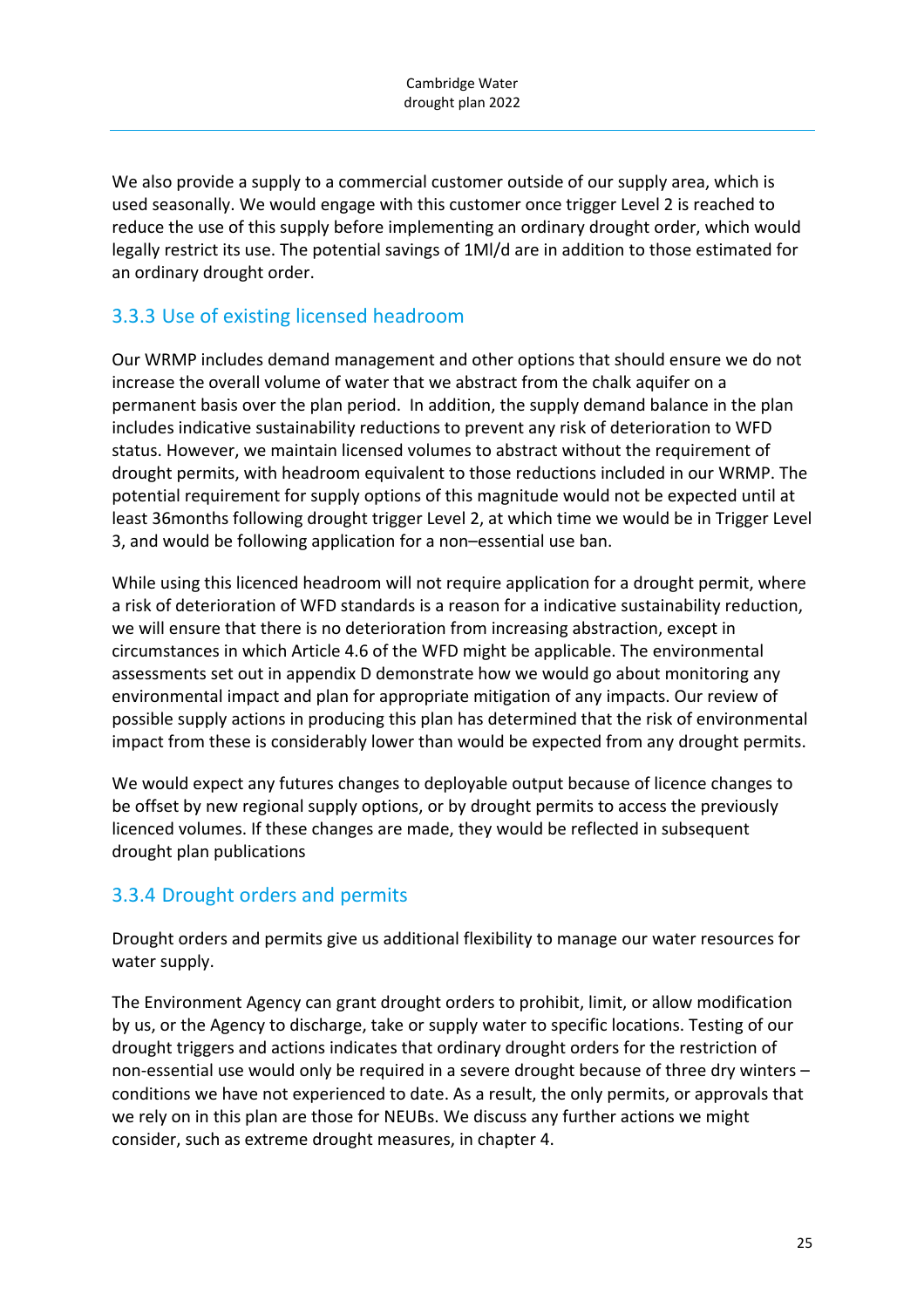The Environment Agency can grant drought permits<sup>8</sup> to allow us to take additional water from sources, by modifying or suspending of conditions on, an abstraction licence. This plan does not include the option for us to improve our supply capability by taking additional water using drought permits. We consider this would only be necessary in extreme conditions, as previously described.

  $^8$  Granted under the Water Resources Act 1991, Section 79a, as amended by Environment Agency 1995.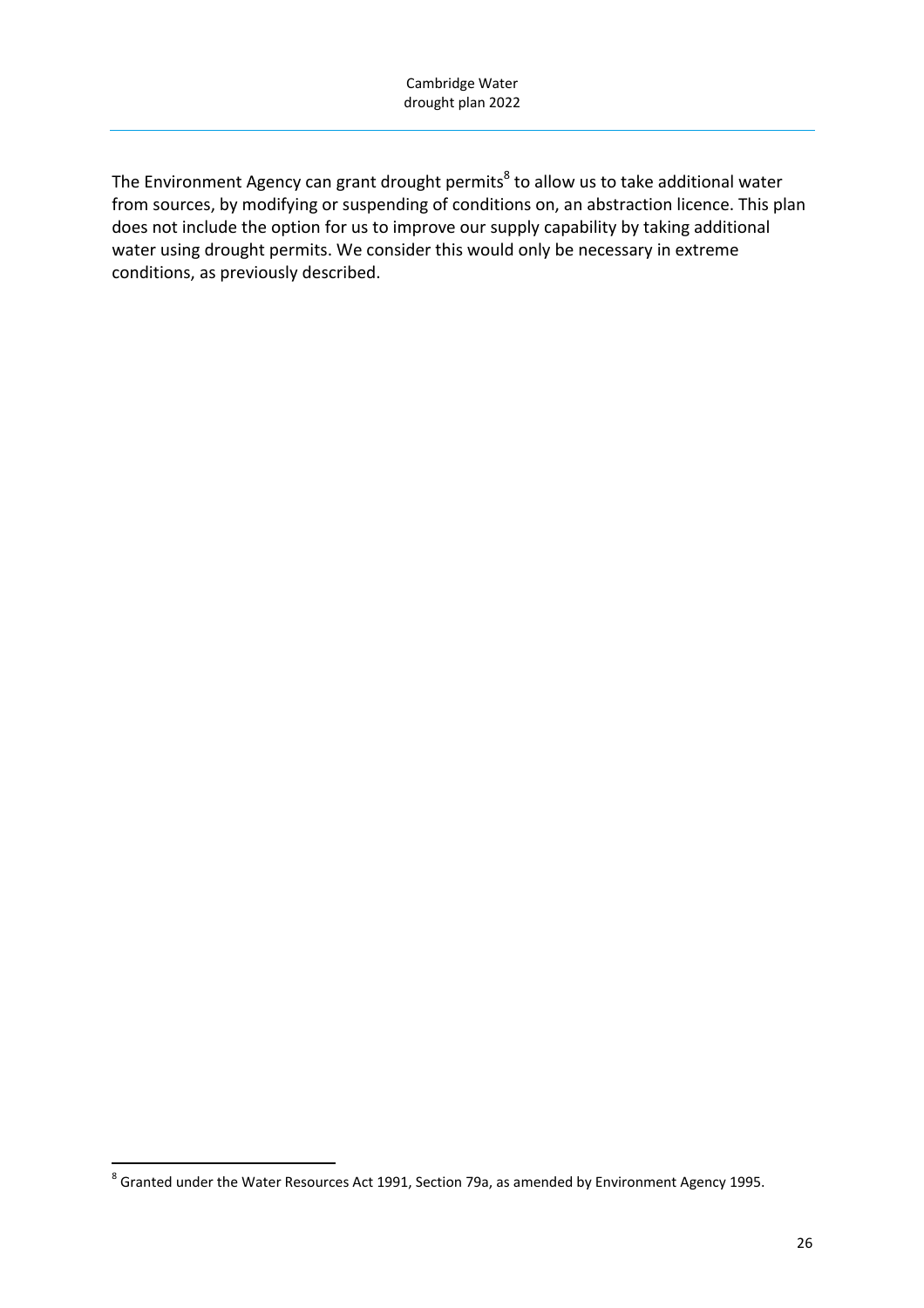Several of our existing abstraction licences have conditions that restrict how much water we can take to provide support to the environment, and these would be expected to be in place during a drought. These measures are not developed to be fully 'permit ready' in accordance with Environment Agency guidance for more frequent drought permit and order sites. We discuss this in more detail in chapter 4.

## 3.3.5 Emergency drought orders

An emergency drought order would allow us to further prohibit water use through rota cuts, and to supply water through standpipes or water tanks for a Level 4 drought. It is clear from Defra guidance and customer research that this level of water restrictions would be unacceptable. Our level of service for the risk of rota cuts or use of standpipes is on average less than once in 100 years. But we have included it to recognise that circumstances beyond our control could possibly lead to an extremely serious drought of a magnitude not previously experienced in the UK occurring.

In practice, if we had to resort to these measures, we would have implemented our emergency plan and would seek additional support under the Civil Contingencies Act to avoid rota cuts and standpipes being required. The Environment Agency's drought plan guidelines states that, "…drought plans do not have to include details of arrangements for providing water supplies to cope with situations when there is a civil emergency as a result of water shortage."

| <b>Options</b>                          | <b>Trigger</b><br>level | $Im$ pact $-$<br>peak<br>demand<br>M/d | <b>Implementation</b><br>and duration                                                            | <b>Permissions and</b><br>constraints                                            | <b>Risks and</b><br>uncertainties                                                             |
|-----------------------------------------|-------------------------|----------------------------------------|--------------------------------------------------------------------------------------------------|----------------------------------------------------------------------------------|-----------------------------------------------------------------------------------------------|
| Outage reduction                        | Level 1                 | $+4.8$<br>(maintains<br>max DO)        | Maintenance<br>plan reviewed<br>and non-<br>essential outage<br>deferred. In<br>place throughout | Maintaining<br><b>Water Quality</b>                                              | <b>Water Quality</b><br>requirements,<br>availability of<br>spares,<br>supplier lead<br>times |
| <b>Bulk Supply</b><br>optimisation      | Level 2                 | $+1.0$                                 | Implementation<br>prior to peak<br>demand periods.<br>In place through<br>peak demands           | Customer<br>requirements, any<br>H&S concerns                                    | Customer<br>requirements                                                                      |
| Use of existing<br>licensed<br>headroom | Level 3                 | $+6.0$                                 | Environmental<br>monitoring to<br>commence 12<br>months before<br>implementation,                | Environmental<br>monitoring and<br>mitigation<br>measures<br>identified in place | Degree of<br>Environmental<br>impact                                                          |

### Table 3 Supply‐side options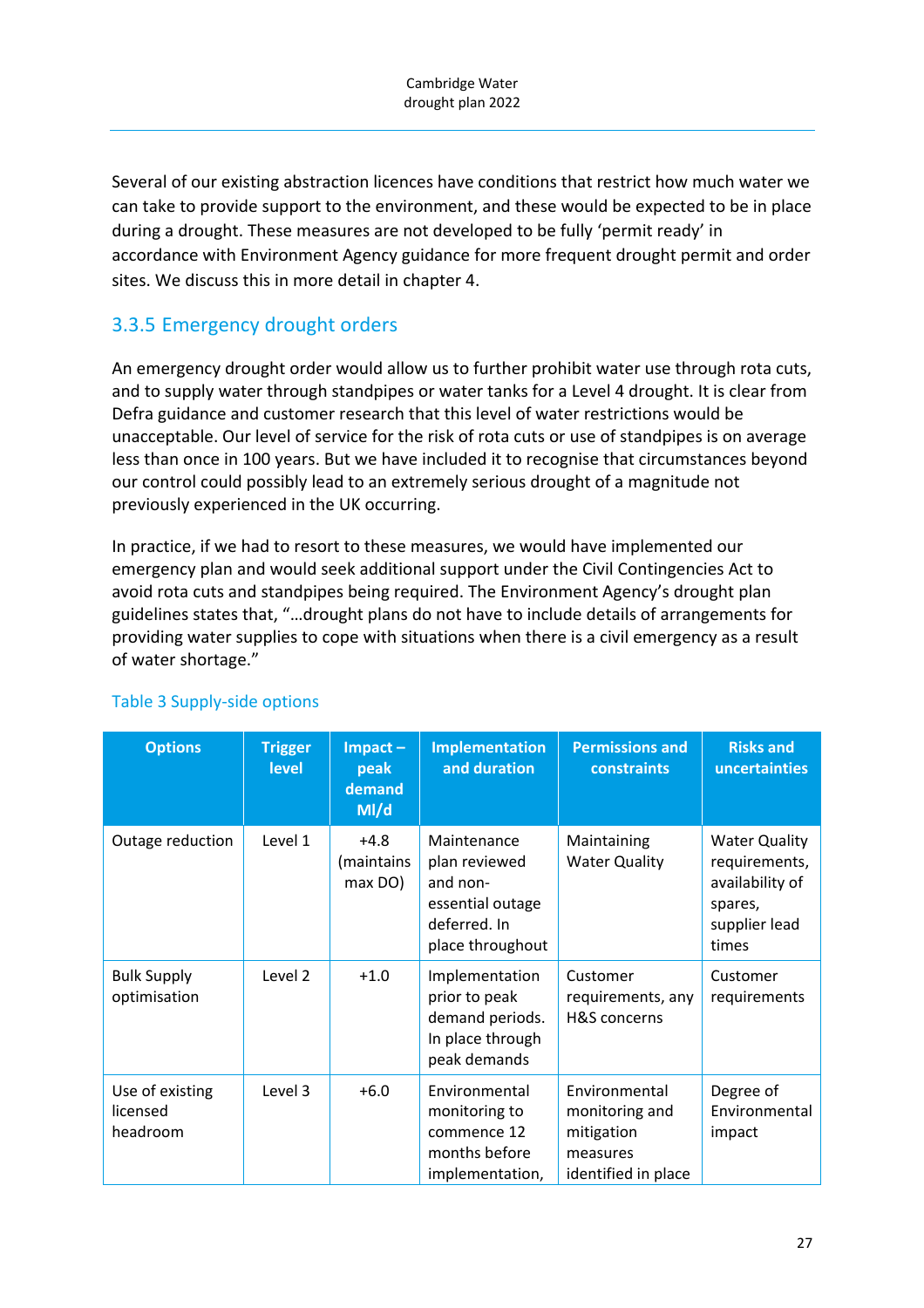| <b>Options</b>               | <b>Trigger</b><br><b>level</b> | $Im$ pact $-$<br>peak<br>demand<br>M/d | Implementation<br>and duration                                                         | <b>Permissions and</b><br><b>constraints</b> | <b>Risks and</b><br>uncertainties |
|------------------------------|--------------------------------|----------------------------------------|----------------------------------------------------------------------------------------|----------------------------------------------|-----------------------------------|
|                              |                                |                                        | duration only as<br>required and<br>depending on<br>effectiveness of<br>demand actions | and                                          |                                   |
| Drought Orders<br>or Permits | Level 4                        | $c.+5.0$                               | Undefined                                                                              |                                              |                                   |
| Emergency<br>Drought Orders  | Level 4                        | n/a                                    | Undefined                                                                              |                                              |                                   |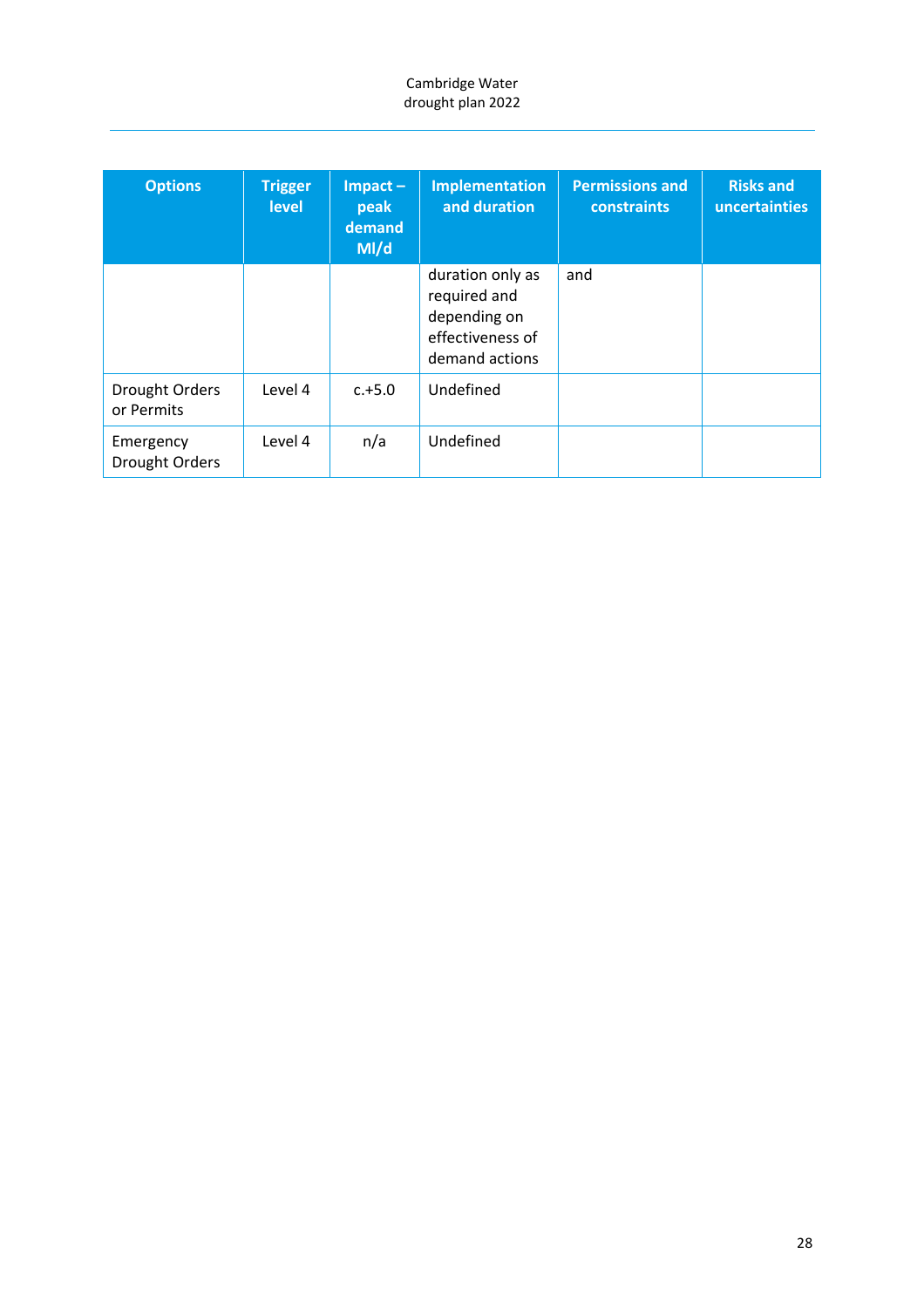# 4. Extreme drought actions

## 4.1 Background

The management actions identified for this plan would allow us to manage a progressive drought sequence like those historically experienced, and beyond into a more severe three‐ dry winter drought. We have identified several further actions that would be available to us, which are technically and practically feasible, but which would be temporary and not constitute a permanent increase to supply or deployable output.

## 4.2 Options considered

The options we have considered are summarised in table 4 below. Where these would require a drought order or permit application, we have carried out some environmental assessment in advance to provide an early indication of the measures that might be required – for example, mitigation, monitoring or recovery activities. This enables us to understand when the likely triggers for these options with a lead‐in time are likely to be following Level 3 drought triggers, and before Level 4. These would be considered for the entire WRZ, although some may be more appropriate to specific demand centres, which would be assessed at the time.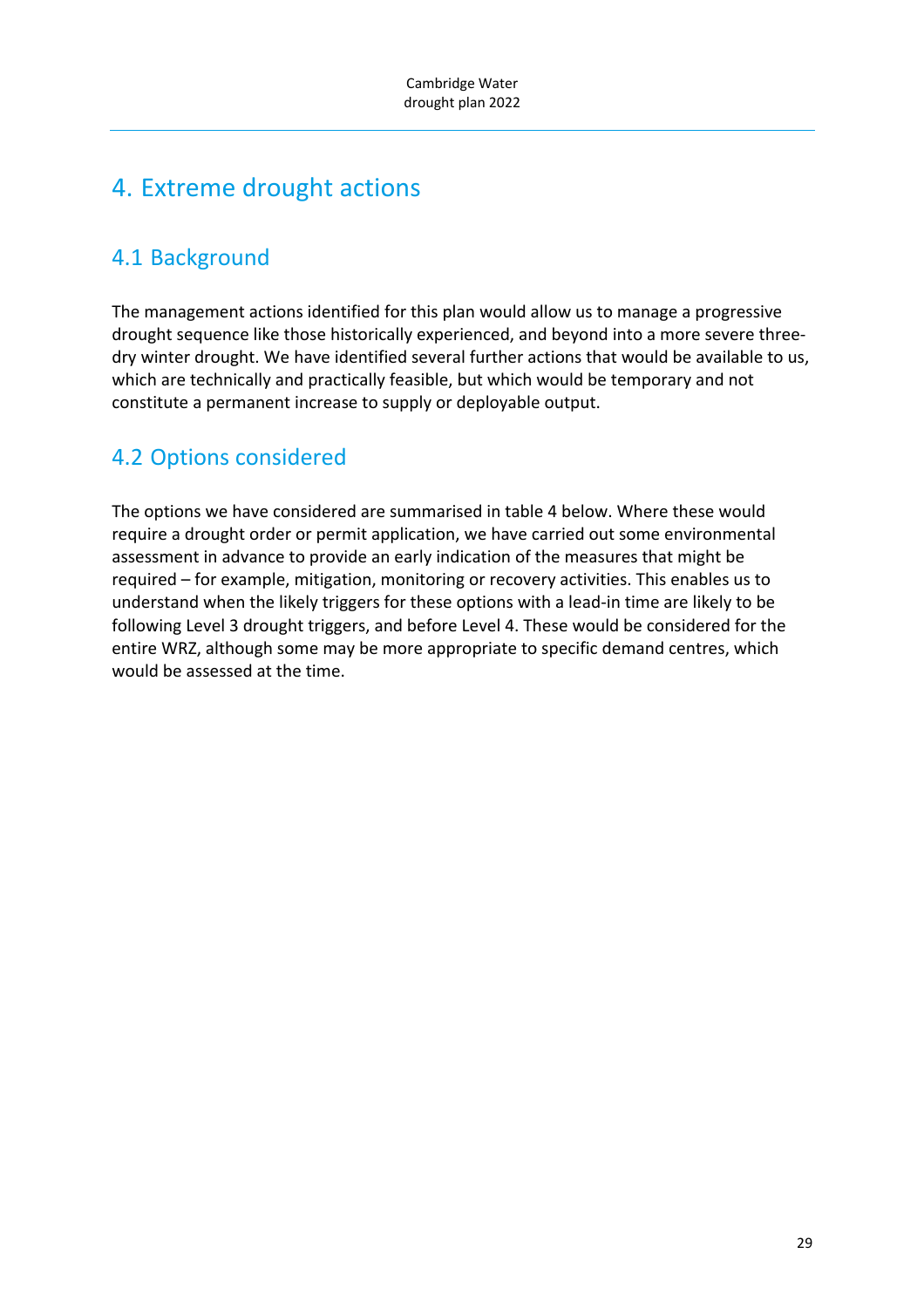#### Table 4 Actions assessed for extreme drought

| <b>Type of action</b>       | <b>Summary</b>                                                                                                                                                  | <b>Estimated</b><br>savings MI/d | <b>Risks and barriers</b>                                                                                                                                         | <b>Likely trigger</b><br>timescales | <b>Environmental</b><br><b>impacts</b> | <b>Priority</b><br>(1 to 5) |  |  |  |  |
|-----------------------------|-----------------------------------------------------------------------------------------------------------------------------------------------------------------|----------------------------------|-------------------------------------------------------------------------------------------------------------------------------------------------------------------|-------------------------------------|----------------------------------------|-----------------------------|--|--|--|--|
| <b>Demand actions</b>       |                                                                                                                                                                 |                                  |                                                                                                                                                                   |                                     |                                        |                             |  |  |  |  |
| Removal of<br>exemptions    | Removing exemptions<br>from TUBs/NEUBs                                                                                                                          | $0.2 - 0.5$                      | negative PR from restricting use<br>from disabled and/ or vulnerable<br>customers, disproportionate<br>impact for savings.<br>Health and safety concerns          | 6-8 weeks                           | none                                   | $\mathbf{1}$                |  |  |  |  |
| Tariff changes              | Higher tariffs for use<br>over an allowed<br>threshold, reward or<br>incentive schemes for<br>reducing pcc                                                      | $0.5 - 1.0$                      | Customer acceptability.<br>Financial regulatory approval,<br>voluntary only and therefore<br>negligible savings over<br>communications and awareness<br>campaigns | 3-6 months                          | none                                   | $\overline{2}$              |  |  |  |  |
| Media and<br>communications | Hard hitting messages -<br>Social unacceptability of<br>excessive water use,<br>prosecutions for breach<br>of TUB or NEUB<br>restrictions, Day Zero<br>language | $0.5 - 1.0$                      | Water efficiency messaging<br>fatigue, unpopular messages<br>negative feedback backlash,<br>unwillingness to change                                               | 2-3 weeks                           | none                                   | 5.                          |  |  |  |  |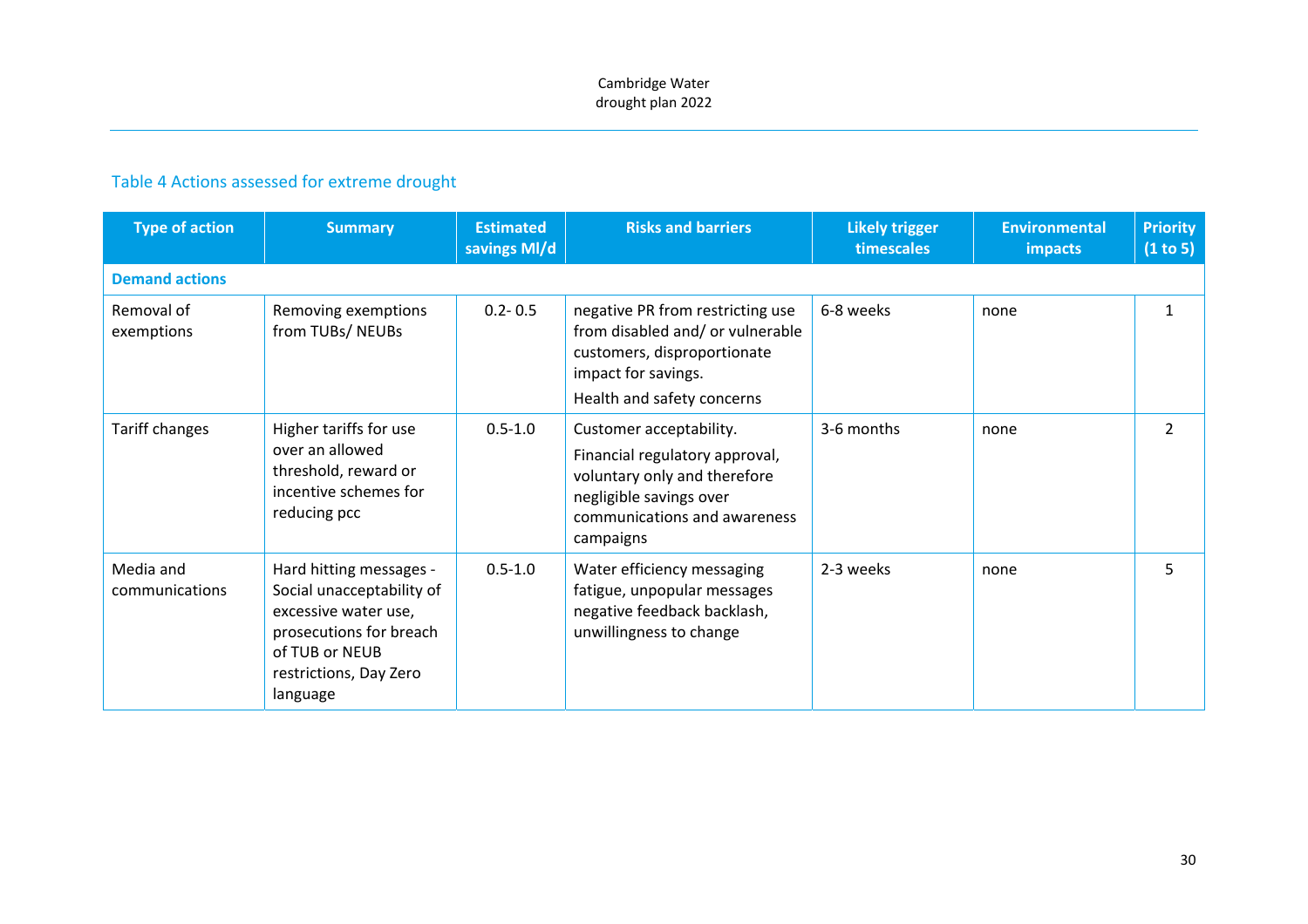| <b>Type of action</b>                         | <b>Summary</b>                                                                                                           | <b>Estimated</b><br>savings MI/d | <b>Risks and barriers</b>                                                                                                                                                                | <b>Likely trigger</b><br>timescales | <b>Environmental</b><br><b>impacts</b> | <b>Priority</b><br>(1 to 5) |
|-----------------------------------------------|--------------------------------------------------------------------------------------------------------------------------|----------------------------------|------------------------------------------------------------------------------------------------------------------------------------------------------------------------------------------|-------------------------------------|----------------------------------------|-----------------------------|
| Relocation of water<br>users                  | Relocate certain<br>commercial large users,<br>such as farm stock or<br>other business to area<br>without drought impact | $>10$                            | Feasibility on engaging with<br>other sectors (farming,<br>manufacturing), scale of<br>compensation, feasibility of<br>relocating, availability of water<br>resources elsewhere          | 3-6 months                          | Carbon costs                           | $\mathbf{1}$                |
| Shut down of<br>manufacturing/<br>large users | Appeals for commercial<br>large users to cease<br>water using activities                                                 | $4.5 - 5.5$                      | Feasibility on engaging with<br>other sectors (farming,<br>manufacturing), scale of<br>compensation,                                                                                     | 3-6 months                          | none                                   | $\mathbf{1}$                |
| Non-potable use                               | Capture of water for re-<br>use at scale or in<br>domestic setting,<br>rainwater capture<br>systems to prevent<br>losses | $0.5 - 2.0$                      | Volume for re-use, purposes<br>appropriate for non-potable use,<br>water quality concerns, health.<br>Resources and assets to deploy<br>and effectively use.<br>Meteorological reliance. | 3-6 months                          | none                                   | 3                           |
| <b>Supply actions</b>                         |                                                                                                                          |                                  |                                                                                                                                                                                          |                                     |                                        |                             |
| Compensation flow<br>reduction - Linton       | Drought order/permit<br>for temporary removal<br>of licence conditions                                                   | $1.9 - 2.7$                      | Environmental impacts, risk to<br>WFD objectives                                                                                                                                         | Drought permit<br>timescales        | significant                            | 3                           |
| <b>Compensation flow</b><br>reduction - Rivey | Drought order/permit<br>for temporary removal<br>of licence conditions                                                   | $1.2 - 2.8$                      | Environmental impacts, risk to<br>WFD objectives                                                                                                                                         | Drought permit<br>timescales        | significant                            | $\overline{3}$              |
| Compensation flow<br>$reduction -$            | Drought order/permit<br>for temporary removal                                                                            | 1.9                              | Environmental impacts, risk to                                                                                                                                                           | Drought permit                      | moderate                               | 3                           |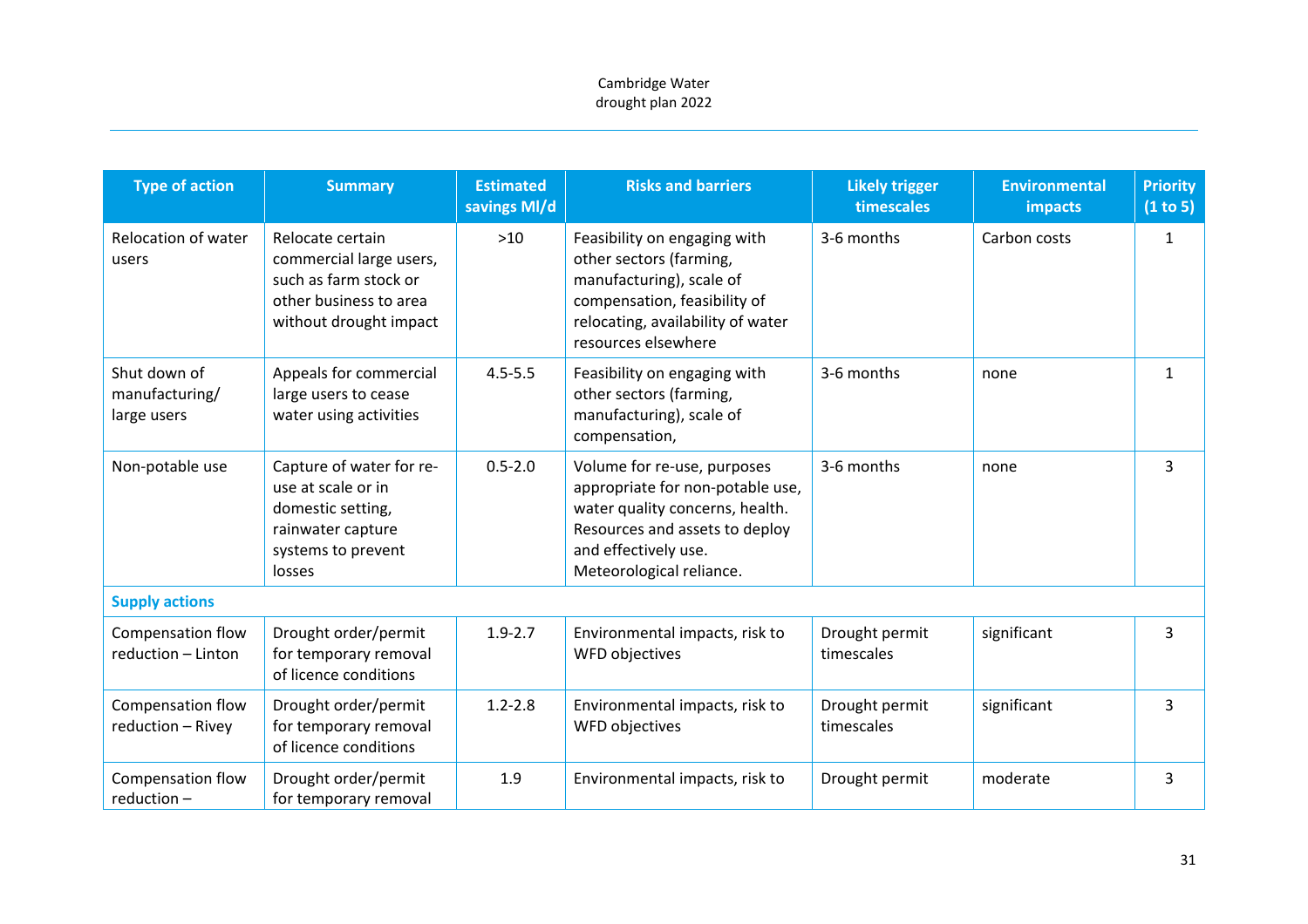| <b>Type of action</b>                              | <b>Summary</b>                                                                       | <b>Estimated</b><br>savings MI/d                          | <b>Risks and barriers</b>                                                                                                                                                                                                                                       | <b>Likely trigger</b><br>timescales | <b>Environmental</b><br>impacts | <b>Priority</b><br>(1 to 5) |
|----------------------------------------------------|--------------------------------------------------------------------------------------|-----------------------------------------------------------|-----------------------------------------------------------------------------------------------------------------------------------------------------------------------------------------------------------------------------------------------------------------|-------------------------------------|---------------------------------|-----------------------------|
| Babraham                                           | of licence conditions                                                                |                                                           | WFD objectives                                                                                                                                                                                                                                                  | timescales                          |                                 |                             |
| Recommission<br>obsolete sources -<br>Lords Bridge | Refurbish BH source and<br>use as non-potable<br>supply                              | 0.6                                                       | <b>Environmental impacts WFD</b><br>objectives                                                                                                                                                                                                                  | 6-12 months                         | moderate                        | 4                           |
| Transfer/trades with<br>other companies            | Short term transfers or<br>trades with neighbouring<br>companies or other<br>sectors |                                                           | Transfers with other companies<br>would already be explored to<br>capacity if resource available.<br>Other sectors would require<br>infrastructure and treatment,<br>unlikely to be from a more<br>drought resilient or secure<br>resources, Water availability | 1-3 months                          | low                             | 4                           |
| Tankering                                          | Moving water from<br>areas with surplus and<br>injecting into networks<br>or storage | $0.5 - 1.0$ (per<br>location<br>depending<br>on capacity) | Water availability, road tanker<br>availability sea tankering<br>arrangements, transportation<br>and resourcing issues, Water<br>quality concerns, limited<br>localised benefits                                                                                | 1-3 months                          | Carbon costs                    | $\overline{2}$              |
| Supply schemes                                     | Fast track WRMP or WRE<br>schemes                                                    | $1.0+$                                                    | Significant infrastructure lead<br>times, planning                                                                                                                                                                                                              | 6months minimum                     | moderate                        | 4                           |
| Effluent re-use                                    | Redirecting discharges to<br>supply for potable or<br>non-potable use                | $0.2 - 1.0$ (per<br>location)                             | Infrastructure requirements,<br>liaison with WWTW operators,<br>water quality, perception,<br>treatment requirements.                                                                                                                                           | 3-6months                           | moderate                        | 3                           |
| Network changes                                    | Overland or temporary                                                                | < 1.0                                                     | Resource availability, water                                                                                                                                                                                                                                    | 1-2 months                          | low                             | 3                           |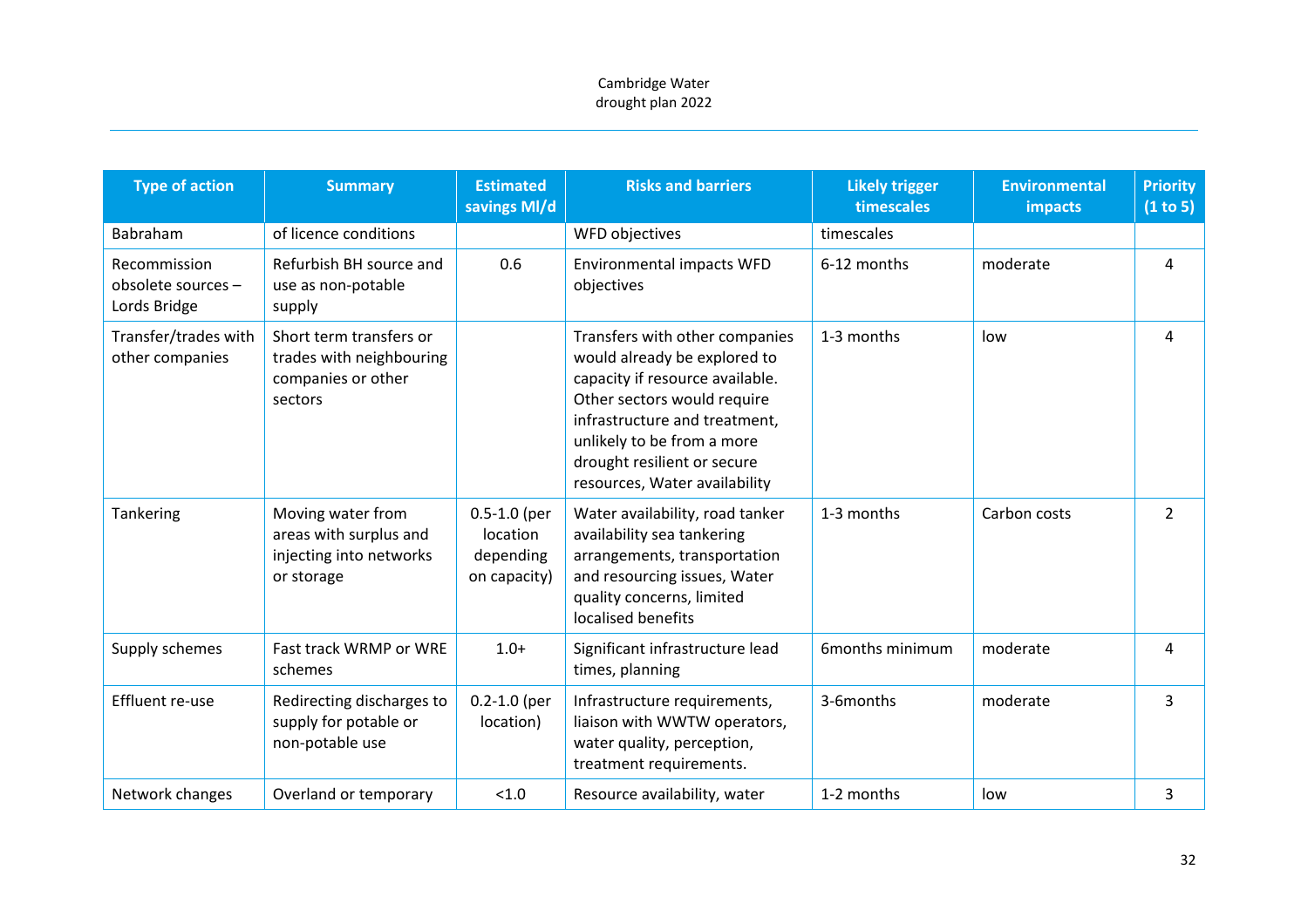| <b>Type of action</b> | <b>Summary</b>                | <b>Estimated</b><br>savings MI/d | <b>Risks and barriers</b>              | Likely trigger<br>timescales | <b>Environmental</b><br><i>impacts</i> | <b>Priority</b><br>(1 to 5) |
|-----------------------|-------------------------------|----------------------------------|----------------------------------------|------------------------------|----------------------------------------|-----------------------------|
|                       | pipelines for new<br>supplies |                                  | quality and treatment<br>requirements. |                              |                                        |                             |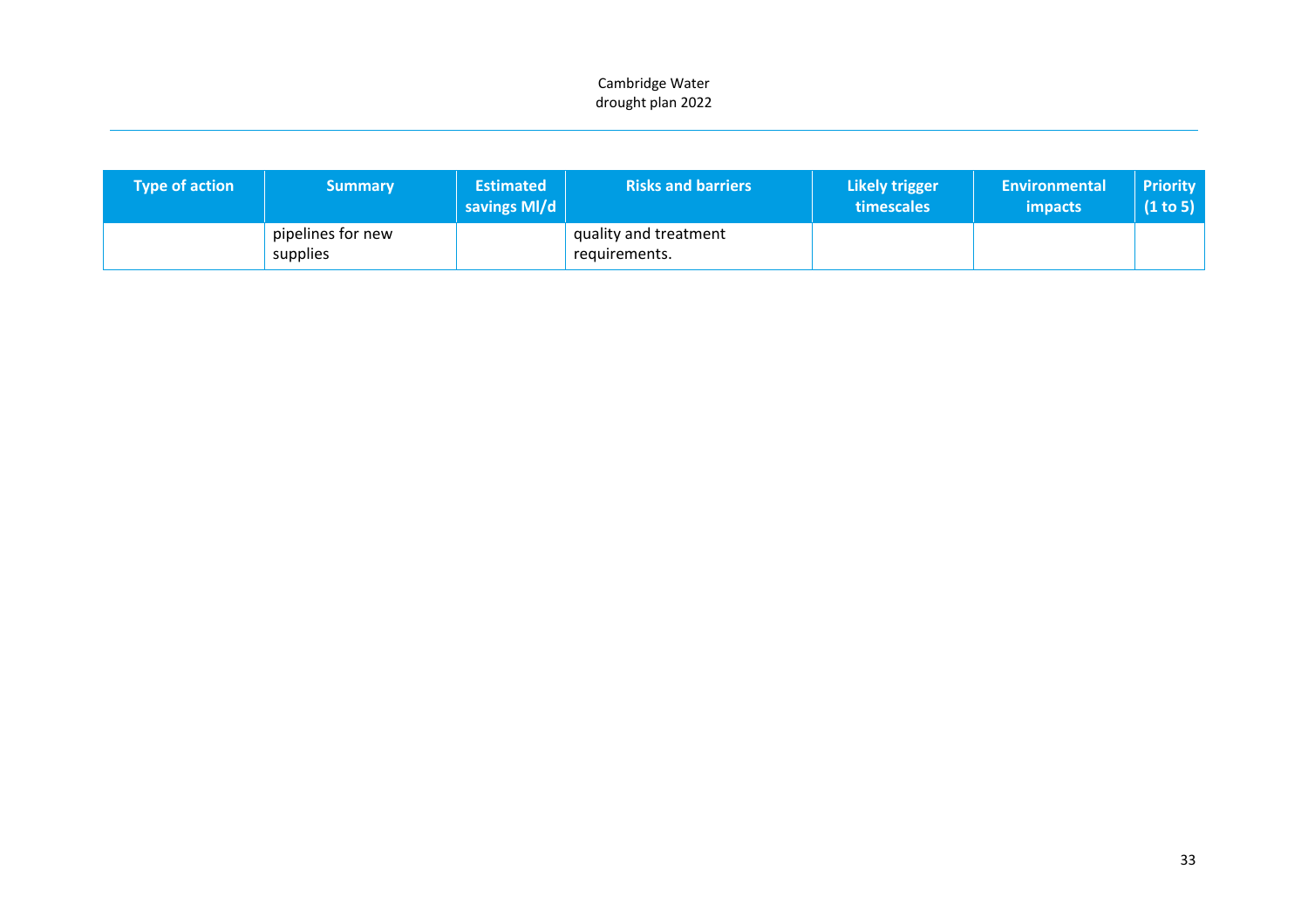# 5. Customer communications

## 5.1 Overview

Effective communication is an essential part of drought management, and we recognise the importance of keeping stakeholders and customers informed – before, during and after a drought. Our communications plan aims to ensure all stakeholders and customers are aware of the drought situation, our plans and actions throughout a drought, and to maximise the demand management savings that can be achieved by doing so.

A key message that we are committed to conveying at all times is the need to use water wisely and efficiently, and this message will be communicated throughout, with increased engagement with stakeholders and customers as a drought progresses. We will use a variety of methods to communicate messages as deemed appropriate by the drought management team.

The objectives of the communications plan are to:

- make the public aware of a developing drought situation and keep them informed of the measures that we are planning, explaining the need to save water and our efforts to encourage customers to help;
- provide information on and promote escalated water efficiency messages to mitigate the need for restrictions, and reduce demand, lessening the likelihood of further restrictions;
- inform customers of any restrictions that we may deem necessary to implement during a drought situation, and the impact of their efforts;
- manage the timing and targeting of communications as stages of a drought progress; and
- provide a concise and consistent message relating to drought for all water consumers in the affected area, by working with neighbouring water companies, and regional and national groups.

Our detailed communications plan is set out in appendix B. It describes the key stakeholders and audiences. It is not meant to be prescriptive; rather, it is an adaptable and agile framework.

For a drought with more widespread impacts, the Environment Agency, National Drought Group, WRE and others will co‐ordinate communications at a national and regional level.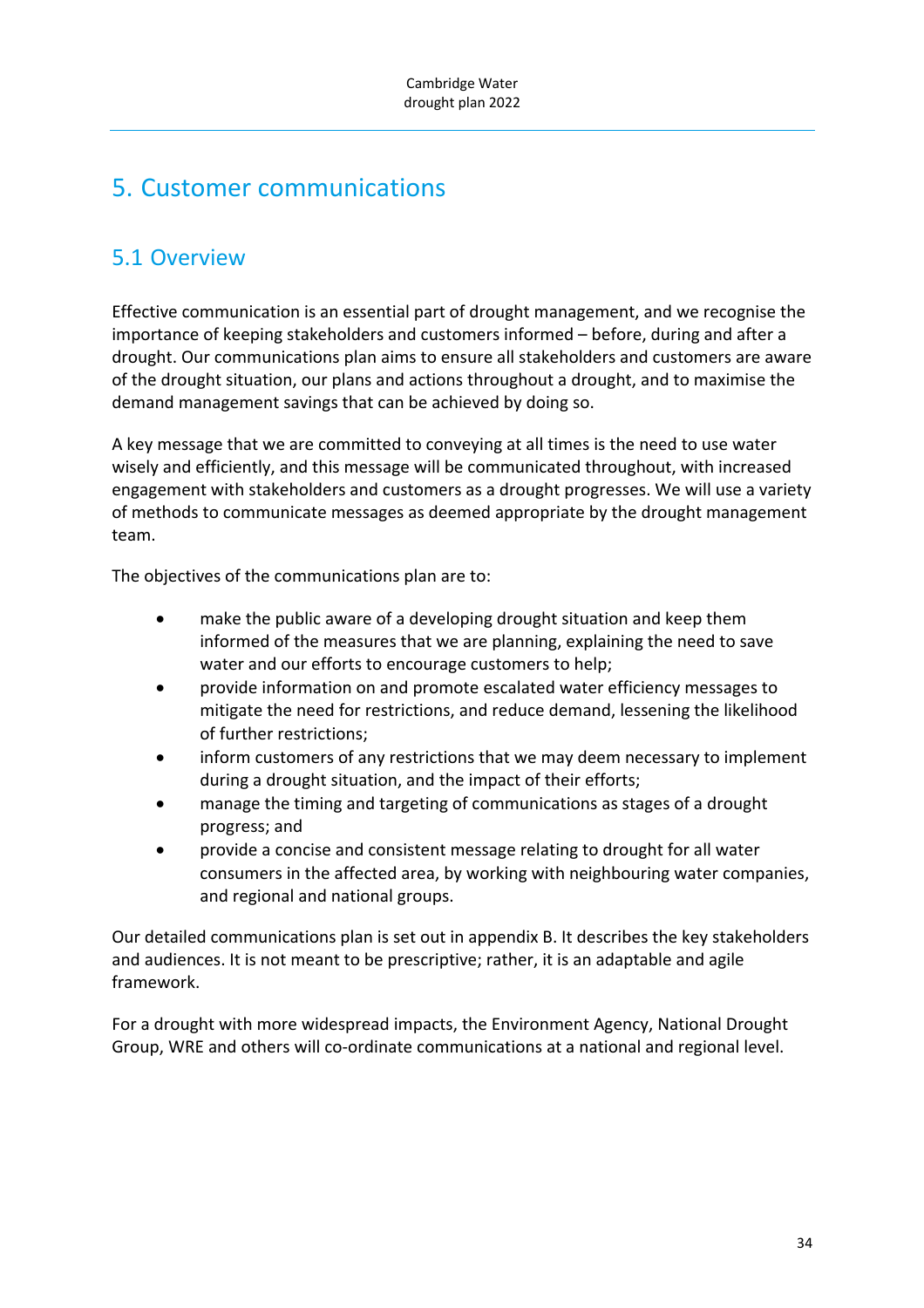# 5.2 Communications plan triggers

The activities described in our communications plan are linked to the drought triggers set out in table 5 below. The actual messages and channels we will use are flexible and we take an agile approach to those that are most appropriate at each stage of a drought.

#### Table 5 Communication plan triggers

| <b>Trigger</b><br>Level | <b>Demand Side Actions</b>                                                                     | <b>Communications messaging</b>                                                                                                                                                                                                                                               |
|-------------------------|------------------------------------------------------------------------------------------------|-------------------------------------------------------------------------------------------------------------------------------------------------------------------------------------------------------------------------------------------------------------------------------|
| Above<br>level 1        | <b>Business as usual</b>                                                                       | BAU proactive water efficiency awareness and education.<br>Use water wisely, Water efficiency information, benefits of switching to a<br>meter, on website, in usual publications.<br>Ad hoc campaigns.                                                                       |
| Level 1                 | <b>Enhanced Communications with</b><br>stakeholders and internally                             | Updates on resources situation.<br>Internal awareness briefings.<br>EA and stakeholder meeting updates, situation assessment and status<br>updates.<br>Liaison with neighbouring water companies                                                                              |
|                         | Demand management:<br>Additional promotion of water<br>efficiency                              | Proactive water efficiency awareness and education campaigns.-<br>switching to a meter, water use information<br>Specific campaigns for water saving devices, Pledge 15<br>Raise awareness of Priority Services Register (PSR)<br>Direct customer contact to those on the PSR |
|                         | Demand management:<br><b>Enhanced leakage reduction</b>                                        | Updates on resources, what we're doing, how customers can help                                                                                                                                                                                                                |
| Level 2                 | <b>Further Communications:</b><br><b>Appeals for restraint</b>                                 | Appeals to reduce demand, updates on environmental status, warning of<br>potential restrictions<br>Increased messaging campaign and channels - advertising, radio,<br>newspaper adverts                                                                                       |
|                         | Prepare to implement TUB                                                                       | Situation assessment and status updates.<br>Informing of imminent restrictions<br>Consultation regarding application for TUB<br>Notification of application for TUB                                                                                                           |
|                         | <b>Implement TUB</b>                                                                           | Explanation of restriction, concession and exemptions<br>Updates on resources, what we're doing and environmental status                                                                                                                                                      |
| Level 3                 | Prepare for Restrictions on non-<br>essential use (Ordinary Drought<br>Order) NEUB application | Appeal to reduce demand to Commercial customers and Retailers,<br>updates on environmental status, warning of potential further<br>restrictions<br>Liaison with regulators, Defra                                                                                             |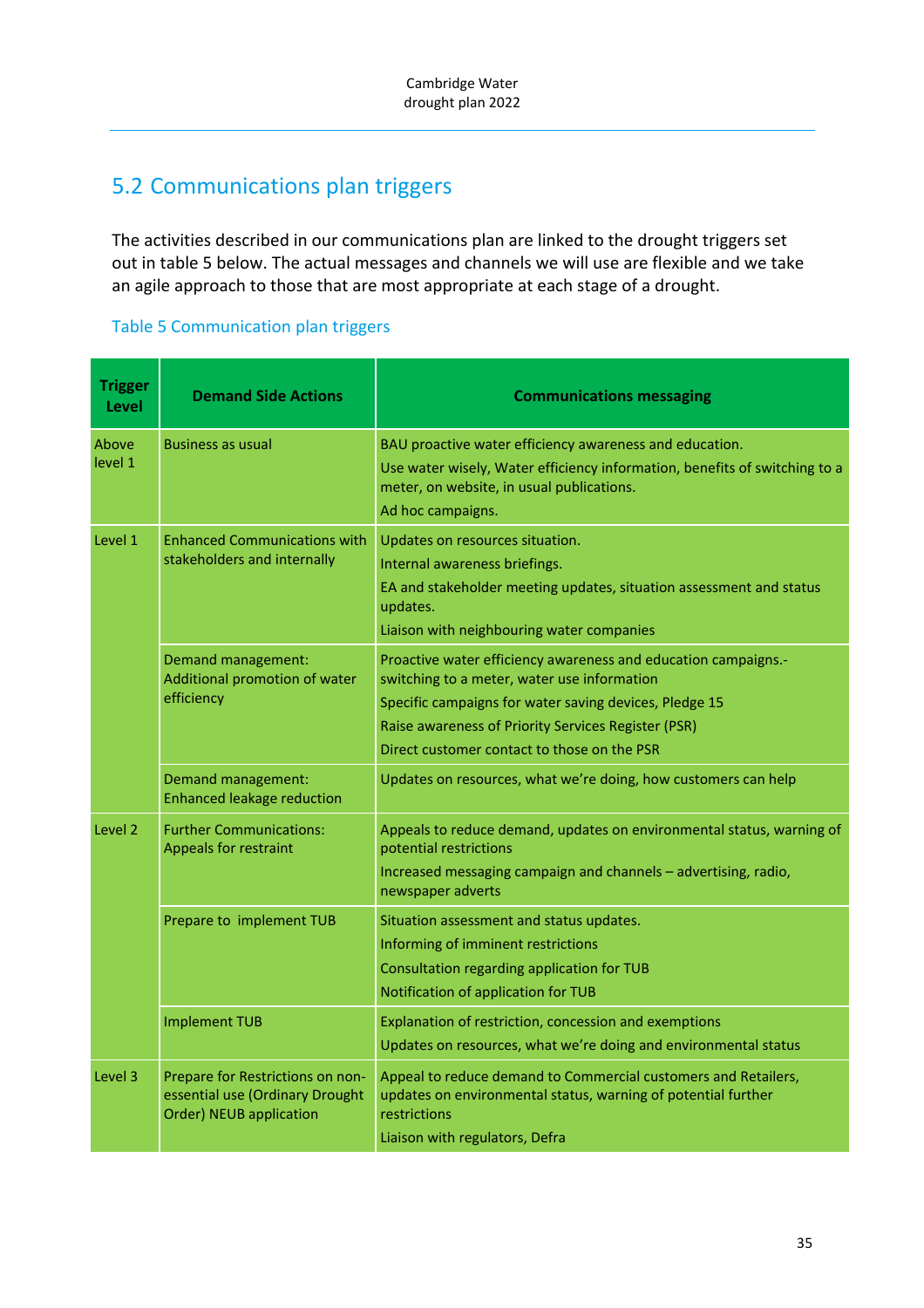| <b>Trigger</b><br>Level           | <b>Demand Side Actions</b>                                | <b>Communications messaging</b>                                                                                                                                                                                                                |
|-----------------------------------|-----------------------------------------------------------|------------------------------------------------------------------------------------------------------------------------------------------------------------------------------------------------------------------------------------------------|
|                                   | Apply for NEUB                                            | Situation assessment and status updates. Consultation regarding<br>application.<br>Notification of application                                                                                                                                 |
|                                   | <b>Implement NEUB</b>                                     | Explanation of restrictions for Retailers and commercial customers.<br><b>Exemption details</b><br>Clear information for commercial customers, close liaison with Retailers<br>Updates on resources, what we're doing and environmental status |
|                                   | All possible actions to avoid<br>emergency drought orders | Continued high levels of communications, regular updates<br>National campaigns in place.<br>Serious tone to messaging - Day Zero language                                                                                                      |
| <b>Cessation</b><br>0f<br>drought | Gradual toning down of<br>message                         | Updates on improving situation.<br>Thanking customers for their efforts<br>Updates on environment                                                                                                                                              |

.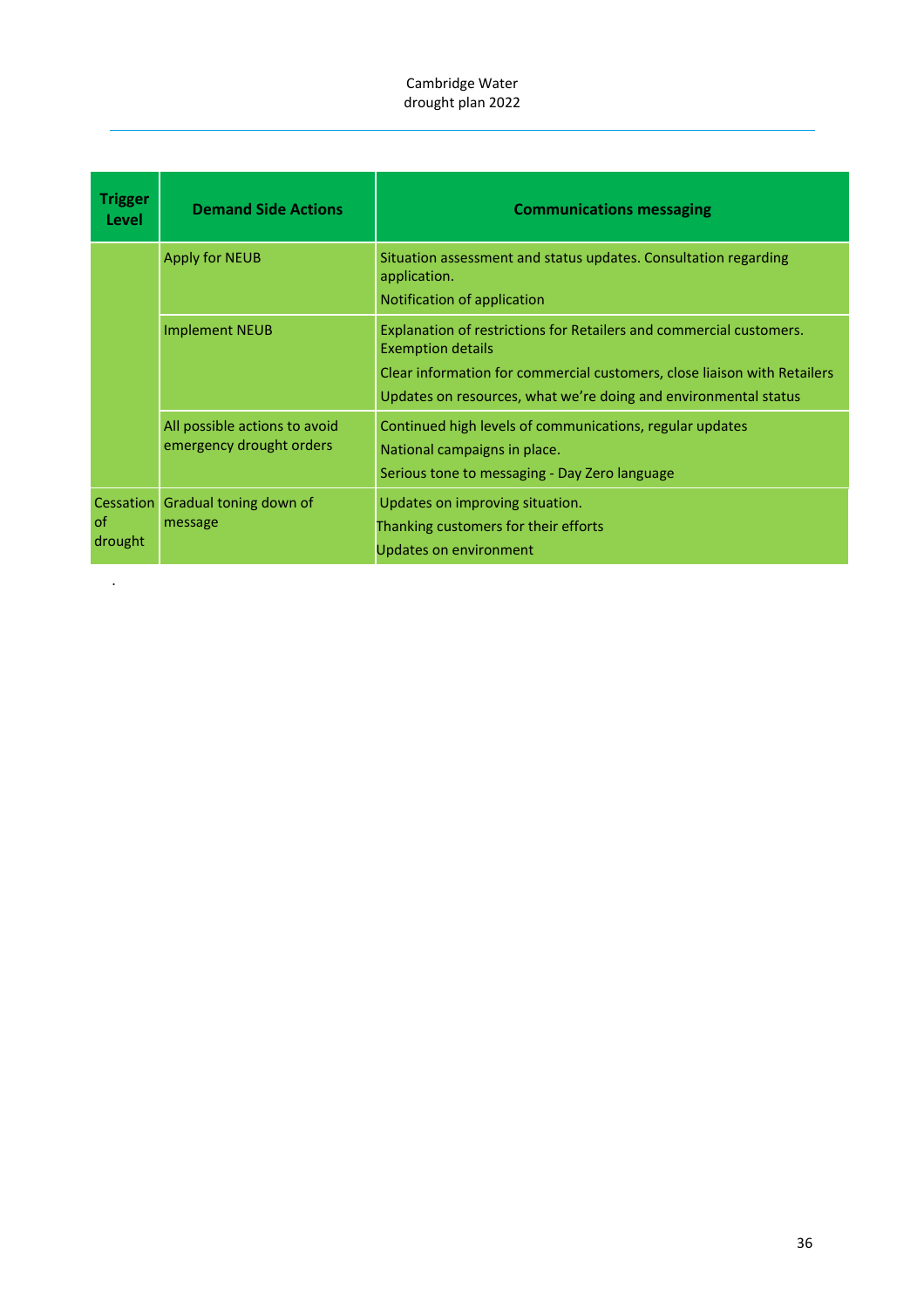# 6. Environmental assessment

## 6.1 Overview

To ensure minimum environmental impact from our supply‐side drought management actions, there is a requirement to monitor and assess the impact of these activities. The Environment Agency provides guidance on the recommended approach<sup>9</sup>, which we have followed in producing this plan.

Our current plan does not propose any supply‐side drought orders, drought permits or temporary water transfers; our supply actions use existing water sources available under our abstraction licences. The use of abstraction licences over and above recent volumes up to full licenced abstraction volumes has been identified as a risk to achieving WFD objectives through WINEP. So, we will carry out specific environmental monitoring when increasing abstractions above historic rates.

We will also have due regard to designated sites, priority habitats and other protected areas that may be impacted. Designated sites include Sites of Special Scientific Interest (SSSIs), Special Areas of Conservation (SACs), and Local Nature Reserves.

## 6.2 Environmental assessments

We have followed the Environment Agency's guidance on environmental assessments, identifying likely changes to flows and impacts from our supply‐side actions on the environment and assessing the sensitivity any likely impact. We explain this in more detail in in appendix D.

As a result of our assessments, we have produced several environmental monitoring plans to assess the impact of implementing our supply‐side action of utilising existing licence headroom, focused on surface water bodies identified through the WINEP review of our abstractions. We have assessed the environmental impact against the WFD requirements<sup>10</sup> by means of changes in flow regime that could impact ecological status. This drought action is only expected at Level 3, following demand Actions, and would be for a drought more severe than those on historic record, and where demand actions are ineffective.

Any deterioration to WFD status of the groundwater body would be of a temporary nature, and any significant impact because of groundwater deterioration would be to the status class of the surface water bodies and ecology. We would only expect to need this action at Level 3, and in exceptional circumstances.

<sup>&</sup>lt;sup>9</sup> Environmental Assessment for Water Company Drought Planning, Environment Agency, July 2020.

 $10$  Water Environment (Water Framework Directive) (England and Wales) Regulations 2017 (WFD Regulations), UK SI No. 407.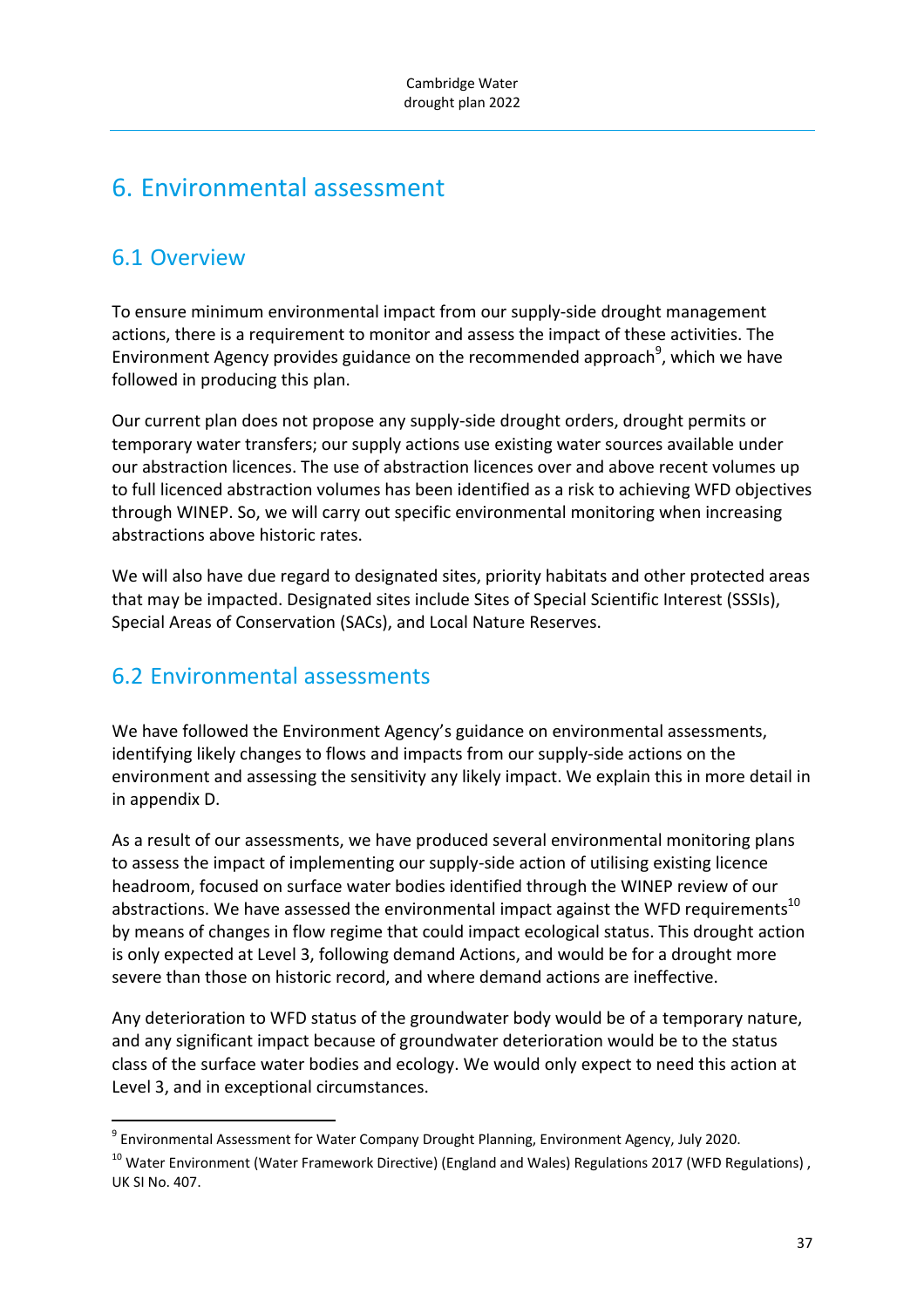As any impact would be to surface water bodies, and supported ecology, we have carried out assessments and produced environment monitoring plans for the following water bodies, which we discuss in more detail in appendix D. These are the water bodies in the catchment that are supported by groundwater base flows.

- River Granta.
- Millbridge Common.
- **•** Bottisham Lode.
- Cherry Hinton Brook.
- Hobsons Brook.
- Little Ouse, River Thet and Sapiston River.

Our assessments describe the proposed baseline, and during and post‐drought monitoring for groundwater sources identified in the WINEP for which it may be necessary to increase use above recent abstraction but within existing licence conditions, and where this may cause a risk of deterioration.

The reports include the type of monitoring required, proposed locations, frequency, and duration before during and after the supply drought action is implemented.

We do not consider that our actions in this plan would impact on cultural or heritage sites, the spread of non‐native species, water quality or biodiversity under the Natural Environment and Rural Communities Act 2006.

## 6.3 Habitats Regulations assessment

The EU Habitats Directive was transposed into UK law by the Habitats Regulations 1994. The Regulations require a Habitats Regulations Assessment (HRA) to be carried out to determine whether plans are likely to have a significant effect on European Sites, including Special Areas for Conservation (SACs), candidate SACS (cSACs), Special Protection Areas (SPAs) and Ramsar sites (Wetlands of international importance).

We have carried out screening to fulfil our Habitats Regulations obligations. Our supply actions do no propose increasing abstraction at any sources where Habitats Regulations sites may be affected, so we have determined that the plan will not result in a 'Likely Significant Effect' on the interest features on European sites either alone or in combination with other Plans or Projects. As the plan will have no adverse effect on any European designated sites, we have concluded that Appropriate Assessment, under the Habitats Regulations, is not required.

Our Habitats Regulation Assessment of the Drought Plan options is reported in Appendix F. A total of 12 options (demand side, supply side options) were screened and this provided an indication of the schemes that may be likely to have a significant effect on a European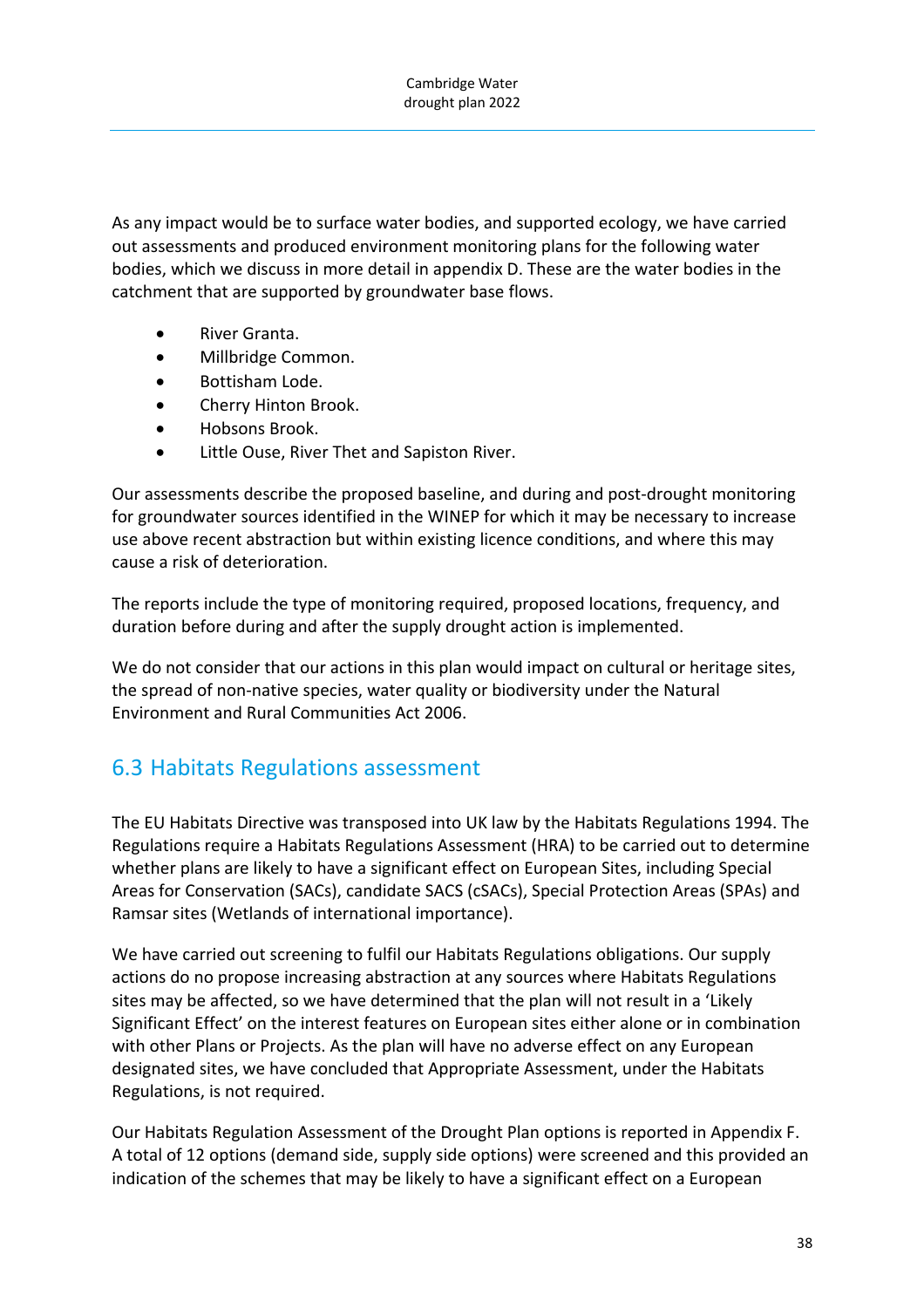site(s). The Habitats Regulation Assessment screening applied is presented in this report, which includes in combination effects.

# 6.4 Strategic Environmental Assessment

European Directive 2001/42/EC, otherwise known as the Strategic Environmental Assessment or SEA Directive, requires the "assessment of the effects of certain plans and programmes on the environment". Water companies, as responsible authorities, must determine if their drought plans fall within the scope of the SEA Directive. We have applied government<sup>11</sup> and industry guidance in the decision-making process to determine the requirement for an SEA for this plan.

Having followed this guidance, it is our conclusion that an SEA is not required in respect of this drought plan.

 $^{11}$  A Practical Guide to the Strategic Environmental Assessment, ODPM, 2005.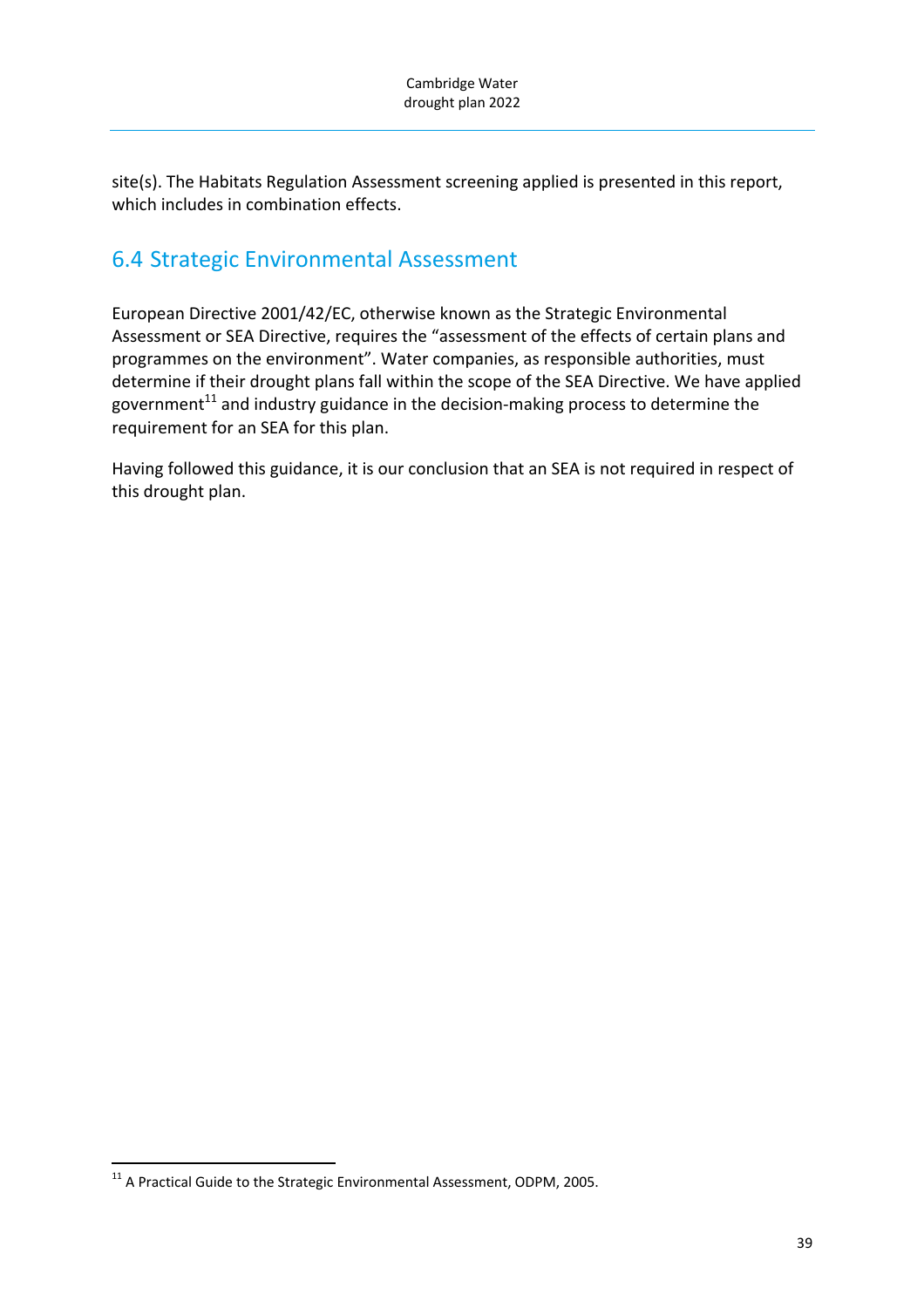# 7. The end of a drought

# 7.1 Identifying the end of a drought

The end of a drought can be defined as the period when the risk of impacts from drought is no greater than during a normal year, and where normal conditions have continued for a period of time. Each drought sequence is different, and to determine the end of a drought we will use the observations and data captured in our drought management tool to inform our decisions. We would normally expect a drought event to have ended when we are no longer in trigger Level 1, although some recovery activities may still be active. At this stage, we would expect any restrictions to be lifted, and the recovery of conditions such as environmental flows and a positive outlook forecast.

We recognise that this may not align with the Environment Agency declaration of a drought in all instances, or a prolonged period of dry weather for environmental drought. But we would expect to liaise closely with the Environment Agency and align with the regional situation as far as is practical – for example, by increasing customer communications activities before reaching trigger Level 1. We will use this to complement the Environment Agency's position on drought status.

The drought management team will apply our indicators at Level 1 comprising rainfall deficit, long‐term average flow and groundwater levels, to make decisions in the return to normal conditions. Enough key indicators will need to be showing a trend approaching long‐ term average levels, supported by meteorological outlooks with some certainty attached. It is important in a prolonged drought to ensure sufficient sustained recovery in resources can be determined before the end of a drought is declared.

| <b>Drought indicator</b>          | Indicator status                                                                 |
|-----------------------------------|----------------------------------------------------------------------------------|
| Groundwater Level indicator sites | All above average levels, and forecast to remain so                              |
| Recharge deficit                  | Less than 20mm and 3 month Met Office outlook<br>favourable for SMD and rainfall |
| Rainfall                          | LTA rainfall in winter recharge period above 80%                                 |
| <b>River flows</b>                | Normal (above 70% LTA)                                                           |

As a minimum the following will need to be met before we can consider a drought has ended.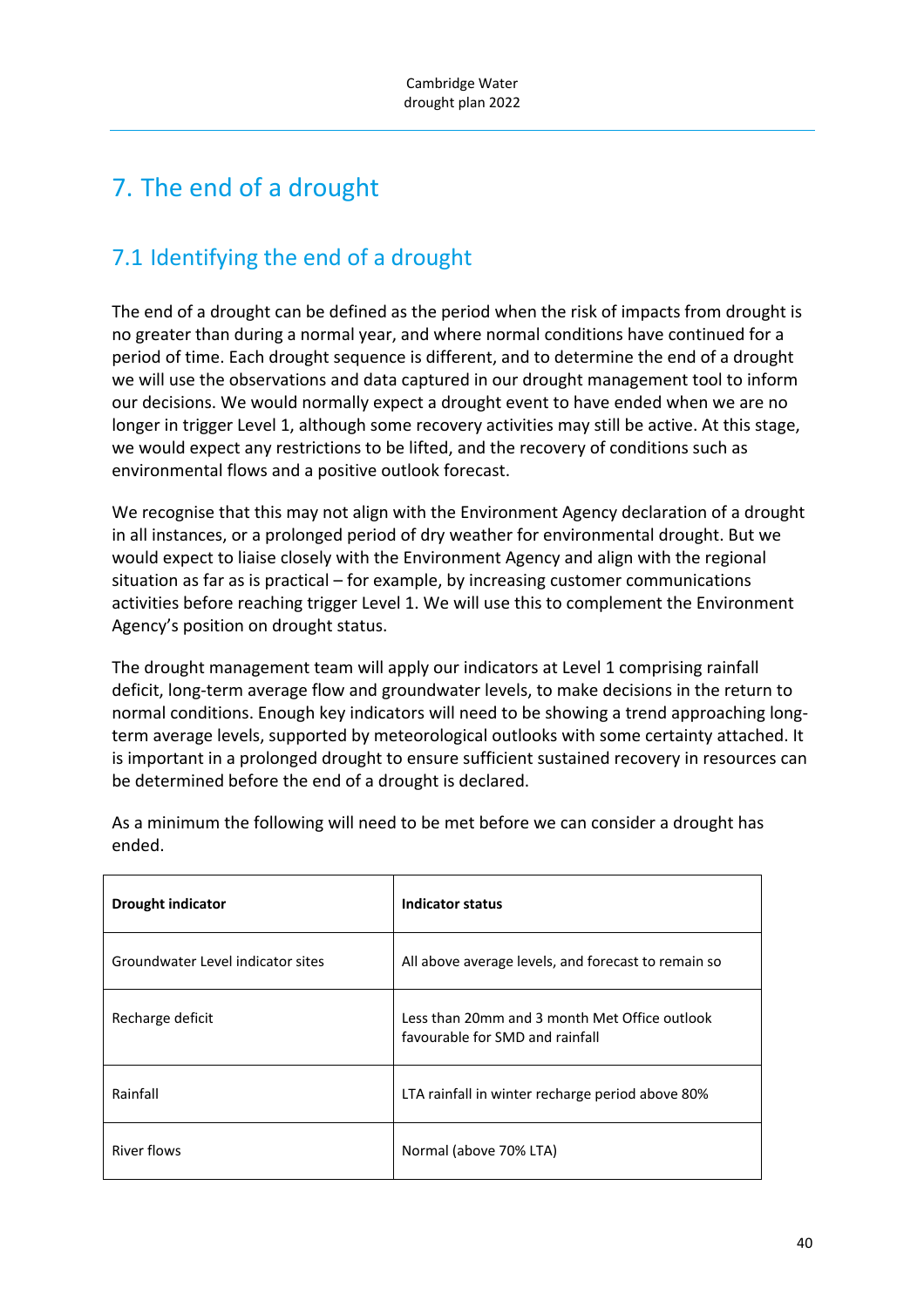Individual drought management actions will be ended progressively in the reverse order of implementation as the drought indicators for each trigger level are met. The drought management team may deem it appropriate for actions to be lifted earlier or to remain in effect for longer if of benefit to customers and or the environment.,. We are committed to removing any restrictions on customer use through TUBs or ordinary drought orders as soon as is reasonably practical where the impacts on managing the drought would not be outweighed by those on our customers' activities.

We will not declare that a drought is over until we have consulted with the Environment Agency to confirm the latest water resources situation, and an agreed regional message can be communicated.

We will ensure we communicate the end of a drought to our customers through the various channels described in our communications plan in appendix B, and ensure our website water resources position statement states this clearly.

# 7.2 Post‐drought actions

Should a drought event occur, we will carry out a timely post-drought review, which will examine the effectiveness of our drought plan in specific areas, including the following.

- Environmental monitoring during and after drought was it appropriate and effective?
- Drought management actions were they successful, what was their quantifiable effect in reducing demand?
- Performance of sources did deployable output and yields meet expectations>
- Demand measures were the savings realised as expected, and were these effective during periods when most required?
- Were any strategic investments made which might have a material effect on other plans?
- What was the cost of implementing drought actions?
- Any other lessons learnt from the experience of the drought, and review of data.

We will work closely with the Environment Agency and with other key stakeholders to produce our review. We will carry out our review within three months after the end of a drought, and we will produce a 'lessons learned' report within three months after that. We will follow this, within a further 12 months, by a monitoring report on any actions identified and taken. Any significant learning arising from our reviews that leads to changes in our approach to implementing drought actions or managing a drought situation could trigger a revised and updated plan.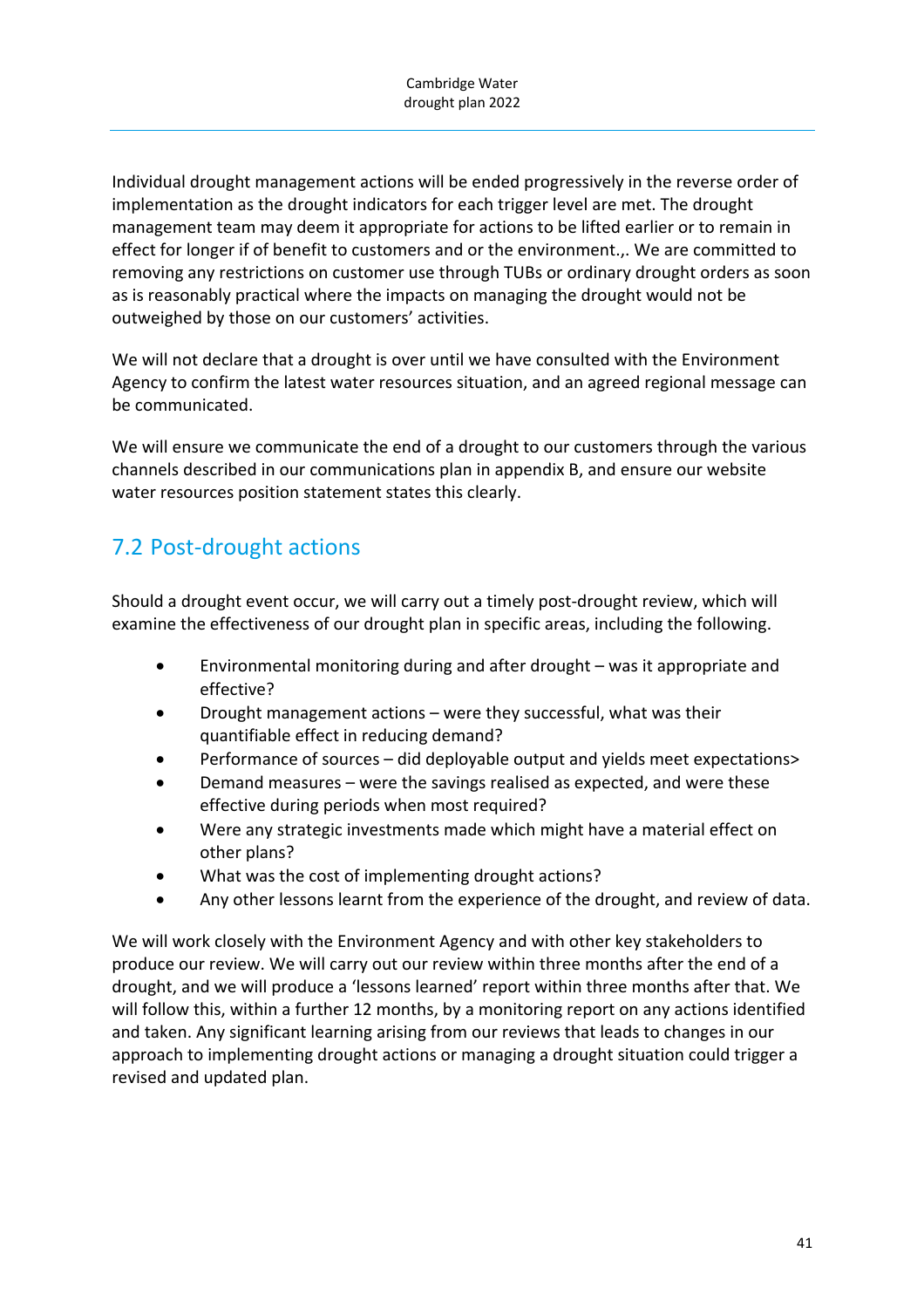# 8. Additional information

# 8.1 Links to other plans

In developing this drought plan, we have had due regard to other plans, including neighbouring water companies' plans, regional plans, our WRMP, and the Environment Agency drought plans.

### 8.1.1 Anglian Water and Affinity Water drought plans

During the pre‐consultation for drought plans, we have consulted with neighbouring water companies in producing our respective drought plans to make alignments where practicable, for instance in imposing restrictions and communications during a drought. Due to the nature of our supply areas and resources, droughts can impact companies differently, so communication throughout an emerging drought situation is important, we do this with companies and through national and regional forums.

### 8.1.2 WRE regional plan

We are a core member of WRE and the regional plan when published in 2022 will identify options to further increase drought resilience. In the meantime, WRE provides a regular interface with other companies and water using sectors in the region, together with the means for combined communications if required.

### 8.1.3 Environment Agency drought plan

The Environment Agency has published a drought plan for the East Anglia (Cambridgeshire & Bedfordshire) area which covers the catchments in which we operate. The EA plan links to our plan with some common triggers, communications approach and exchange of information.

We regularly provide the EA with data to assist in detecting the onset of drought, and information during a drought relating to supply demand and position and forecasting for public water supply. The frequency of data exchange and communications will increase as a drought progresses in severity. In particular we have a key trigger relating to the EA prolonged dry weather status trigger. This indicates a drought sequence that may start to impact the environment is in progress and would require some level of recovery to return to normal condition. We also have regard to the EA in catchment specific triggers as these can have a bearing on local variations and environmental stress, in areas where we may be able to take early actions to abstractions to avoid acute environment impacts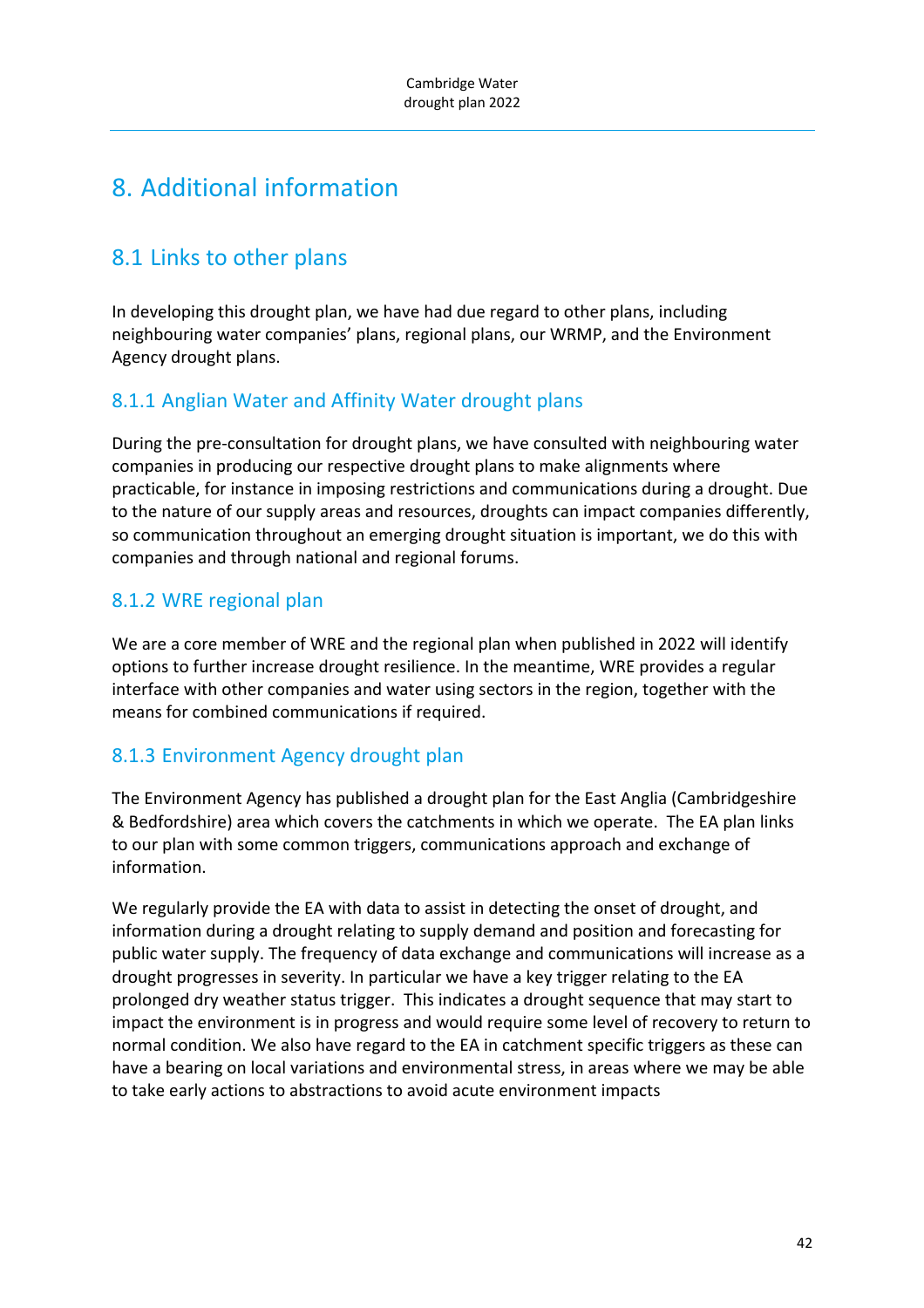# 8.2 Compensation arrangement for drought measures

Unless it is judged unreasonable by virtue of exceptional circumstances, in the event that customers' supplies were to be interrupted or cut off under the authority of an ordinary drought order (NEUB) or emergency drought order, we will consider that compensation could be payable (or credits made) to those affected. Customers may be able to claim compensation in the event of supplies being interrupted or cut of that are as a result of our mismanagement during a drought.

‐Other abstractors or occupiers/owners of land who suffer adverse impacts, damages and losses through our drought management actions from a drought permit or order are entitled to claim for compensation under the Water Resources Act (WRA) 1991. These rules are set out under Schedule 9 of the WRA, where abstractors must submit a claim within six months of the expiry date of the permit or order. We would always follow the appropriate regulations and standards in relation to compensating customers or other organisations potentially affected by our actions.

We follow the Guaranteed Standards Scheme (GSS) set out by Ofwat which determines whether we may be required to pay compensation to a household or business customer, and any compensation payments would be in accordance with our Code of Practice for household and non‐household c customers, and the Guaranteed Standards Scheme (GSS), available on our website, and periodically updated. Total payments will be capped at the average annual bill for the previous year. Our guarantees do not apply if we are prevented from meeting standards in exceptional circumstances or severe weather, including droughts.

The payments will be varied from time to time, in line with our guaranteed standards scheme.

# 8.3 Supporting other sectors

If alternative supplies are required by our customers during a drought situation, our priority is to look after our most vulnerable customers and priority sites (e.g. hospitals) in the first instance. We will then endeavour to support non-household customers wherever possible. We are aware that many businesses, especially those with livestock and in rural communities, have alternative supplies or contingency plans in place for these situations, which we are very supportive of. However, whilst we cannot offer any guarantee of being able to provide alternative supplies in an incident, we will work with Retailers to prioritise our available resources to support businesses where we can e.g. priority given to businesses which care for livestock or provide vital community support functions. Any of our business customers can contact us for advice during these situations.

We are also conscious that there are private water supplies within our region. If a drought adversely affects people with a private water supply, we encourage them to contact their